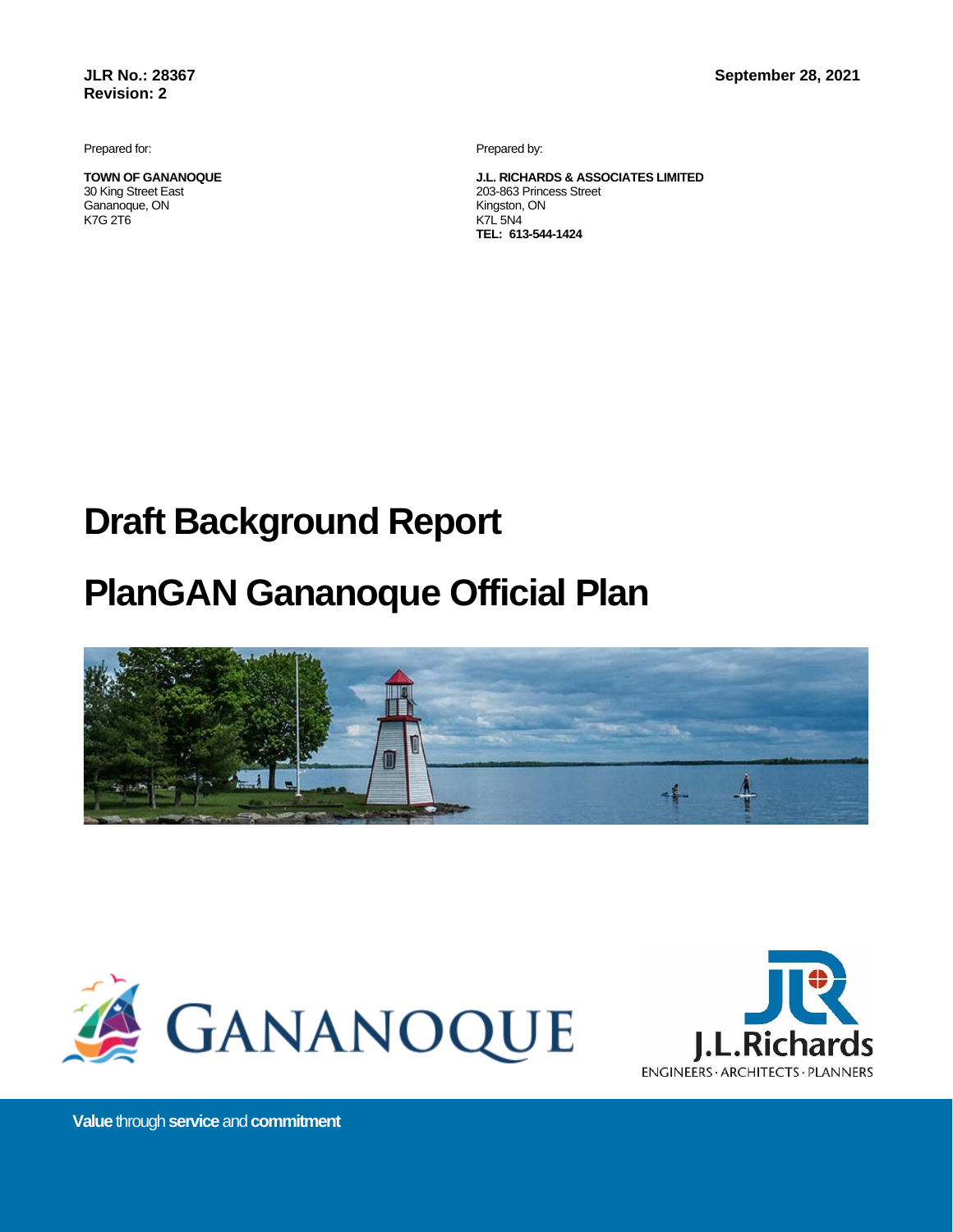# **Table of Contents**

| 1.0 |              |  |
|-----|--------------|--|
|     | 1.1          |  |
|     | 1.2          |  |
| 2.0 |              |  |
|     | 2.1          |  |
|     | 2.2          |  |
|     | 2.3          |  |
|     | 2.3.1        |  |
|     | 2.3.2        |  |
|     | 2.3.3        |  |
|     | 2.3.4        |  |
| 3.0 |              |  |
|     | 3.1          |  |
|     | 3.2          |  |
|     |              |  |
|     |              |  |
|     |              |  |
|     | 3.3          |  |
| 4.0 |              |  |
|     | 4.1          |  |
|     | 4.2          |  |
|     | 4.2.1        |  |
|     | 4.2.2        |  |
|     |              |  |
|     | 4.3          |  |
| 5.0 |              |  |
|     | 5.1          |  |
|     | 5.2          |  |
|     |              |  |
|     | 5.2.2        |  |
|     | 5.2.3<br>5.3 |  |
| 6.0 |              |  |
|     | 6.1          |  |
|     | 6.2          |  |
|     |              |  |
|     | 6.2.2        |  |
|     | 6.2.3        |  |
|     | 6.3          |  |
| 7.0 |              |  |
|     | 7.1          |  |
|     | 7.2          |  |
|     | 7.2.1        |  |
|     |              |  |
|     | 7.2.3        |  |
|     | 7.3          |  |
| 8.0 |              |  |
|     |              |  |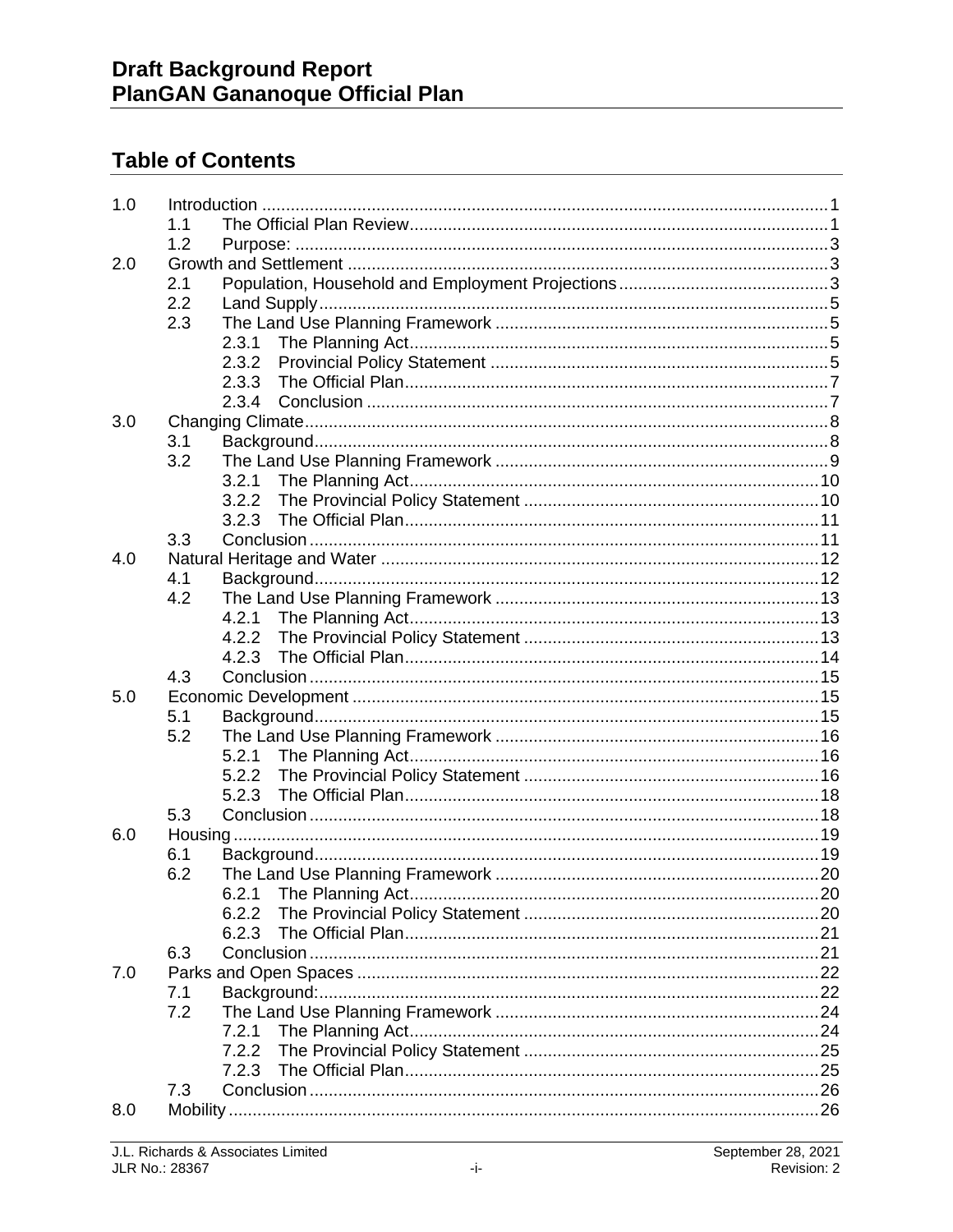|      | 8.1  |       |  |
|------|------|-------|--|
|      | 8.2  |       |  |
|      |      | 8.2.1 |  |
|      |      |       |  |
|      |      |       |  |
|      | 8.3  |       |  |
| 9.0  |      |       |  |
|      | 9.1  |       |  |
|      | 9.2  |       |  |
|      |      |       |  |
|      |      |       |  |
|      | 9.3  |       |  |
| 10.0 |      |       |  |
|      | 10.1 |       |  |
|      | 10.2 |       |  |
|      |      |       |  |
|      |      |       |  |
|      |      |       |  |
|      | 10.3 |       |  |
| 11.0 |      |       |  |
|      | 11.1 |       |  |
|      | 11.2 |       |  |
|      |      |       |  |
|      |      |       |  |
|      |      |       |  |
|      |      |       |  |
|      | 11.3 |       |  |
| 12.0 |      |       |  |
|      | 12.1 |       |  |
|      | 12.2 |       |  |
|      |      |       |  |
|      | 12.3 |       |  |
|      | 12.4 |       |  |
| 13.0 |      |       |  |
|      | 13.1 |       |  |
|      | 13.2 |       |  |
|      | 13.3 |       |  |
| 14.0 |      |       |  |
|      |      |       |  |

# **List of Tables**

| Table 1 |  |  | Summary of Population and Household Forecasts, 2016-Buildout |  |
|---------|--|--|--------------------------------------------------------------|--|
|         |  |  |                                                              |  |

- Table 2 Projected Change in Annual Mean Temperature
- Table 3 Projected Change in Total Precipitation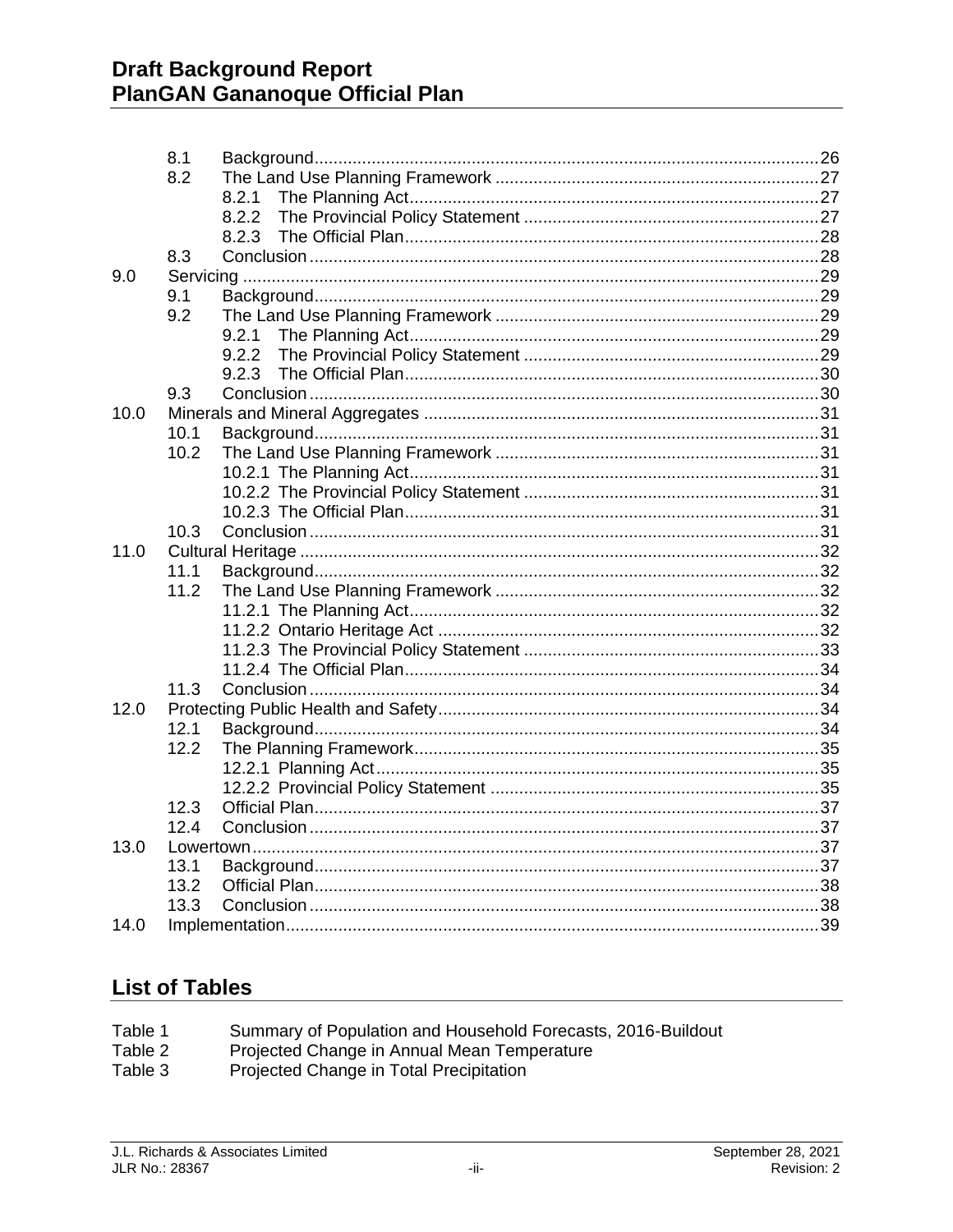# **1.0 Introduction**

# **1.1 The Official Plan Review**

The Town of Gananoque (Gananoque) is a waterfront community situated on the shores of the St. Lawrence River, straddling the Gananoque River, in Eastern Ontario. Known as the "Gateway to the 1000 Islands", Gananoque is known for its vibrant waterfront, small town feel and community engagement and pride. According to the 2016 Census, Gananoque is home to just over 5,200 people. In the summer months, Gananoque's population swells as summer residents and tourists return to the area attracted by the natural environment and high quality of life.

Gananoque, like all communities is navigating considerable change. Climate change, cyclical population changes, an aging population, economic restructuring, housing affordability, heritage preservation, downtown and waterfront revitalization and changing societal norms and expectations present opportunities and challenges for Gananoque.

Gananoque's Official Plan is a key tool that the community is and can continue to use to navigate these changes. An Official Plan is a comprehensive policy document that looks twenty years into the future and establishes a vision of what the community will look like and establishes policies to guide physical change undertaken by the public and private sector consistent with that vision.

The purpose of an Official Plan is articulated in Section 24 of the *Planning Act* (the Act). This section states that an Official Plan shall contain goals, objectives and policies established primarily to manage and direct physical change and the effects on the social, economic, built and natural environment of the municipality; such policies and measures that are practical to ensure the adequate provision of affordable housing; and a description of the measures and procedures for informing and obtaining the views of the public when land use planning applications are advanced in the community.

Gananoque's current Official Plan was approved by the Ontario Ministry of Municipal Affairs and Housing on May 12, 2010. The Official Plan establishes a vision and guiding principles for the community and comprehensive set of policies based on the following themes:

- Our heritage Planning Lowertown
- Where we live Planning sustainable residential neighbourhoods
- Where we do business Planning our commercial lands
- Where we work Planning for employment lands
- Our rural and open spaces Planning for balance
- Our environment Planning for sustainability
- Development constraints Planning for public health and safety
- Making it work Our infrastructures
- Implementing the plan The planning toolkit
- Administration of the Official Plan

Gananoque's current Official Plan can be found **[here](https://www.gananoque.ca/sites/gananoque.ca/files/Official-Plan.pdf)**.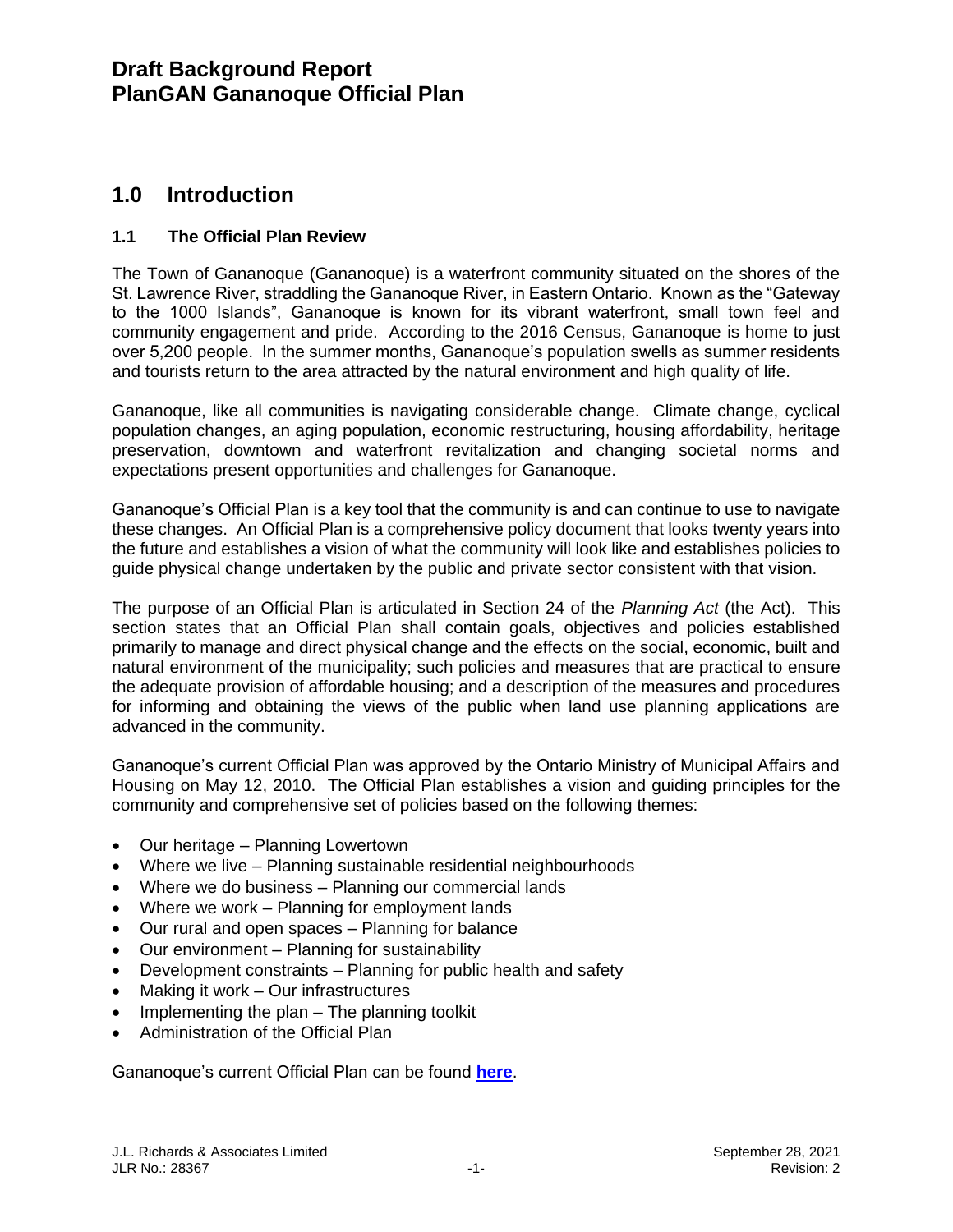Given the long term nature of an Official Plan, consistent change in the external environment and continuous improvement to legislation, policy, plans and regulations, it is a standard municipal practice to periodically review an Official Plan to ensure that it reflects the best available information, continues to reflect the vision and goals of the community and balances that vision and goals with matters of provincial interest in local land use planning.

This practice is enshrined in Section 26 of the Act, which requires that municipalities revise its Official Plan ever 10 years (if a new Official Plan) and every 5 years thereafter (until replaced by a new Official Plan) to ensure that is conforms with provincial plans or does not conflict with them as the case may be; has regard to matters of provincial interest under Section 2; and is consistent with the Provincial Policy Statement that is issued under Section 3 of the Act.

Gananoque has initiated a review of its Official Plan, pursuant to Section 26 of the Act, with the goal of creating a new Official Plan for the community (Official Plan Review). Since the Official Plan came into effect, considerable change has occurred. At the provincial level, this includes changes to the Planning Act and Provincial Policy Statement 2020 (PPS). At the local level, new source water protections have been implemented and other studies (e.g. Development Charge Study, Recreation Master Plan) have been completed, providing new insights.

In accordance with the legislation described above, the Official Plan Review will ensure that the Official Plan continues to have appropriate regard to matters of provincial interest articulated in the Act, continues to be consistent with the Provincial Policy Statement and continues to reflect local goals and priorities. The scope of this review includes the following policy themes:

- 1. Employment, population and housing projections
- 2. Land supply
- 3. Growth management
- 4. Employment areas
- 5. Housing
- 6. Parks and Recreation
- 7. Mobility
- 8. Infrastructure and public service facilities
- 9. Climate change
- 10. Natural heritage
- 11. Source water protection
- 12. Mineral resources
- 13. Cultural heritage and archaeology
- 14. Natural hazards
- 15. Human made hazards
- 16. Administering the plan

The Official Plan Review also provides an opportunity for Gananoque to build relationships with indigenous communities. Gananoque is part of the Crawford Purchase of 1783 and the traditional territory of the Haudenosaunee and Huron-Wendat peoples.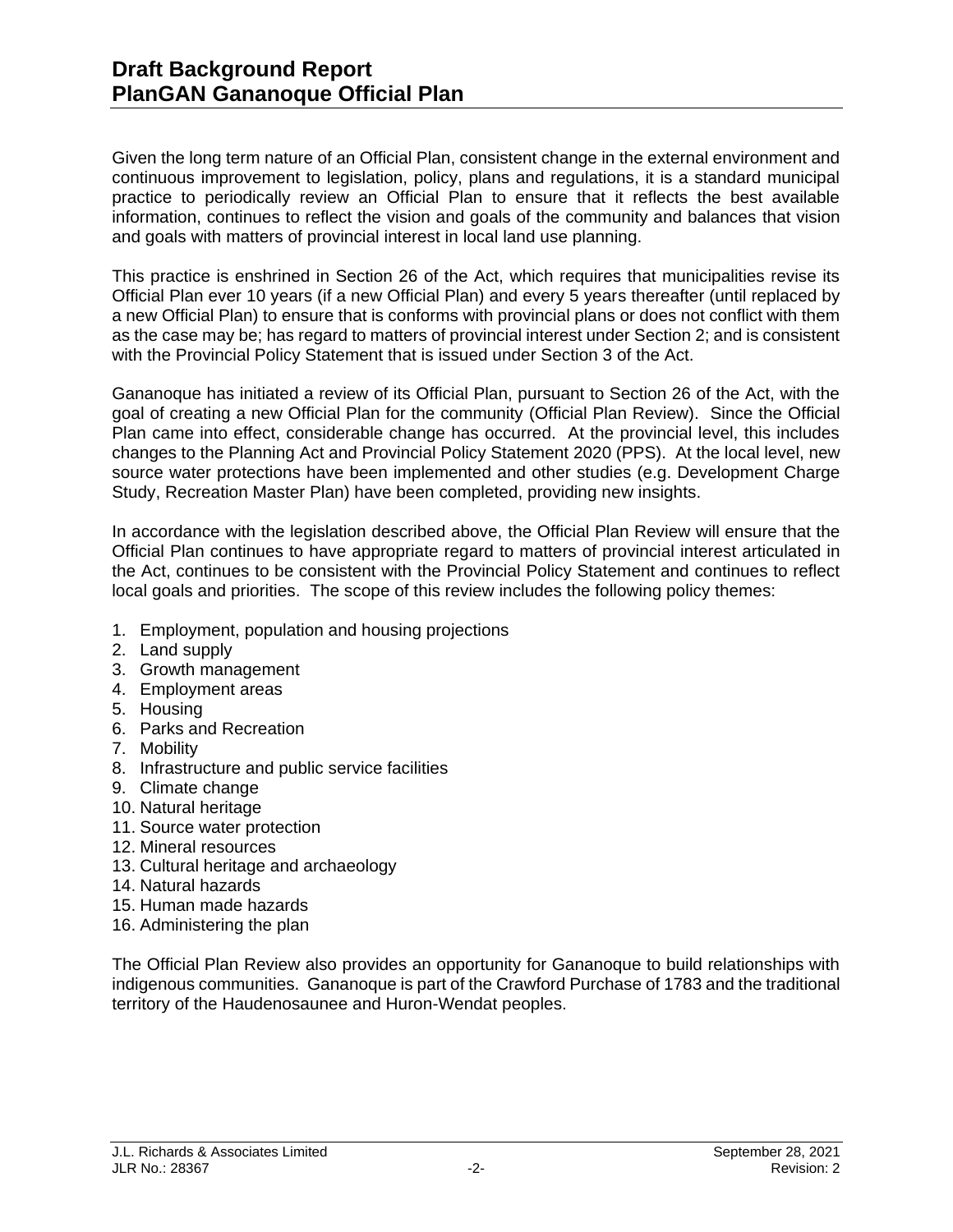# **1.2 Purpose:**

This Background Report is the first of several reports that will be prepared as part of the Official Plan Review. This report summarizes key information from several different sources, describes the existing provincial policy framework for the above referenced themes as well as the current Official Plan policies. This report is intended to serve as a basis for recommended policy directions and changes.

The balance of this report is structured as follows:

- Section 2 speaks to growth and settlement related considerations
- Section 3 speaks to the changing climate
- Section 4 addresses the natural environment
- Section 5 addresses source water protection
- Section 6 speaks to economic development
- Section 7 speaks to housing
- Section 8 speaks to parks and open space
- Section 9 speaks to mobility (including pedestrians, cyclists and motorists)
- Section 10 speaks to infrastructure
- Section 11 speaks to cultural heritage
- Section 12 speaks to natural hazards

# **2.0 Growth and Settlement**

This section provides information on several aspects of Gananoque that fall under the general theme of "growth and settlement". This includes the population, housing and employment land forecasts, land supply, and current approach to growth management (e.g. urban boundary, phasing policies, nodes and corridors, etc.).

# **2.1 Population, Household and Employment Projections**

Section 1.1.2 of the PPS states that sufficient land shall be made available to accommodate an appropriate range and mix of land uses to meet projected needs for a time horizon of up to 25 years. For the purposes of this review this is 2021 to 2046. The first step in meeting this test is to forecast future population, household and employment growth.

Gananoque recently commissioned a [2020 Development Charge Background Study](https://www.gananoque.ca/sites/gananoque.ca/files/Gananoque%202020%20-%20DC%20Background%20Study.pdf) that was prepared by Watson & Associates Ltd. (DC Background Study). The DC Background Study provides a provides a comprehensive population, household and non-residential gross floor area forecast for the community. The key findings of this forecast is summarized in Table 1 below. Key highlights from this table include:

- Gananoque's population is expected to increase by as many as 1,536 residents between 2016 and buildout (which is based on available waste water capacity);
- Similarly, the number of housing units is also expected to increase by 958 units in the same time period;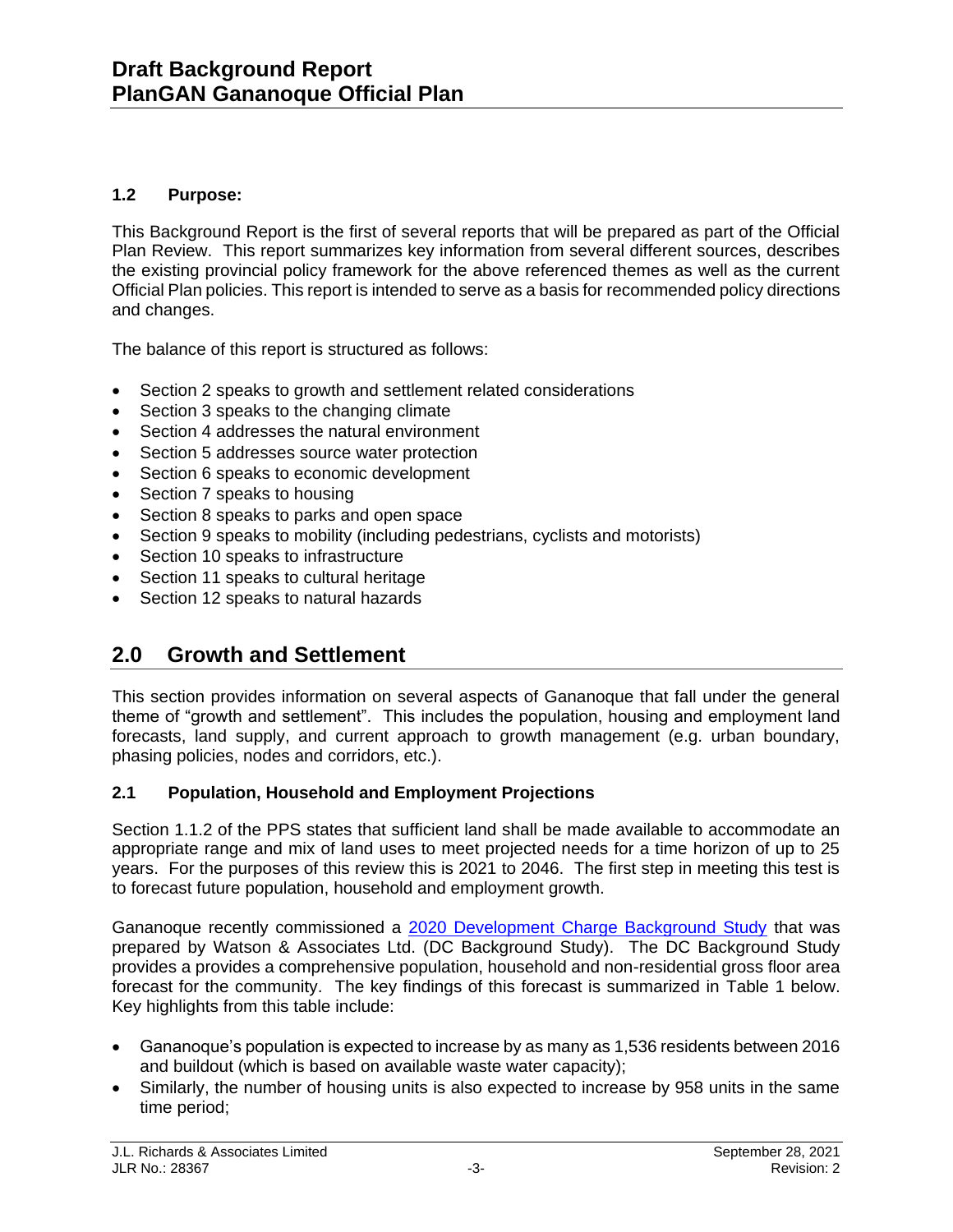- The demand for now housing is generated by the anticipated population growth and decline in the number of persons per household that has been forecasted, which is due in part to the aging of the population. For example, the number of persons per household in 2016 is 2.2 persons/household. This number is forecast to decrease to 2.03 persons/household by the end of the forecast period;
- The mix of housing units is also expected to change during the forecast period. The proportion of singles and semis is expected to decrease from 64% to 54% of the total number of units between 2016 and buildout, while the proportion of multiples and apartments is expected to increase from 35% to 45% of the total during the same period.
- The forecasts also anticipate that the majority of future population and housing growth will occur in the urban serviced area of Gananoque.

| Year                   |                          | Pop <sup>1</sup> | Pop <sup>2</sup> | <b>Housing Units</b> |                   |       |              |              |
|------------------------|--------------------------|------------------|------------------|----------------------|-------------------|-------|--------------|--------------|
|                        |                          |                  |                  | <b>Singles/Semis</b> | Mult <sup>3</sup> | Apt   | <b>Other</b> | <b>Total</b> |
|                        | Mid<br>2006              | 5,410            | 5,285            | 1,500                | 195               | 615   | 5            | 2,315        |
| Historical             | Mid<br>2011              | 5,320            | 5,194            | 1,509                | 196               | 631   | 10           | 2,346        |
|                        | Mid<br>2016              | 5,280            | 5,159            | 1,535                | 200               | 655   | 10           | 2,400        |
| Forecast               | Late<br>2020             | 5,560            | 5,427            | 1,568                | 203               | 788   | 10           | 2,570        |
|                        | Late<br>2030             | 6,010            | 5,865            | 1,660                | 225               | 968   | 10           | 2,862        |
|                        | <b>Buildout</b>          | 6,816            | 6,655            | 1,823                | 266               | 1,259 | 10           | 3,358        |
| <b>Differen</b><br>ပ္ပ | 2016-<br><b>Buildout</b> | 1,536            | 1,496            | 288                  | 66                | 604   | $\bf{0}$     | 958          |

**Table 1. Summary of Population and Household Forecasts, 2016-Buildout**

*Source: Adapted from Table 2-1, 2020 Development Charge Background Study*

*Note 1: Includes Census undercount estimated at 2.4%, figures rounded*

*Note 2: Excludes Census undercount*

*Note 3: Multiples includes townhouses and apartments in duplexes*

In terms of employment, the Background Study uses the activity rate method (number of jobs/number of residents) to forecast future employment growth. The Background Study anticipates that total employment will increase by 23% during the forecast period from 2,730 in 2016 to 3,580 by buildout. This includes individuals that are working from home and those that have no fixed place of work. After excluding work from home and no fixed place of work employees from the forecast, the Background Study anticipates that demand for industrial, commercial/population related and institutional employment will increase by approximately 400,000 square feet by buildout. The majority of this growth will occur in the urban service area.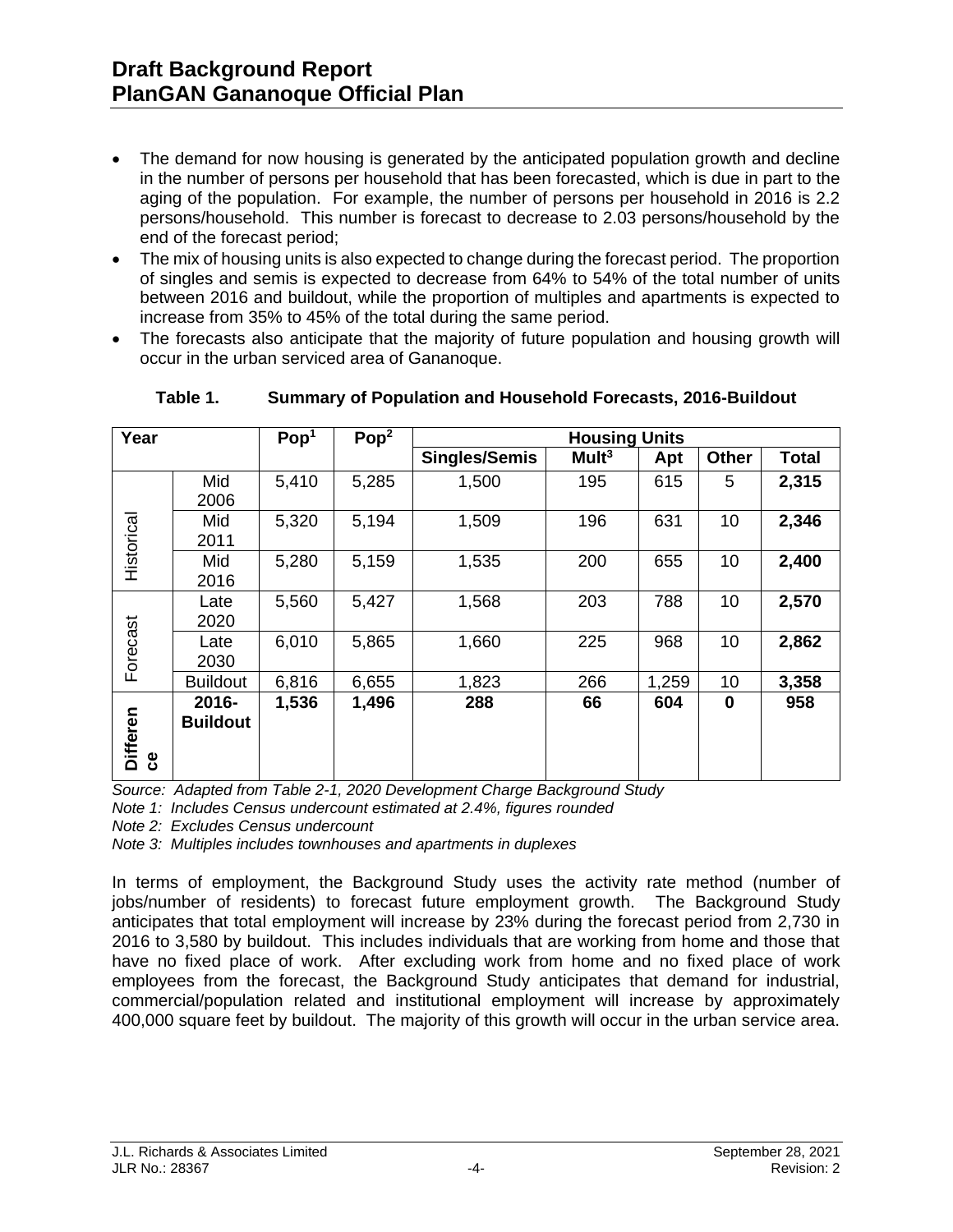# **2.2 Land Supply**

The second step in determining whether Gananoque meets the up to 25 years land supply test is to examine the supply of land within the municipality. As discussed in the following section, within the 25 year land supply, Gananoque is required to maintain at all times the ability to accommodate residential growth for at least 15 years through residential intensification and redevelopment and, if necessary, lands that are designated and available for residential development, as well as at least a 3 year supply of residential units that are suitably zoned for residential intensification and redevelopment, as well as lands in draft approved and registered plans of subdivision and condominium.

In 2020, Town Staff examined vacant land potential in Gananoque. This analysis indicates that the Town's residential land supply consisted of approximately 250 approved residential units, approximately 180 acres of potential residential lands and approximately 160 acres of potential commercial and employment lands.

In 2019, Gananoque commissioned an update to its "uncommitted reserve capacity" of its existing municipal sewage system. The update, prepared by J.L. Richards & Associates Ltd, concluded that at that time Gananoque had the capacity to accommodate the 209 approved residential lots/units and a further capacity to accommodate 1,032 equivalent residential household connections.

# **2.3 The Land Use Planning Framework**

Since the Official Plan came into effect, the land use planning framework relating to land supply has been modified to support the Provincial Government's strategic goal of creating more affordable housing supply across Ontario.

# 2.3.1 The Planning Act

The Planning Act requires that municipalities have regard to the orderly development of safe and healthy communities and the adequate provision of a full range of housing (including affordable housing), employment opportunities, educational, health, social, cultural and recreational facilities when carrying out their responsibilities under the Act, including the establishment of an appropriate land supply.

# 2.3.2 Provincial Policy Statement

The PPS recognizes that an adequate land supply is part of managing and directing land use to achieve efficient and residential development is part of building strong and healthy communities.

Policy 1.1.3.1 states that settlement areas shall be the focus of growth and development.

Policy 1.1.3.2 states that land use patterns within settlement areas shall be based on densities and a mix of land uses which efficiently use land and resources; are appropriate for, and efficiently use, the infrastructure and public service facilities which are planned or available, and avoid the need for their unjustified and/or uneconomical expansion; minimize negative impacts to air quality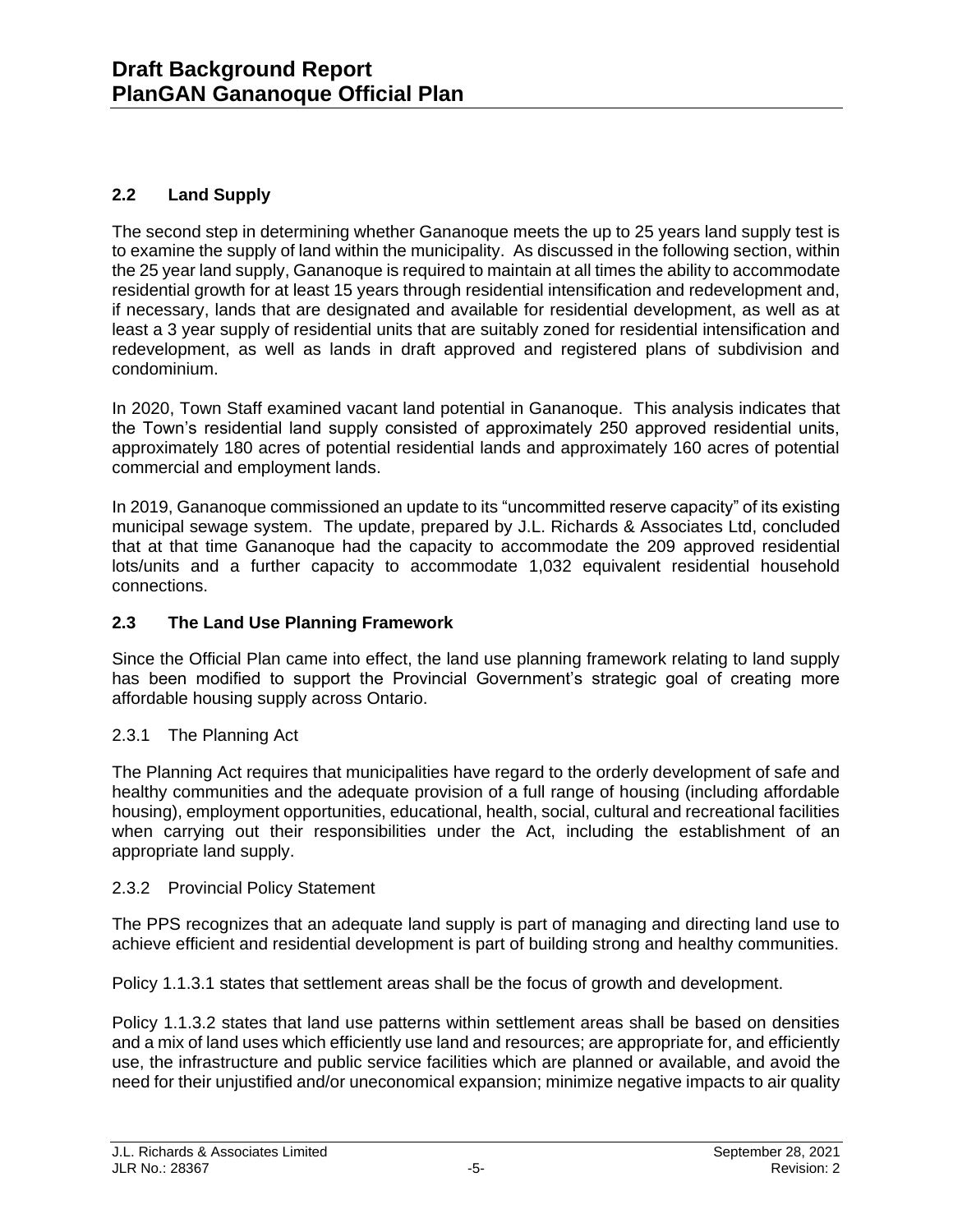and climate change, and promote energy efficiency; prepare for the impacts of a changing climate; support active transportation; and are freight supportive.

Policy 1.1.3.3 states that planning authorities shall accommodate a significant supply and range of housing options through intensification and redevelopment where this can be accommodated taking into account existing building stock or areas, including brownfield sites, and the availability of suitable existing or planned infrastructure and public service facilities required to accommodate projected needs.

Policy 1.1.3.5 states that planning authorities shall establish and implement minimum targets for intensification and redevelopment within built up areas, based on local conditions.

Policy 1.1.3.6 states that new development taking place in designated growth areas should occur adjacent to the existing built up area and should have a compact form, mix of uses and densities that allow for the efficient use of land, infrastructure and public service facilities.

Policy 1.1.3.7 states that planning authorities should establish and implement phasing policies to ensure that specified targets for intensification and redevelopment are achieved prior to or concurrent with new development within designated growth areas; and the orderly progression of development within designated growth areas and the timely provision of infrastructure and public service facilities required to meet current and projected needs.

Policy 1.1.3.8 states that a planning authority may identify a settlement area or allow the expansion of a settlement area boundary only at the time of a comprehensive review and only after certain tests have been met.

Policy 1.1.5.2 states that on rural lands located in municipalities permitted uses area the management and use of resources; resource-based recreational uses (including recreational dwellings); residential development, including lot creation, that is locally appropriate; agricultural uses, agriculture-related uses, on-farm diversified uses and normal farm practices, in accordance with provincial standards; home occupations and home industries; cemeteries and other rural land uses.

In support of these policies, Policy 1.1.5.5 states that development shall be appropriate to the infrastructure, which is planned or available, and avoid the need for the unjustified and/or uneconomical expansion of this infrastructure.

Policy 1.1.5.8 states that new land uses, including the creation of new lots, and new or expanding livestock facilities, shall comply with the minimum distance separation formulae.

Policy 1.3.2.6 gives planning authorities the ability to plan beyond 25 years for the long term protection of employment areas, provided lands are not designated beyond the planning horizon identified in policy 1.1.2.

Policy 1.4.1 states that to provide for an appropriate range and mix of housing options and densities required to meet projected requirements of current and future residents of the regional market area, planning authorities shall maintain at all times the ability to accommodate residential growth for a minimum of 15 years through residential intensification and redevelopment and, if necessary, lands which are designated and available for residential development; and, maintain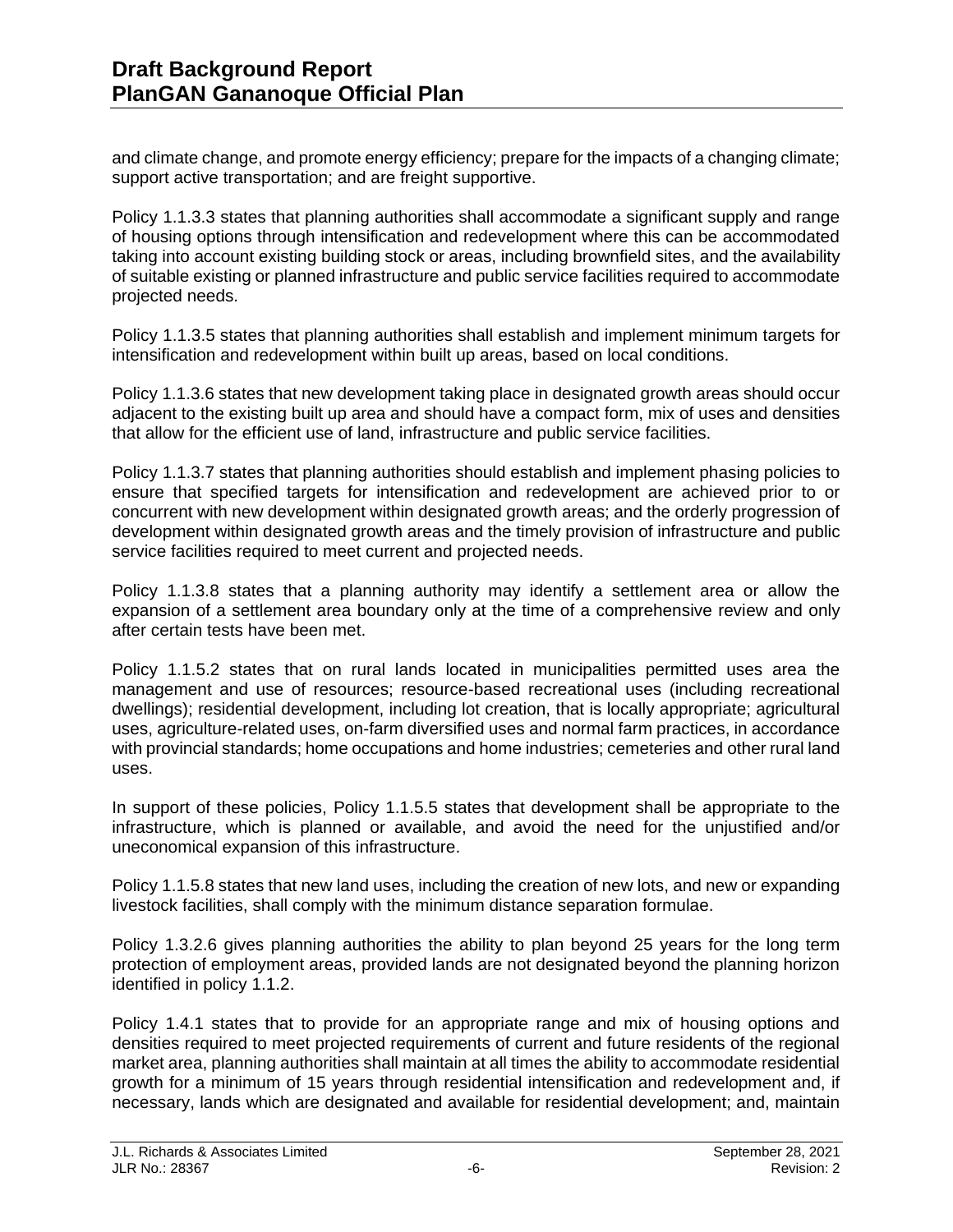at all times where new development is to occur, land with servicing capacity sufficient to provide at least a three-year supply of residential units available through land suitably zoned to facilitate residential intensification and redevelopment, and land in draft approved and registered plans.

In addition, Policy 1.4.1 permits single tier municipalities like Gananoque, to maintain land with servicing capacity sufficient to provide at least a five year supply of residential units available through lands suitably zoned to facilitate residential intensification and redevelopment, and land in draft approved and registered plans.

### 2.3.3 The Official Plan

The Official Plan includes many policies that are designed to achieve Gananoque's strategic growth and settlement goals. The Official Plan anticipated that Gananoque would continue to grow modestly. From our discussions with Town Staff, Gananoque has experienced relatively strong growth, particularly residential growth in the last few years. The difference in past and current expectations is illustrated in the growth statements made in the Official Plan and DC Background Study. The Official Plan anticipates that the Town would grow to accommodate 5,900 people, while the DC Background Study anticipates 6,800 residents.

The Official Plan defines a settlement area (i.e. all land located inside the Town's corporate limits, except rural designated lands). The Official Plan speaks to land supply, intensification and redevelopment, development phasing, to intensification and redevelopment, development phasing, housing supply, phasing and rural development.

### 2.3.4 Conclusion

The Town of Gananoque can continue to build a strong and healthy community by providing and adequate land supply and by ensuring that the majority of new development continues to occur within the urban settlement area consistent with local and provisional goals and objectives. The exiting Official Plan policies should be reviewed to ensure that Gananoque's land supply meets the new long-term 25 year land supply target and associated sub-targets established in the PPS. The current approach to establishing minimum targets for intensification and redevelopment should also be reviewed. Consideration could be given to consolidating updated growth and settlement related policies in a single section of the Official Plan so that Gananoque's growth management strategy is more prominent.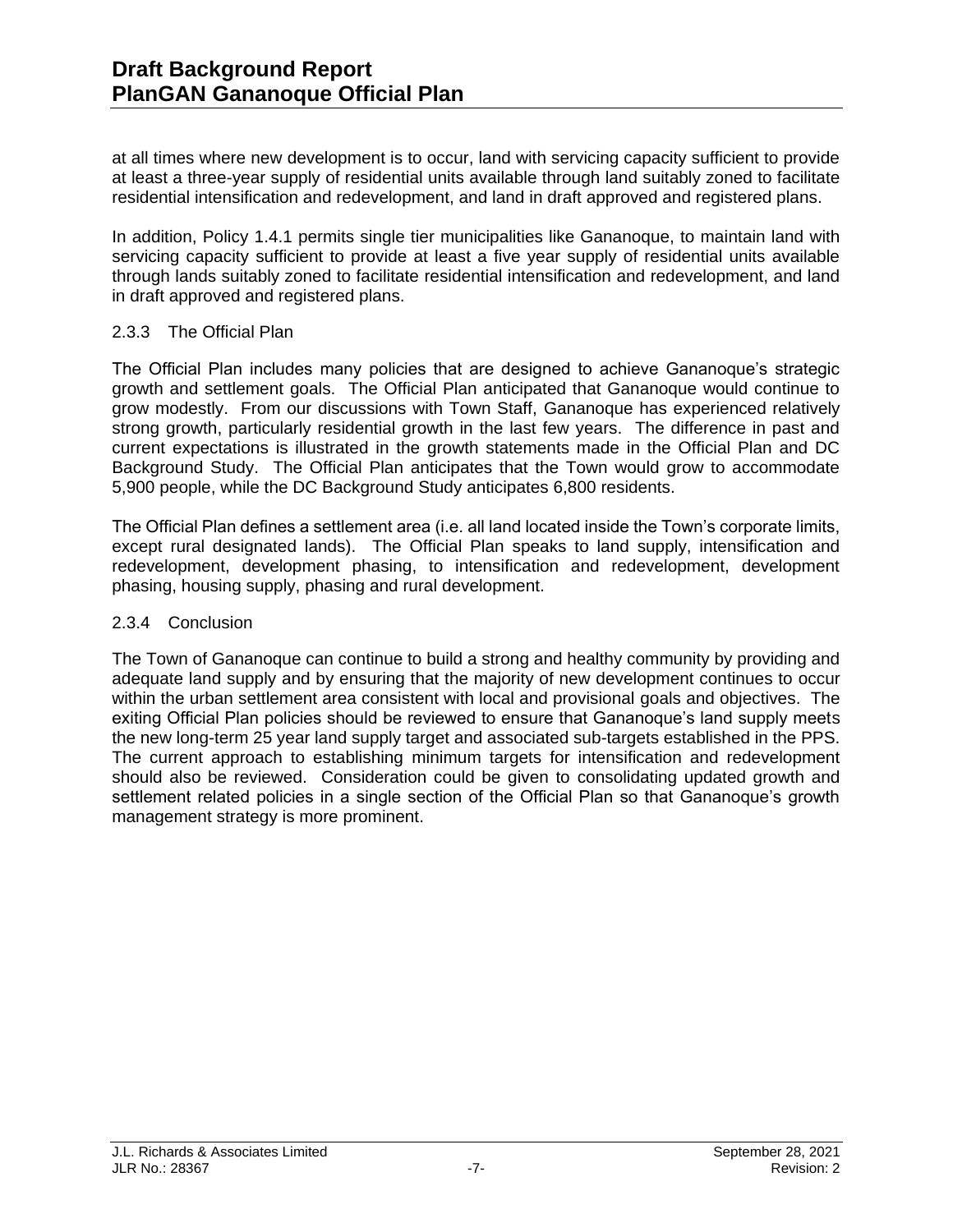# **3.0 Changing Climate**

# **3.1 Background**

Climate change is a term that is often used to describe the enhanced and accelerated warming of the earth's climate system associated with human activities, namely the burning of fossil fuels and their associated greenhouse gas emissions. These human caused emissions make the blanket of naturally occurring greenhouse gases that surround the planet and regulate its temperature, thicker, trapping heat and making the climate system warmer.

According to the Intergovernmental Panel on Climate Change's (IPCC) *Special Report: Global Warming of 1.5 <sup>0</sup>C*, which was prepared as part of the Panel's Sixth Assessment and Reporting cycle, human activities are estimated to have caused 1.0  $\degree$ C of global warming above preindustrial levels. The IPCC also estimates that global warming is likely to reach  $1.5^{\circ}$ C between 2030 and 2052 if global warming continues at the current rate.

In 2019, the Government of Canada released *Canada's Changing Climate Report,* part of a national assessment of how and why Canada's climate is changing, the impacts of those changes and how the country is adapting to the change. This report concludes, in part, that:

- both past and future warming in Canada is, on average, about double the magnitude of global warming;
- the effects of widespread warming are evident in many parts of Canada and are projected to intensify in the future. This includes more extreme heat, less extreme cold, longer growing seasons, shorter snow and ice cover decisions and early spring peak streamflow;
- precipitation is projected to increase for most of Canada, on average, although summer rainfall may decrease in some areas. Precipitation has increased in many parts of Canada, and there has been a shift toward less snowfall and more rainfall. Annual and winter precipitation is projected to increase everywhere in Canada over the 21<sup>st</sup> Century.
- the seasonal availability of freshwater is changing, with an increased risk of water supply shortages in summer. Warmer winters and earlier snowmelt will combine to produce higher winter streamflows. Warmer summers will increase evaporation of surface water and contribute to reduced summer water availability in the future despite more precipitation in some places.
- a warmer climate will intensify some weather extremes in the future. Extreme hot temperatures will become more frequent and more intense. This will increase the severity of heatwaves and contribute to the increased drought and wildfire risk. More intense rainfalls will increase urban flood risk.
- the rate and magnitude of climate change under high versus low emission scenarios project two very different futures for Canada. Projections based on the range of emission scenarios are needed to inform impact assessment, climate risk management and policy development.

According to the Government of Canada's Canadian Centre for Climate Services, Gananoque's annual mean temperature and total precipitation are projected to change over the next 40 years. The projected changes is included in Tables 2 and 3 below.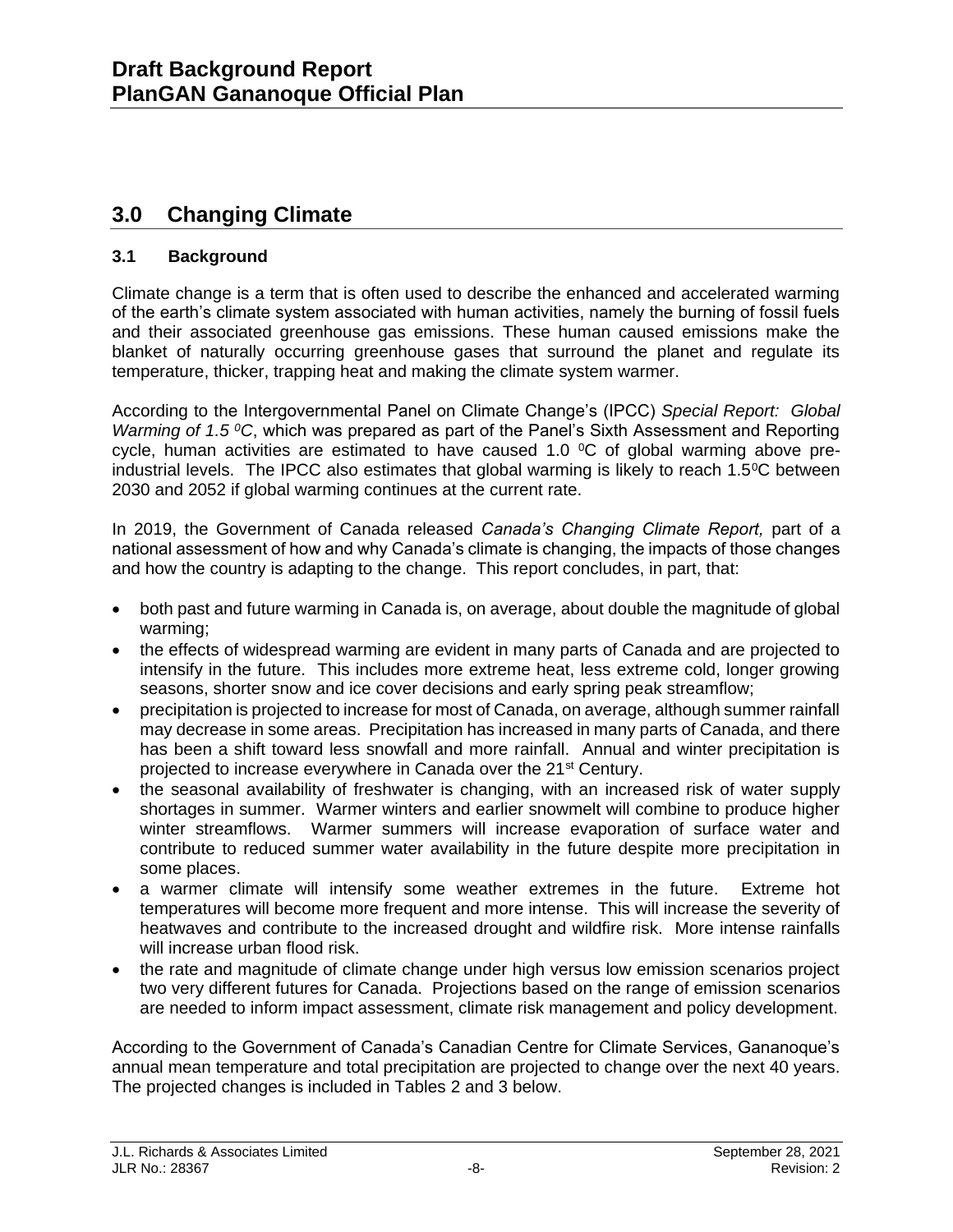| <b>Projection Period</b> | <b>Emission</b><br>Low | <b>Emission</b><br>  Moderate | High<br><b>Emission</b> |
|--------------------------|------------------------|-------------------------------|-------------------------|
|                          | Scenario               | <b>Scenario</b>               | <b>Scenario</b>         |
| $2021 - 2040$            | $+1.4^{\circ}C$        | $+1.3^{0}C$                   | $+1.5$ <sup>o</sup> C   |
| $2041 - 2060$            | $+1.6^{\circ}C$        | $+2.2%$                       | $+2.9^{\circ}C$         |

### **Table 2. Projected Change in Annual Mean Temperature**

# **Table 3. Projected Change in Total Precipitation**

| <b>Projection Period</b> | LOW<br><b>Scenario</b> | <b>Emission</b> | <b>Scenario</b> | <b>Moderate Emission</b> | High<br><b>Scenario</b> | Emission |
|--------------------------|------------------------|-----------------|-----------------|--------------------------|-------------------------|----------|
| $2021 - 2040$            | $+1.9%$                |                 | + 1.8%          |                          | $+3.9%$                 |          |
| $2041 - 2060$            | $+1.9%$                |                 | $+4.5%$         |                          | $+8.0%$                 |          |

*Note: The projected change is relative to the 1986-2005 average*

Based on the projected change in annual mean temperature and total precipitation, Gananoque can expect to experience many of the effects noted by the Federal Government in their assessment of the nation.

Given the change that Gananoque is expected to experience, it should continue to mitigate and adapt to climate change. It is well established that the transportation and building sectors are key contributors to green house gas emissions. Land use planning can play a role in mitigation and adaptation efforts.

Effective land use planning can support mitigation by promoting a mix of land uses and increased densities to bring more jobs and homes closer together, making it more feasible for residents to use non-automobile modes of travel for their journey to work, shop or recreate. Effective land use planning can also be used to ensure that new development maximizes opportunities for passive solar gain, reducing energy use associated with building heating and cooling.

Similarly, planning can support adaptation efforts through updated flood hazard mapping, the use of low impact development techniques to manage increased and more variable precipitation, promoting infiltration and reducing long term infrastructure asset costs. Planning can also be used to ensure that new developments maximize landscaping, reduce paving and include trees to reduce impervious surfaces, promote water infiltration and "cool" urban areas.

# **3.2 The Land Use Planning Framework**

Since the Official Plan came into effect, the framework that governs land use planning has evolved, including its treatment of climate change mitigation and adaption. The land use planning framework provides specific policy direction on climate change and the role of land use planning in climate change mitigation and adaptation.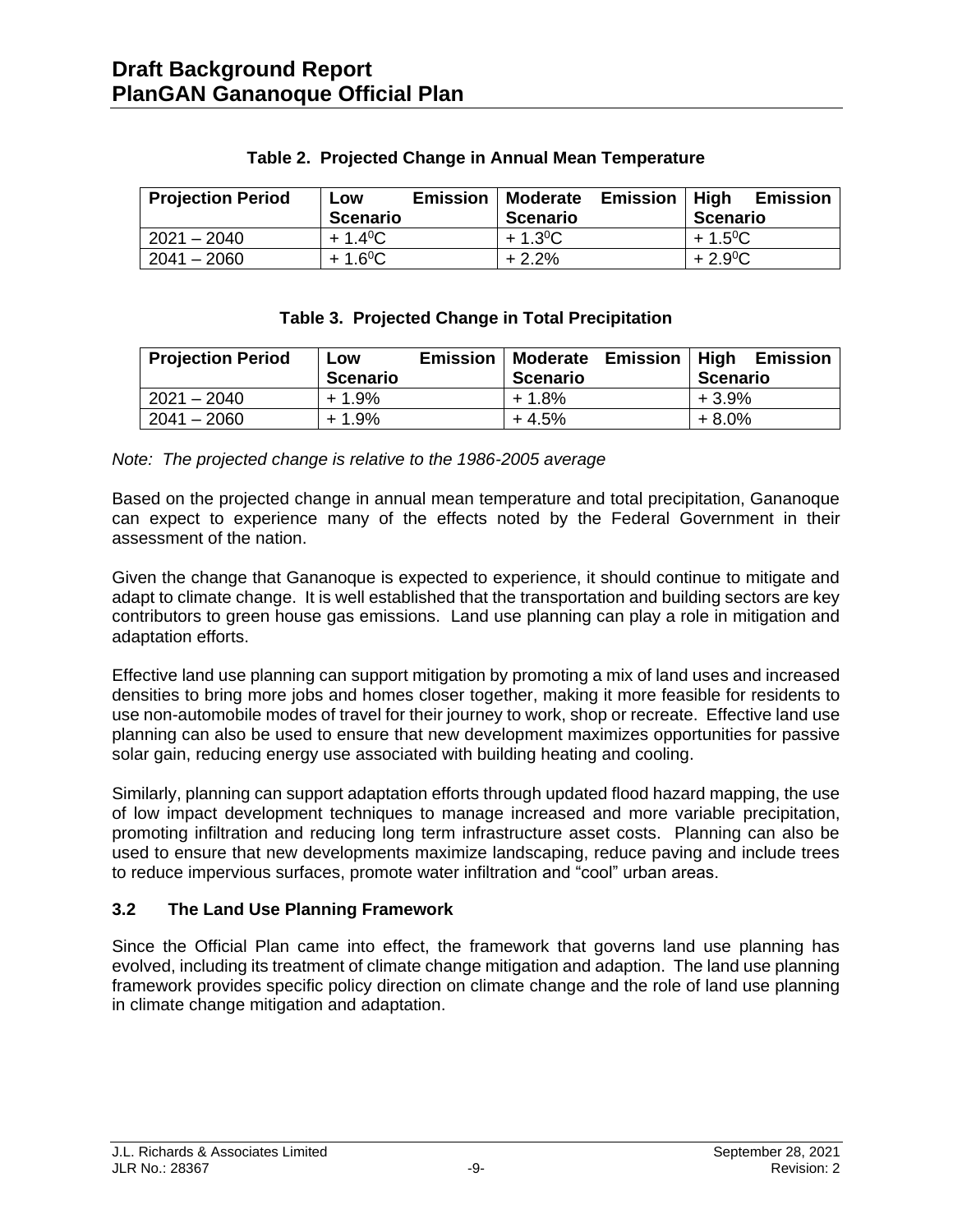### 3.2.1 The Planning Act

The Planning Act requires that municipalities have regard to the mitigation of greenhouse gas emissions and adaptation to a changing climate when carrying out their responsibilities under the Act.

### 3.2.2 The Provincial Policy Statement

The PPS recognizes that efficient development patterns permit better adaptation and response to the impacts of a changing climate, that strong, liveable and healthy communities are resilient to climate change and that it is important to protect the overall health and safety of the population, including preparing for the impacts of a changing climate.

The PPS defines "impacts of a changing climate" as the present and future consequences from changes in weather patterns at local and regional levels including extreme weather events and increased climate variability.

Policy 1.1.1 i) states that healthy, liveable and safe communities are sustained by preparing for the regional and local impacts of a changing climate.

Policy 1.1.3.2 c) states that land use pattens within settlement areas shall be based on densities and a mix of land uses which minimize negative impacts to air quality and climate change, and promote energy efficiency and prepare for the impacts of a changing climate.

Policy 1.6.1 states that infrastructure and public service facilities shall be provided in an efficient manner that prepares for the impacts of a changing climate while accommodating projected needs.

Policy 1.6.6.1 states that planning for sewage and water services shall ensure that these systems are provided in a manner that prepares for the impacts of a changing climate.

Policy 1.6.6.7 states that planning for stormwater management shall minimize erosion and changes in water balance, and prepare the impacts of a changing climate through the effective management of stormwater, including the use of green infrastructure.

Policy 1.7.1 k) states that long term economic prosperity should be supported by minimizing negative impacts from a changing climate and considering the ecological benefits of nature.

Policy 1.8.1 states that planning authorities shall support energy conservation and efficiency, improved air quality, reduced greenhouse gas emissions and preparing for the impacts of a changing climate through land use and development patterns which promote compact form and structure of nodes and corridors; promote the use of active transportation and transit in and between residential, employment (including commercial and industrial) and institutional uses and other areas; focus major employment, commercial and other travel intensive land uses on sites which are well serviced by transit where this exists or is to be developed, or designing these to facilitate the establishment of transit in the future; focus freight-intensive land uses to areas well served by major highways, airports, rail facilities and marine facilities; encourage transit supportive development and intensification to improve the mix of employment and housing uses to shorten commute journeys and decrease transportation congestion; promote design and orientation which maximizes energy efficiency and conservation, and considers the mitigating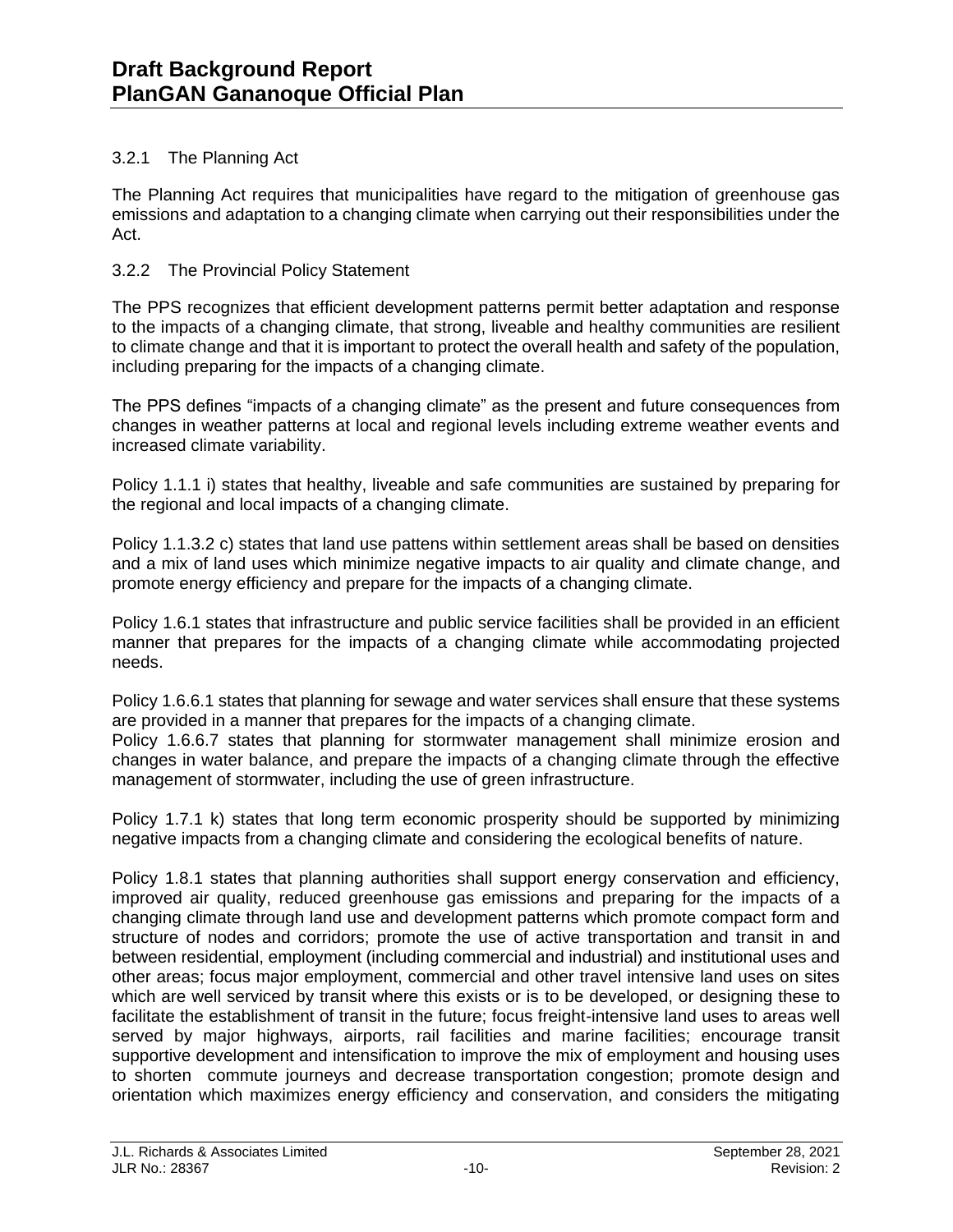effects of vegetation and green infrastructure; and maximize vegetation within settlement areas, where feasible.

Policy 2.2.1 c) states that planning authorities shall protect, improve or restore the quality and quantity of water by evaluating and preparing for the impacts of a changing climate to water resource systems at the watershed level.

Policy 3.1.3 states that planning authorities shall prepare for the impacts of a changing climate that may increase the risk associated with natural hazards.

#### 3.2.3 The Official Plan

The Official Plan does not currently include any policies that directly speak to climate change mitigation and adaptation. However, many policies in the Official Plan align with the policies above and support climate change mitigation and adaptation.

The Town of Gananoque is relatively compact and walkable. The Town's urban fabric is largely characterised by the traditional grid system and regular pattern of streets and blocks.

The Official Plan's Lowertown, General Commercial and Highway Commercial and Employment Area land use designations provide the basis for a nodes and corridors system. Approximately 50 percent of residents live within a 400 metre distance of the Lowertown and General Commercial areas. Approximately 80 percent live within 800 metres of the same areas.

The Lowertown and General Commercial (and to a lesser extent, the Residential) land use designations permit a mix of uses. The Official Plan also encourages infill, intensification and redevelopment. The Employment Lands land use designation protects lands closest to Highway 401 for freight intensive land uses.

The Official Plan encourages the use of innovative water and sewage technologies, encourages walking and cycling, promotes energy efficiency and the use of alternative energy sources, protects and preserves street trees and woodlands.

#### **3.3 Conclusion**

The Town of Gananoque will continue to mitigate and adapt to climate change. The Official Plan can assist with these efforts. The existing Official Plan policies should be updated and expanded to address climate change mitigation and adaptation. The Official Plan should define an urban settlement area and system of nodes and corridors, continue to permit a mix of land uses (where appropriate), continue to encourage infill, intensification and redevelopment (where appropriate), continue to protect lands along the Highway 401 Corridor for freight intensive uses, provide direction on active transportation, provide updated direction on planning for water, sewage and stormwater management services (e.g. low impact development techniques, provide updated direction on flood hazards and provide updated direction on energy efficiency and conservation, including the use of vegetation.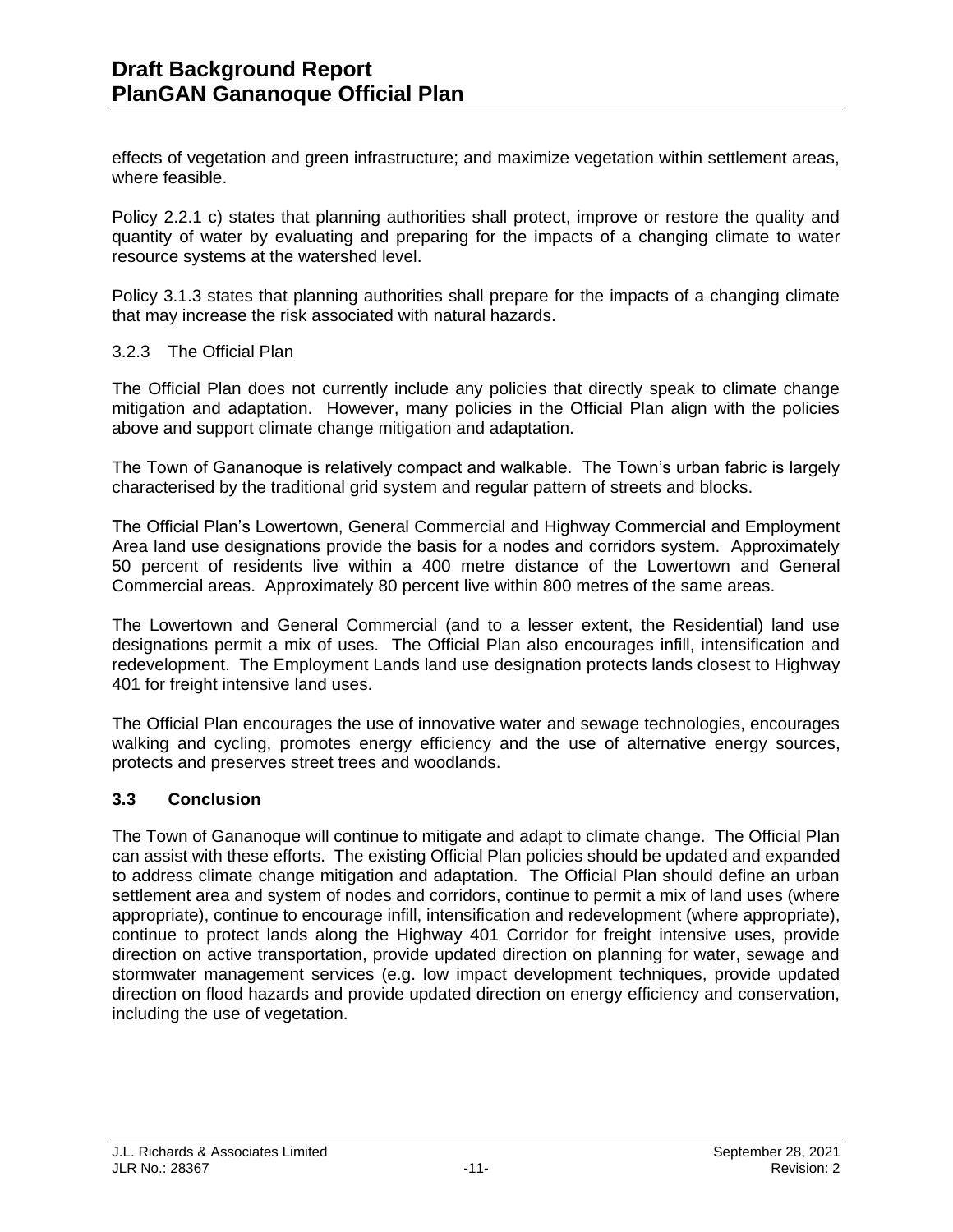# **4.0 Natural Heritage and Water**

### **4.1 Background**

Gananoque is located within the Frontenac Arch Biosphere Reserve, a member of the UNESCO World Network of Biosphere Reserves. It encompasses 2700 sq. km from Brockville to Gananoque, extending north to Harrowsmith, Verona, and Westport. The biosphere is home to a diverse number of plant and animal species, while providing health, social, and recreational opportunities for the surrounding communities. Part of the UNESCO designation as a Biosphere Reserve requires protection and conservation of flora and fauna within its boundaries

The Town is home to several significant woodlands, both in the rural areas and along the shoreline. The PPS defines woodlands as treed areas that provide environmental and economic benefits to both the private landowner and the public, such as erosion prevention, hydrological and nutrient cycling, the provision of clean air and carbon storage, wildlife habitat, and outdoor recreational opportunities. Significant woodlands are woodlands that have either 60% ground coverage, or 10% ground coverage with a variable number of trees of different diameter and type. Development adjacent to significant woodlands are generally subject to a buffer to prevent negative environmental effects or an environmental impact study to demonstrate that the woodland function will not be negatively impacted.

Gananoque also falls within the Cataraqui Watershed and is situated at the juncture of the Gananoque and St. Lawrence Rivers, making the waterfront a major natural heritage feature. Both rivers serve as important fish habitat and spawning areas, as can be seen in Schedule "F" of the Official Plan. The James W. King Intake Protection Zone is also located within Gananoque. The rivers and surrounding watershed provide a source of drinking water for the local community. Protection of the rivers, and the watershed that feeds into the rivers, is of importance to not only animal and plant species for habitat, but the human population as well for health, tourism, and recreation purposes.

In 2014, the Cataraqui Region Conservation Authority prepared the Cataraqui Source Protection Plan which proposed amendments to several of the Town's Official Plan Policies regarding source water protection. The Plan advocated for the inclusion of 'and source water protection' into the Official Plan's guiding principles for 'Planning for Public Health and Safety.' Further, the Plan called for the inclusion of a section of new guiding principles for source water protection under the 'Planning for Public Health and Safety.' The Plan laid out new restrictions on developments within Gananoque adjacent to Intake Protections Zones and Highly Vulnerable Aquifers and Significant Groundwater Recharge Areas.

The CRCA also undertook a review of the Official Plan in 2018 and recommended several updates that could be implemented to better reflect the natural environment and natural heritage features present within town. Key themes from their review include:

- Recognizing areas of natural heritage not located along the waterfront, such as woodlands and watercourses, and limiting and/or prohibiting development adjacent to or in these areas
- Addressing potential hazards along shorelines and recommending mitigation measures for the protection of these features
- Implementing environmental policies consistently across the Town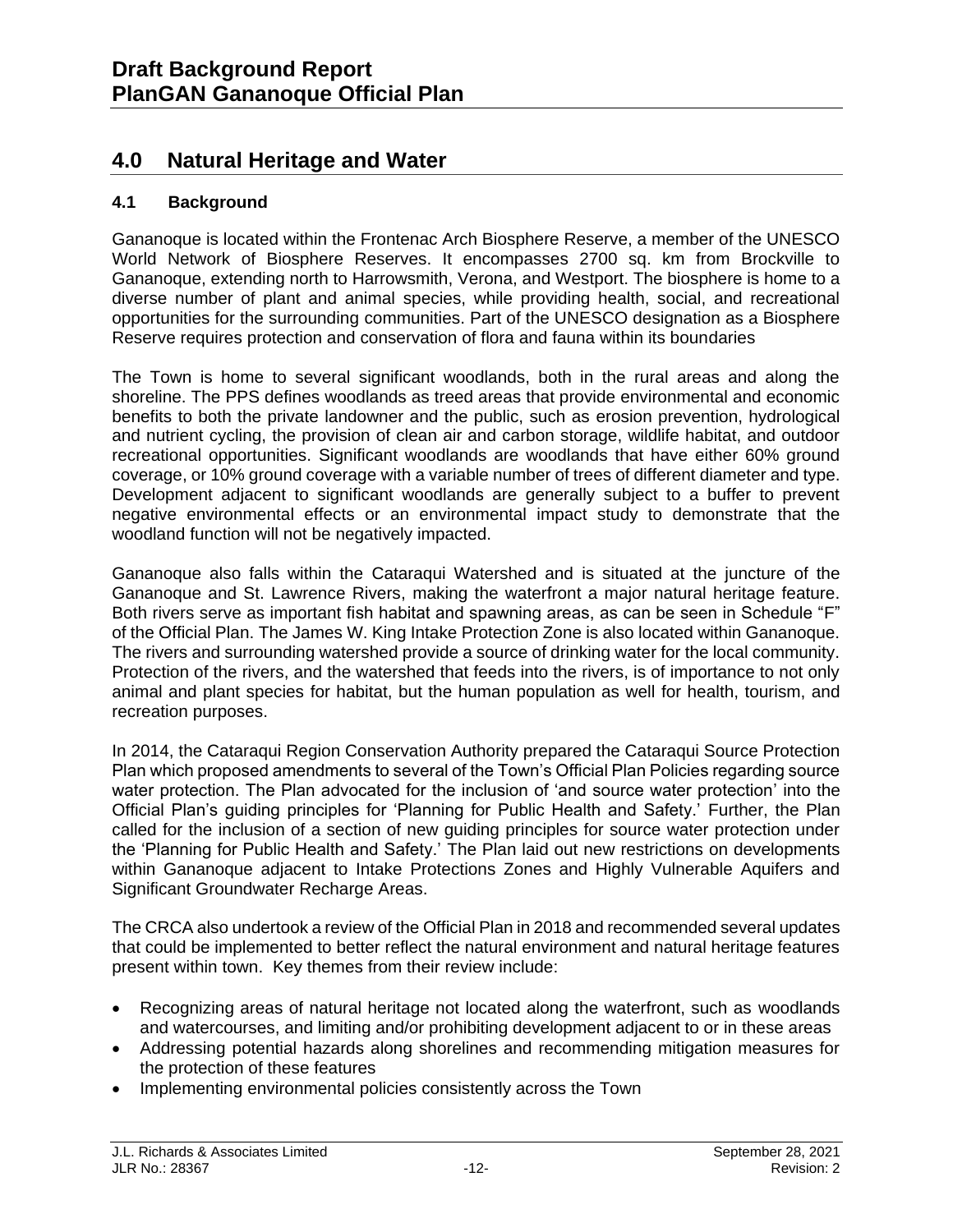• Recommending the use of Low Impact Development (LID) practices in new and redeveloped construction

Creating sustainable development practices and policies can mitigate adverse effects on the natural environment. The *Environmental Protection Act* defines adverse effects as the impairment of the quality of the natural environment for any use that can be made of it. One way to minimize these impacts is by using low impact developments (LID). Low impact development uses costeffective construction and buildings methods to filter, store and return rainwater and melted snow to the ground. LID mimics the natural filtering processes of nature, cleans and cools the water, and reduces the local risk of flooding and strain on local stormwater infrastructure. Examples of low impact developments include rain gardens, bioswales, pervious pavements, and garden roofs.

#### **4.2 The Land Use Planning Framework**

#### 4.2.1 The Planning Act

The Planning Act requires that municipalities consider provincial interests, such as the conservation and management of natural resources in carrying out their responsibilities under the Act. It also promotes sustainable economic development in healthy natural environments within the provincial policy framework.

Section 2 a) of the Act lists the protection of ecological systems, including natural areas, features, and functions as a matter of provincial interest, while (q) states that the promotion of development that is designed to be sustainable is of provincial interest.

#### 4.2.2 The Provincial Policy Statement

The PPS holds that preserving the natural environment and natural features for their economic, environmental and social benefits is essential to Ontario's long-term prosperity, environmental health, and social well-being. These natural features include wetlands and woodlands, water, agriculture, mineral, cultural heritage, and archaeological resources. These natural features provide essential ecological processes, public health and safety, food and fibres, and provide for recreational opportunities and are of provincial interest.

The PPS also defines natural heritage systems as a system made up of natural heritage features and areas, linked by natural corridors which are necessary to maintain biological and geological diversity, natural functions, viable populations of indigenous species and ecosystems.

The PPS outlines policies regarding development, sewage, water and stormwater, agriculture, and development in rural areas for the protection of the natural environment.

Policy 2.1, Natural Heritage, requires consistency from planning authorities to prevent development and site alteration from occurring within, or within the buffer zone of, significant wildlife habitats, woodlands, wetlands, and areas of natural and scientific interest. Further, natural features and areas shall be protected for the long-term, and where possible, linkages between, and among, natural heritage features should be maintained and restored to preserve their ecological function and biodiversity.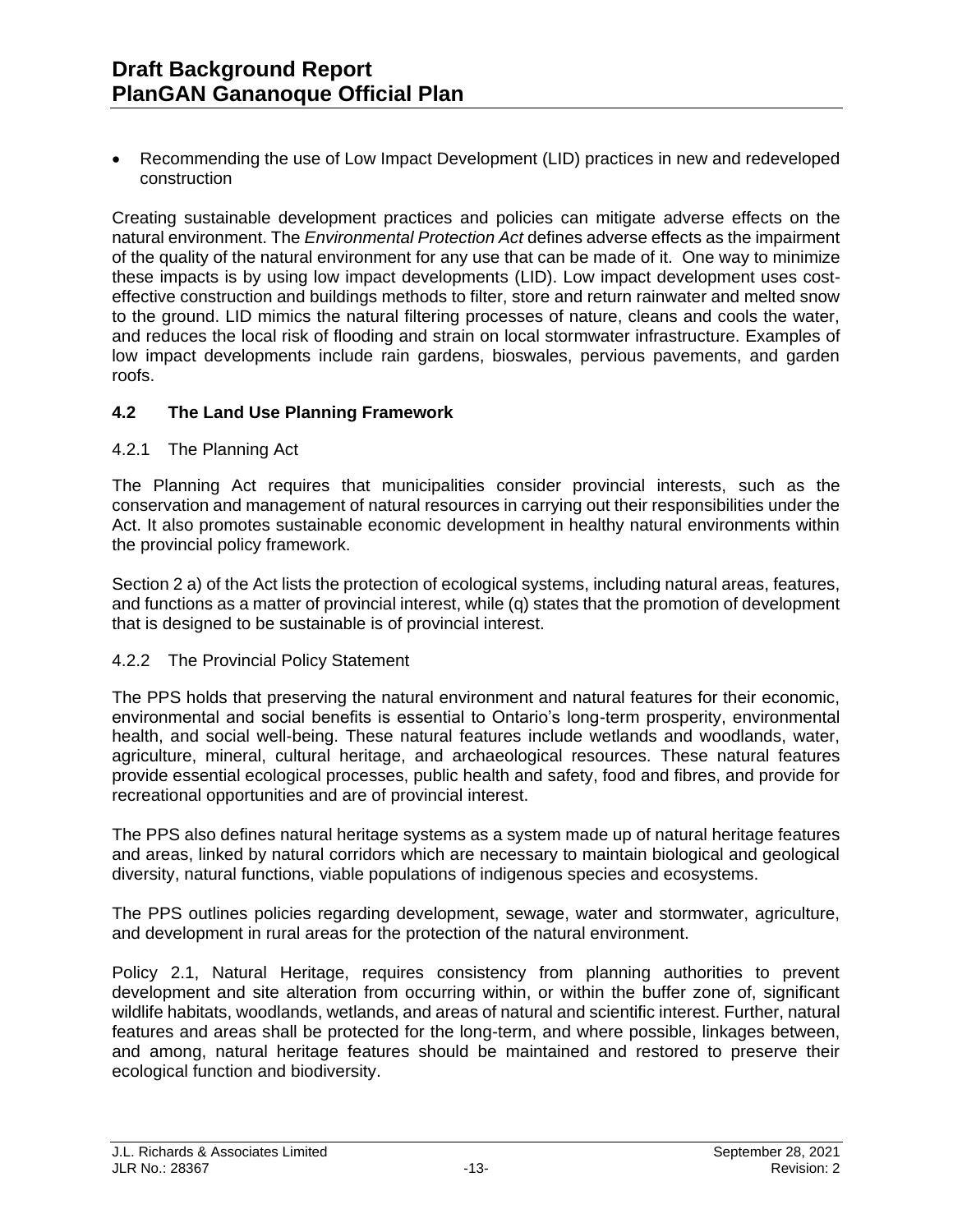Policy 2.2, Water, states that authorities shall protect, improve, or restore the quality and quantity of water by:

- using the watershed as the ecologically meaningful scale for integrated and long-term planning, which can be a foundation for considering cumulative impacts of development;
- minimizing potential negative impacts, including cross-jurisdictional and cross-watershed impacts;
- maintaining linkages and related functions among ground water features, hydrologic functions, natural heritage features and areas, and surface water features including shorelines;
- implementing necessary restrictions on development and site alteration to:
	- $\circ$  protect all municipal drinking water supplies and designated vulnerable areas; and
	- $\circ$  protect, improve or restore vulnerable surface and ground water, sensitive surface water features and sensitive ground water features, and their hydrologic features
- ensuring stormwater management practices minimize stormwater volumes and contaminant loads and maintain or increase the extent of vegetative and pervious surfaces.

Policy 1.1.3.8. b) of the PPS states that the *infrastructure* and *public service facilities* which are planned or available are suitable for the development over the long term, are financially viable over their life cycle, and protect public health and safety and the natural environment.

Policy 1.1.4.1. h) states that healthy, integrated and viable *rural areas* should be supported by conserving biodiversity and considering the ecological benefits provided by nature.

Policy 1.6.6.1. b) 4) states that planning for sewage and water services shall ensure that these systems are provided in a manner that protects human health and safety, and the natural environment.

#### 4.2.3 The Official Plan

One of the Town's Official Plan's Guiding Principles is a commitment to protect the natural environment. Section 3.6 of the Plan outlines the Town's policies for endangered or threatened species habitat, woodlands, fish habitat, river corridors, wildlife crossings, and public open space.

Woodland policies within the Official Plan state:

- 1. Development may be permitted in accordance with the underlying land use designation in areas where a Woodlands overlay designation is shown on Schedule F where it has been demonstrated through an environmental impact assessment that the overall woodland function will not be negatively impacted, or the ecological function of the woodland negatively impacted by the proposed development.
- 2. For significant woodlands, agricultural forestry activities such as maple syrup production and the harvesting of mature trees in accordance with accepted forestry practices, recreational trails and snowmobile trails are considered as appropriate activities in woodlots and therefore are permitted without any environmental impact assessment. Such activities are to be carried out in an environmentally sensitive manner so as to preserve the overall woodlot function.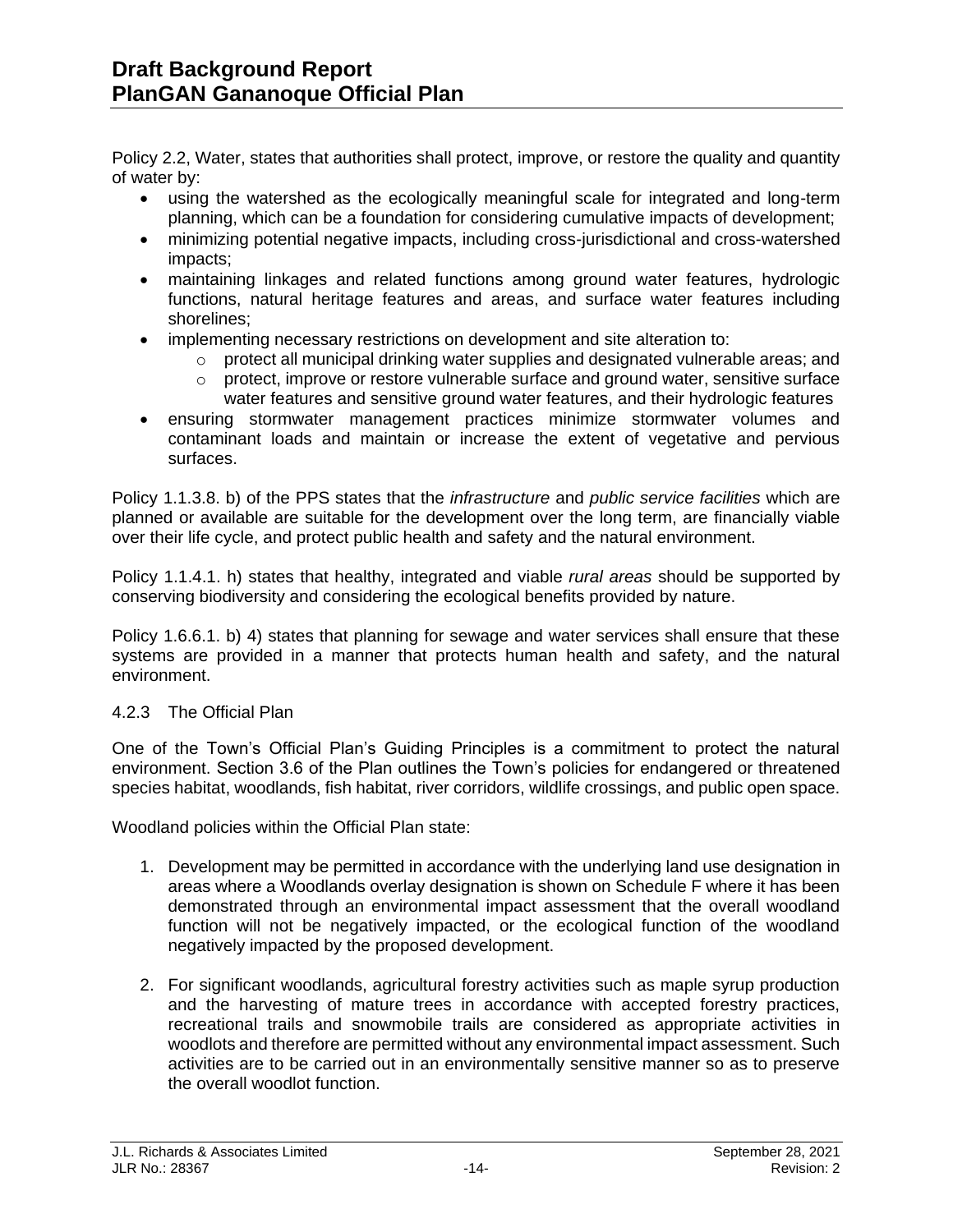All watercourses and waterbodies within Town are considered to have the potential for Fish Habitat, and specifically the Gananoque and St. Lawrence Rivers host both fish habitat and fish spawning. Policies regarding Fish Habitat centre around prohibiting development in fish habitat, except in accordance with provincial and federal requirements, and ensuring development abutting fish habitat adheres to mitigation and prevention measures.

There is reference to the restoration of contaminated sites in Section 3.7.6., which have the potential for adverse effects to human health and the natural environment.

Section 4.1.5 requires watershed and sub-watershed studies to be undertaken when proposed development may impact highly sensitive natural environments. The results of these watershed studies should be incorporated into the Town's Official Plan whenever practical.

Section 5.4.10.2 discusses the implementation of the Town's Development Permit By-Law in which one of the objectives is the continued and enhanced protection of the natural environment.

# **4.3 Conclusion**

The Official Plan must ensure that all relevant natural heritage and source water protection policies, enacted since the Official Plan was introduced, be incorporated into the update. Existing Official Plan policies should be updated to ensure they are up to date with current local, provincial, and federal policy.

# **5.0 Economic Development**

# **5.1 Background**

A strong economy is central to a healthy and sustainable community. Gananoque's economy, like all communities is evolving away from a traditional, industrial based economy towards an economy that includes a mix of commercial, service, manufacturing, and tourism industries. According to Economy Overview Gananoque Q3 2016, prepared by the Ontario Ministry of Agriculture Food and Rural Affairs and Economic Modelling Specialists International, Gananoque housed 3,530 jobs with 582 in manufacturing, 802 in wholesale and retail trade, 443 in arts, entertainment and recreation, and 511 in accommodation and food services, with the remainder in other various trades.

The Town's main economic driver in the summer months is tourism, with the Town's Economic Development Department reporting upwards of 500,000 visitors, mainly in the months of June, July and August. In 2015, the Gananoque Visitor Centre Survey Report estimated that tourism was an \$84 million industry for the Town of Gananoque and Township of Leeds and Thousand Islands. Consequently, the Town is home to number of restaurants, hotels, bed and breakfasts and retail stores which make up a large portion of the Town's workforce.

Within the tourist areas of the Town, mainly in the Lowertown District, are a number of retail and commercial services which supplement the tourism economy while also providing services for locals year-round. These include retail, personal services, and food, accommodation, and entertainment services.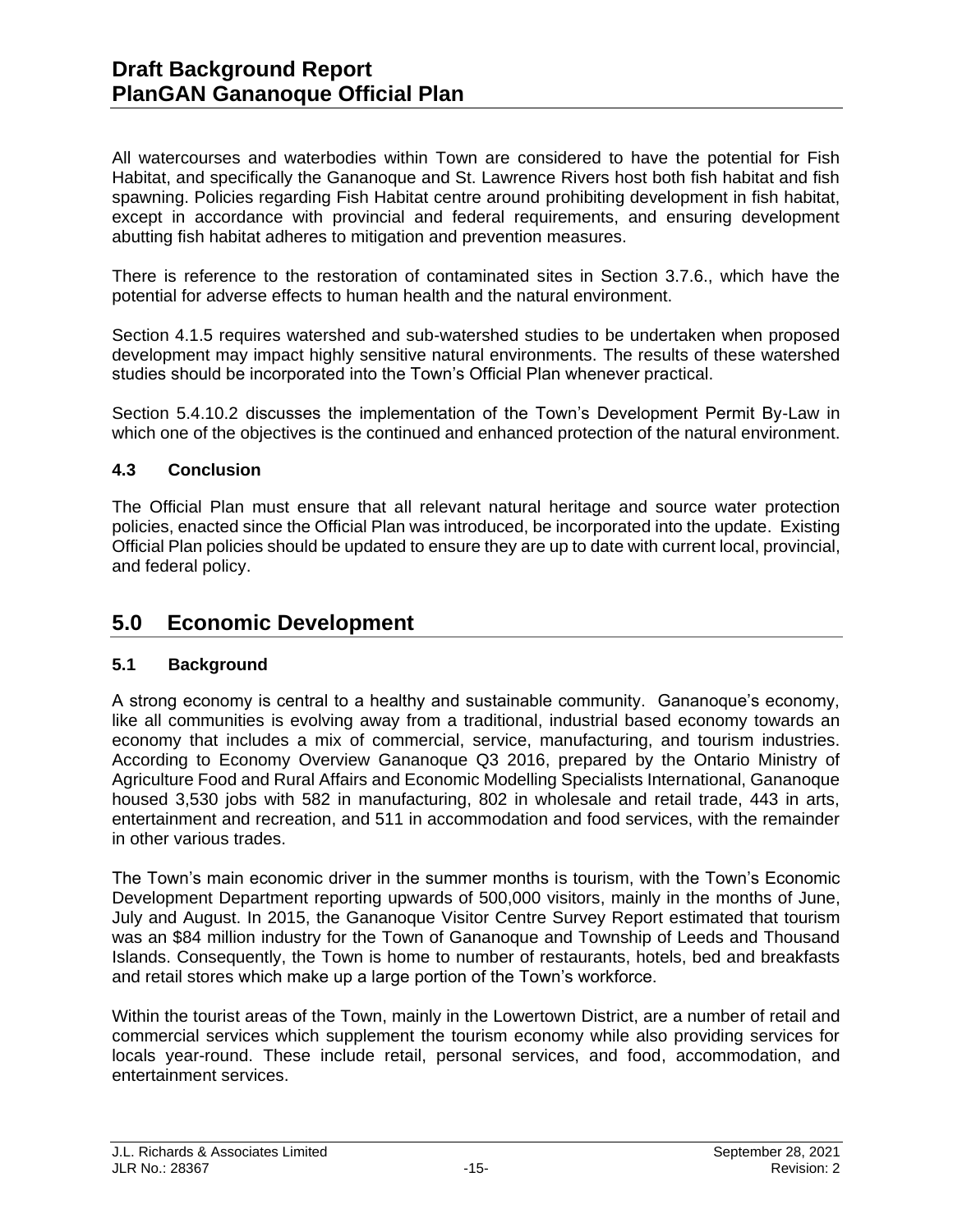In areas closer to Highway 401 are industrial and light industrial uses. Industrial properties range from 33,000 sq. ft to 60,000 sq. ft, allowing for a variety of industries such as niche manufacturing, supply chain opportunities and technology-based businesses.

Gananoque's strategic location along the Highway 401, which forms the backbone of the Windsor to Quebec City urban economic corridor makes it ideally situated for new growth. Gananoque is also strategically located midway between Ottawa and the Upper New York State Area. As mentioned in Section 2.1 above, the DC Background Study estimates that Gananoque's employment will continue to grow during the forecast period.

Gananoque's Economic Development Strategic Plan (2016-2018) identifies several investment attraction target sectors, including:

- Entrepreneurs
- Tourism Based Businesses
- Knowledge/Creative Economy
- Medical Sector
- Niche Manufacturing/Supply Chain Opportunities

This project provides an opportunity to consider how Gananoque's land use planning approach and policies support realization of investment and growth in these investment attraction target sectors.

### **5.2 The Land Use Planning Framework**

Since the Official Plan came into effect, the land use planning framework relating to economic and employment matters has continued to evolve, to provide municipalities with additional flexibility when planning for future employment growth and tools to protect employment areas from incompatible development, especially employment areas that are near major good movement corridors such as Highway 401.

#### 5.2.1 The Planning Act

The Planning Act requires that municipalities have regard to the adequate provision of employment opportunities when rendering decisions that affect a land use planning matter.

#### 5.2.2 The Provincial Policy Statement

Policy 1.3.1 of the PPS states that planning authorities shall promote economic development and competitiveness by:

- a) providing for an appropriate mix and range of employment, institutional, and broader mixed uses to meet long-term needs;
- b) providing opportunities for a diversified economic base, including maintaining a range and choice of suitable sites for employment uses which support a wide range of economic activities and ancillary uses, and take into account the needs of existing and future businesses;
- c) facilitating the conditions for economic investment by identifying strategic sites for investment, monitoring the availability and suitability of employment sites, including market-ready sites, and seeking to address potential barriers to investment;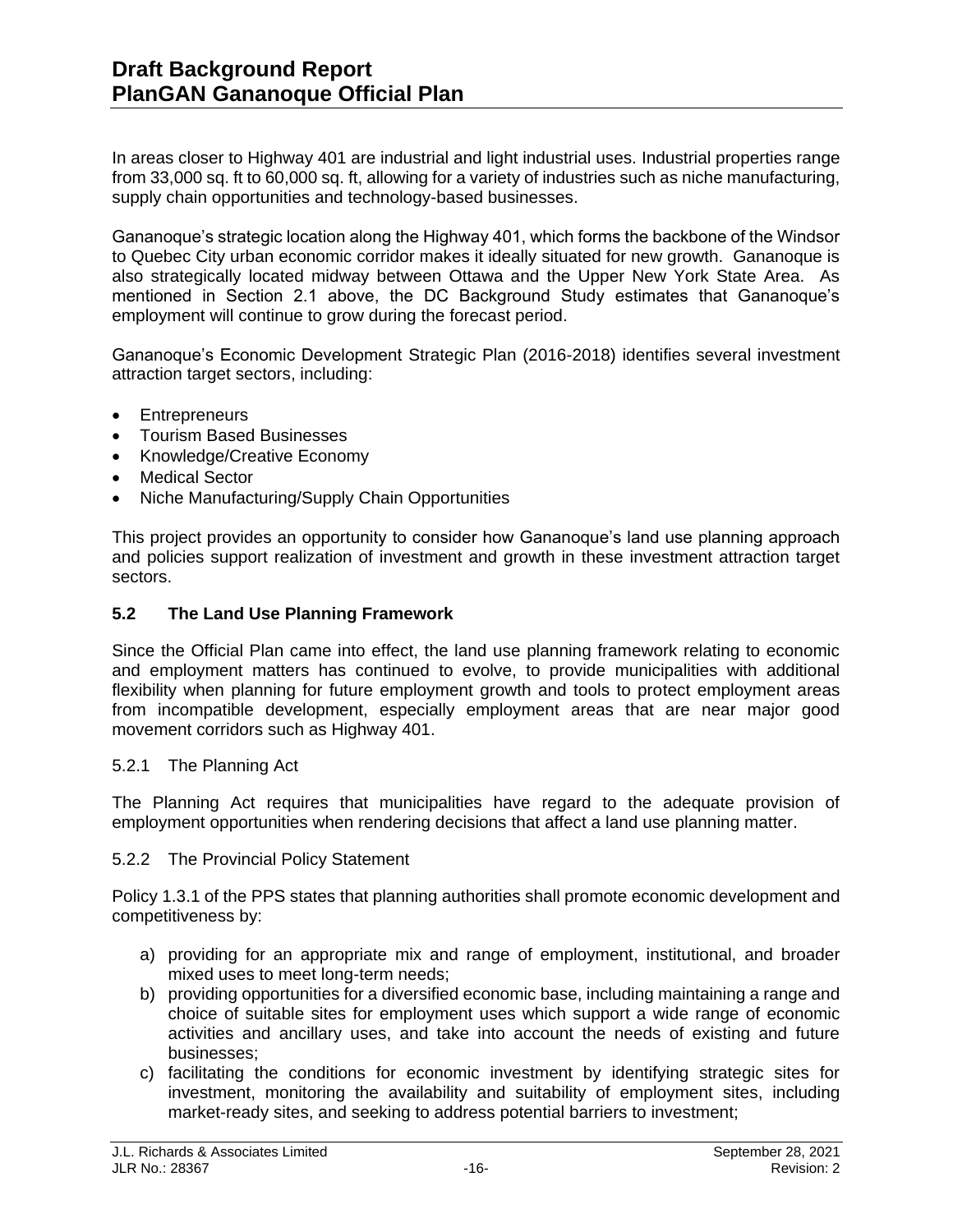- d) encouraging compact, mixed-use development that incorporates compatible employment uses to support liveable and resilient communities, with consideration of housing policy 1.4; and
- e) ensuring the necessary infrastructure is provided to support current and projected needs.

Policy 1.3.2.1. states that planning authorities shall plan for, protect and preserve employment areas for current and future uses and ensure that the necessary infrastructure is provided to support current and projected needs. The PPS defines an employment area as those areas designated in an official plan for clusters of business and economic activities including, but not limited to, manufacturing, warehousing, offices and associated retail and ancillary facilities.

Policy 1.3.2.2 states that, at the time of the official plan review or update, planning authorities should assess employment areas identified in local official plans to ensure that this designation is appropriate to the planned function of the employment areas. Employment areas planned for industrial and manufacturing uses shall provide for separation or mitigation from sensitive land uses to maintain the long term operational and economic vitality of the planned uses and function of these areas.

Policy 1.3.2.3 requires that within employment areas planned for industrial or manufacturing uses, planning authorities shall prohibit residential uses and prohibit of limit other sensitive land uses that are not ancillary to the primary employment uses in order to maintain land use compatibility. In addition, employment areas planned for industrial or manufacturing uses should include an appropriate transition to adjacent non-employment uses.

Policy 1.3.2.4 allows municipalities to permit conversion of lands within employment areas to nonemployment uses through a comprehensive review, only where it has been demonstrated that the land is not required for employment purposes over the long term and that there is a need for the conversion.

Policy 1.3.2.6 states that planning authorities shall protect employment areas in proximity to major goods movement corridors for employment uses that require those locations. The PPS defines a major goods movement corridor as transportation facilities and corridors associated with the inter and intra provincial movement of goods. This includes Highway 401.

Policy 1.3.2.7 permits planning authorities to plan beyond 25 years for the long-term protection of employment areas provided lands are not designated beyond the planning horizon identified in policy 1.1.2.

Policy 1.2.6.1 states that major facilities and sensitive land uses shall be planned and developed to avoid, or if avoidance is not possible, minimize and mitigate any potential adverse effects from odour, noise and other contaminants, minimize risk to public health and safety, and to ensure the long-term operational and economic viability of major facilities in accordance with provincial guidelines, standards and procedures.

Policy 1.2.6.2 states that where avoidance is not possible, planning authorities shall protect the long-term viability of existing or planned industrial, manufacturing or other uses that are vulnerable to encroachment by ensuring that the planning and development of the proposed adjacent sensitive land uses are only permitted if the following are demonstrated in accordance with provincial guidelines, standards and procedures: there is an identified need for the proposed use;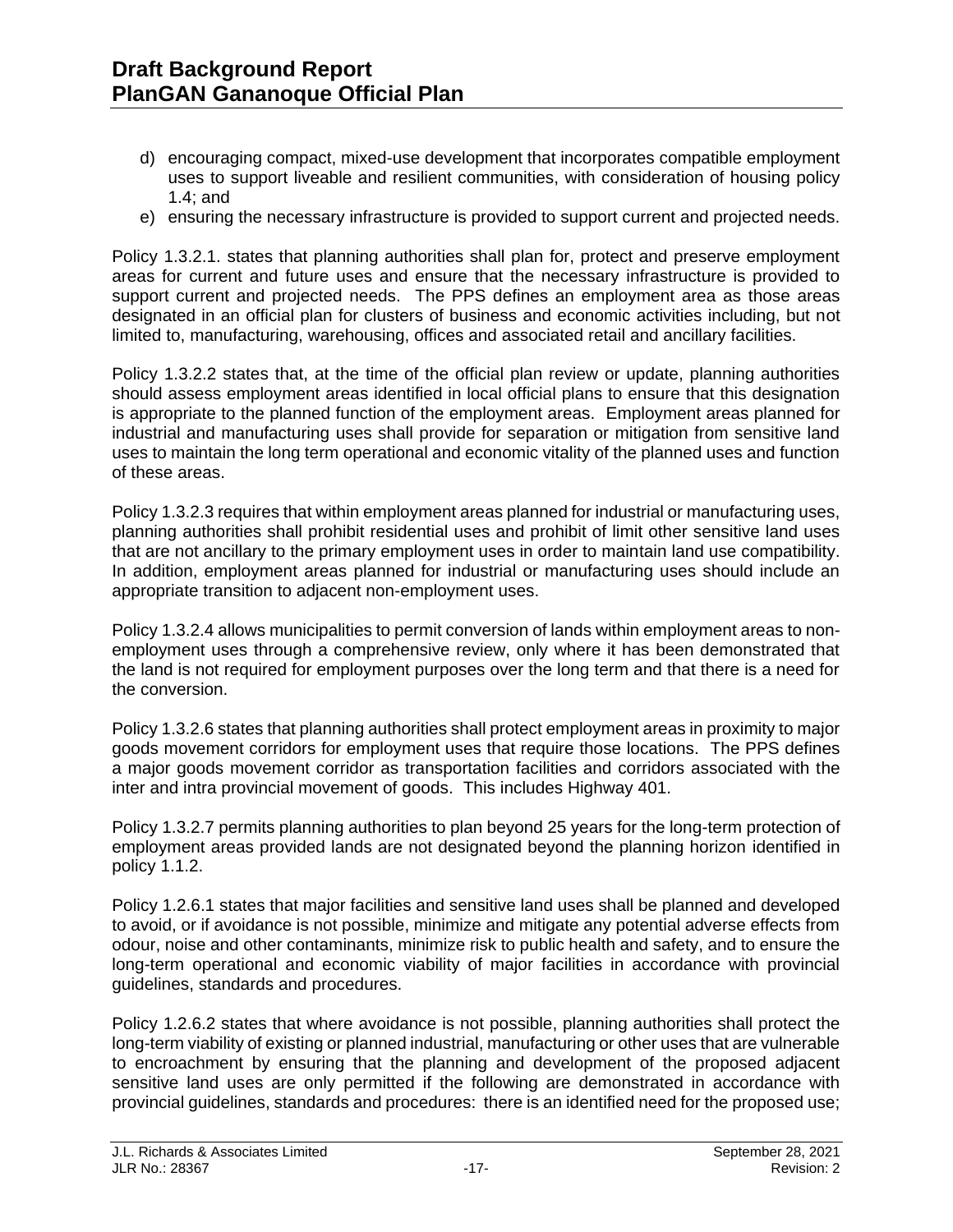alternative locations for the proposed use have been evaluated and there are no reasonable alternative locations; adverse effects to the proposed sensitive land use are minimized and mitigated; and potential impacts to industrial, manufacturing or other uses are minimized and mitigated.

#### 5.2.3 The Official Plan

The Official Plan recognizes commercial, service industries, manufacturing activities and tourism as the Town's economic base and establishes policies for both commercial and employment lands. However, there are policies in place that recognize the need to expand the Town's economy and explore new employment opportunities.

Section 3.3 outlines policies for the Town's transition from industrial to light industrial and mixed commercial uses.

Section 3.4 of the OP recognizes the need to preserve industrial and commercial employment lands while accommodating new employment opportunities. The impacts of globalization have resulted in a reduction in industrial land uses within the Town, however the Town is committed to preserving the existing industrial land uses. The Town has designated lands closest to Highway 401, as seen in Schedule D, as a Trade and Industry Policy Area with the following objectives:

- 1. to provide for commercial and industrial land uses which require larger land areas;
- 2. to ensure access to efficient transportation links;
- 3. to provide commercial and industrial development opportunities which will not result in land use conflicts in accordance with Ministry of the Environment Guideline on Compatibility Between Industrial Facilities and Sensitive Land Uses; and
- 4. to enhance economic development opportunities within the Town of Gananoque

Section 5.5 of the Official Plan has designated the entire Municipality as a Community Improvement Area. Some of the policy objectives of this designation are to upgrade and maintain existing municipal services, facilitate the remediation, rehabilitation, and redevelopment of brownfield sites, encourage private sector investment and expansion of the economic base, and revitalize the downtown core as a mixed-use shopping destination.

There are also special provisions for the development of Lowertown regarding protecting and promoting tourism. Section 3.1.1.6. states that development in Lowertown should protect and enhance existing recreation, tourism, and cultural uses in a mixed-use setting. Tourism commercial uses are one of the permitted uses within the Lowertown designated areas.

# **5.3 Conclusion**

The Official Plan includes a comprehensive policy framework to guide future commercial and employment growth in the community. The Official Plan should be reviewed to ensure that an adequate amount of employment lands are identified to accommodate future growth, that the designations permit an appropriate range of economic opportunities and that employment areas are adequately protected from sensitive land uses.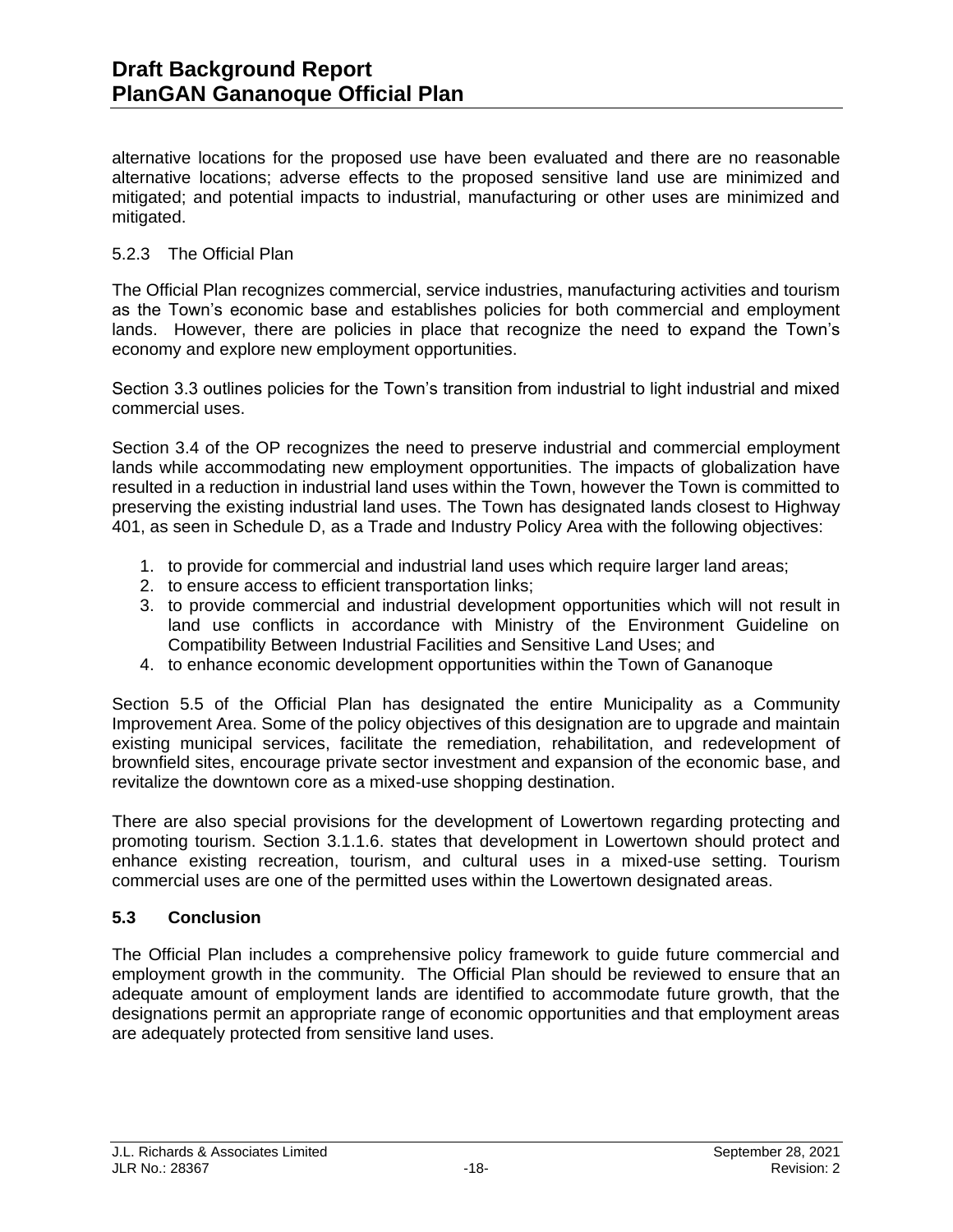# **6.0 Housing**

# **6.1 Background**

Housing is a human right. There is ample evidence that demonstrates that affordable and attainable housing is central to achieving various economic and social outcomes. According to the Ontario Human Rights Commission, international law requires that Canada work towards having access to adequate and affordable housing. Land use planning can support these outcomes by ensure that there is an adequate supply of land that accommodates a variety of housing options, by permitting and facilitating all forms of housing, by ensuring the efficient use of land and effective business processes, which can impact the cost of housing.

Since the Official Plan came into effect, the 2016 Census was released, providing new insights into housing in Gananoque. Leeds and Grenville has prepared a new 10 Year Housing and Homelessness Plan. During this time, Gananoque's housing market has continued to change, while the Town has responded with new initiatives, such as a short term rental accommodation framework, that is designed to preserve existing housing stock for ownership and rental purposes. The Government of Ontario also released a Housing Supply Action Strategy, which brought about changes to various pieces of legislation, all designed to encourage the production of new housing.

According to the 2016 Census, Gananoque had 2,405 occupied private dwellings. In terms of housing mix, single detached homes constituted approximately 55 percent of occupied private dwellings, followed by other attached dwellings (42 percent) and apartments in buildings 5 or more stories in height (3 percent). Average household size stood at 2.1 persons per household, which is 20 percent lower than the provincial average. Median household income was \$55,296, approximately 25 percent lower than the provincial average. In terms of tenure, 64 percent of homes are owned, while 36 percent are rented. Private households in condominium tenure represented approximately 8 percent of total private households. At that time, 97 percent of private households were living in suitable housing, which is higher than the provincial average. Statistics Canada defines housing suitability as whether a private household is living in suitable accommodations according to the National Occupancy Standard (i.e. whether the dwelling has enough bedrooms for the size and composition of the households).

In 2014, Leeds and Grenville released the *10 Year Housing & Homelessness Plan*. The Plan examined demographics across the municipalities and found that housing issues in all the communities included aging populations, the need for diverse unit sizes and smaller housing units, aging buildings, high unemployment and low-income levels, and a lack of supportive and transitional housing. In Gananoque, aging buildings and a lack of affordable housing are the main causes for concern. Consequently, the Housing Plan outlined 3 strategic goals to address these issues:

- 1. Maintain Current Affordable Housing Services and Programs
- 2. Enhance Services to Reflect the Changing Needs of the Community
- 3. Involve All Stakeholders in the Development and Implementation of the Housing Plan

In terms of the local real estate market, average sale prices in Gananoque have increased from \$141,662 in 2016 to \$451,026 in 2021 with an average 39 homes sold per year. The Leeds and Grenville *Social Housing Need and Demand* Report found that in 2011, 47.2% of renters in Gananoque were spending over 30% of their household income on shelter costs. In comparison,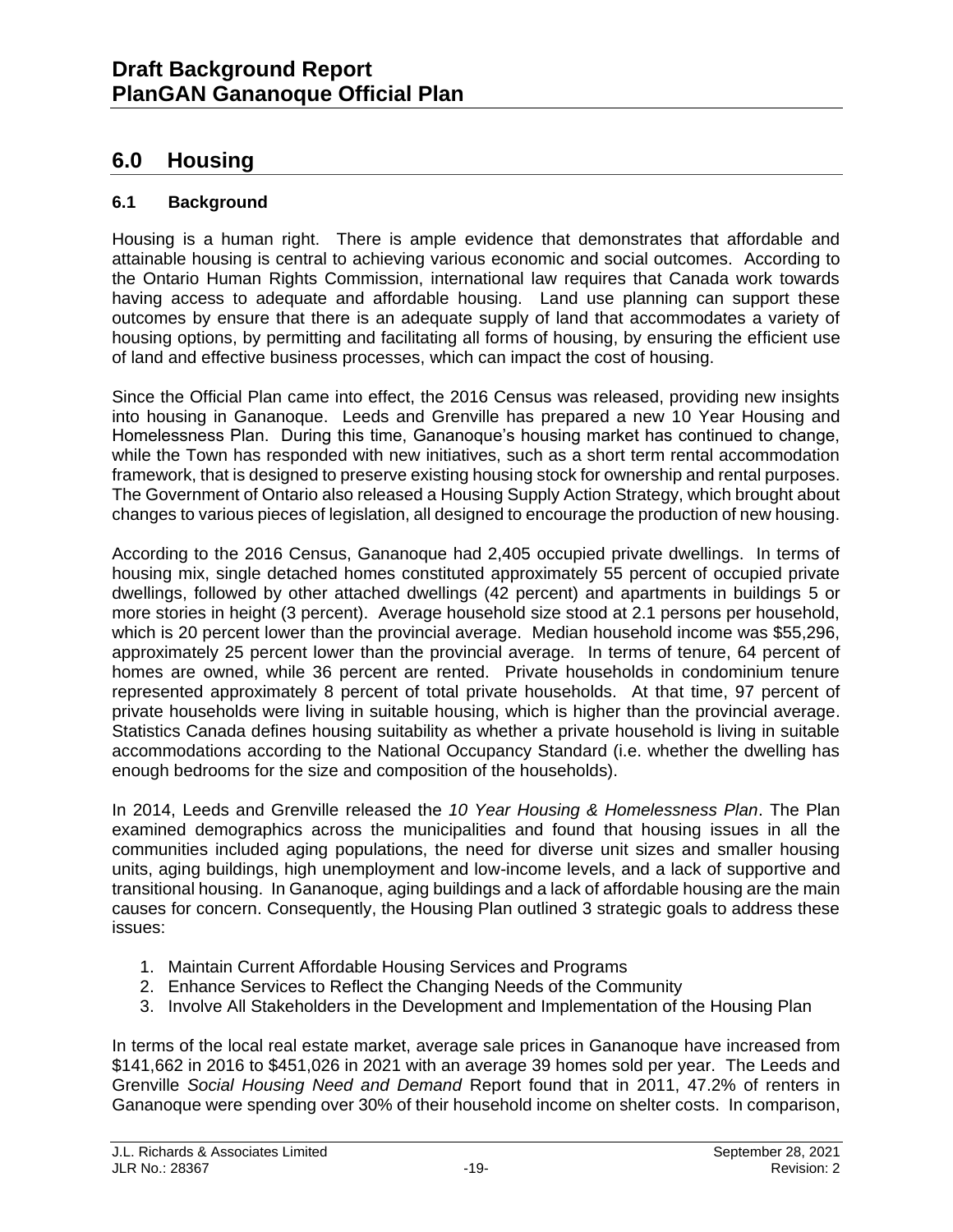the Canada Mortgage and Housing Corporation found that the provincial average in 2016 was 15% of renters spending over 30% of their household income on shelter costs.

In 2019, the Province of Ontario released *More Homes, More Choice: Ontario's Housing Supply Action Plan* and *Bill 108, More Homes More Choice Act* that were intended to increase the supply of housing and streamline the development approval process. In 2020, the Province of Ontario released an updated version of the Provincial Policy Statement, which updated provincial policies relating to housing, in line with the strategic intent of the Government's legislative change. These changes are described below.

# **6.2 The Land Use Planning Framework**

### 6.2.1 The Planning Act

The Planning Act requires municipalities to have regard to the adequate provision of a full range of housing, including affordable housing, in carrying out their responsibilities under the Act. As described above, it also requires that municipal Official Plans contain policies and measures required to ensure the adequate provision of affordable housing.

Recent changes to the Planning Act have introduced two new "tools" – additional residential units and inclusionary zoning – designed to support the provision of adequate and affordable housing.

Section 16 (3) of the Act states that an Official Plan shall contain policies that authorize the use of additional residential uses by authorizing the use of two residential units in a detached house, semi-detached house or rowhouse; and the use of a residential unit in a building or structure ancillary to a detached house, semi-detached house or rowhouse. Ontario Regulation 299/19 establishes standards for additional residential units. It requires that each additional residential use shall have one parking space, unless exempted by the local municipal zoning by-law, and that the additional residential unit may be occupied by any person regardless of relationship or ownership.

Section 16 (4) and (5) of the Act establishes new requirements for the use of inclusionary zoning in either prescribed municipalities, protected major transit station areas, areas where a development permit system is adopted or established in response to a Ministerial Order. Inclusionary zoning is a new land use planning tool that is designed to increase the supply of affordable housing by requiring a percentage of units in new developments be affordable. Gananoque has a development permit system in place and is therefore eligible to use this new land use planning tool, subject to the creation an assessment report. Any decision to approve inclusionary zoning policies is not subject to appeal, except for the Minister.

#### 6.2.2 The Provincial Policy Statement

Policy 1.1.1 b) states that healthy, livable and safe communities are sustained by accommodating an appropriate affordable and market based range of residential types (including single-detached, additional residential units, multi-unit housing, affordable housing and housing for older persons).

Policy 1.4.1 states to provide for an appropriate range and mix of housing options and densities to meet projected requirements of current and future residents of the regional market area, planning authorities shall: maintain at all times the ability to accommodate residential growth for a minimum of 15 years through residential intensification and redevelopment and, if necessary,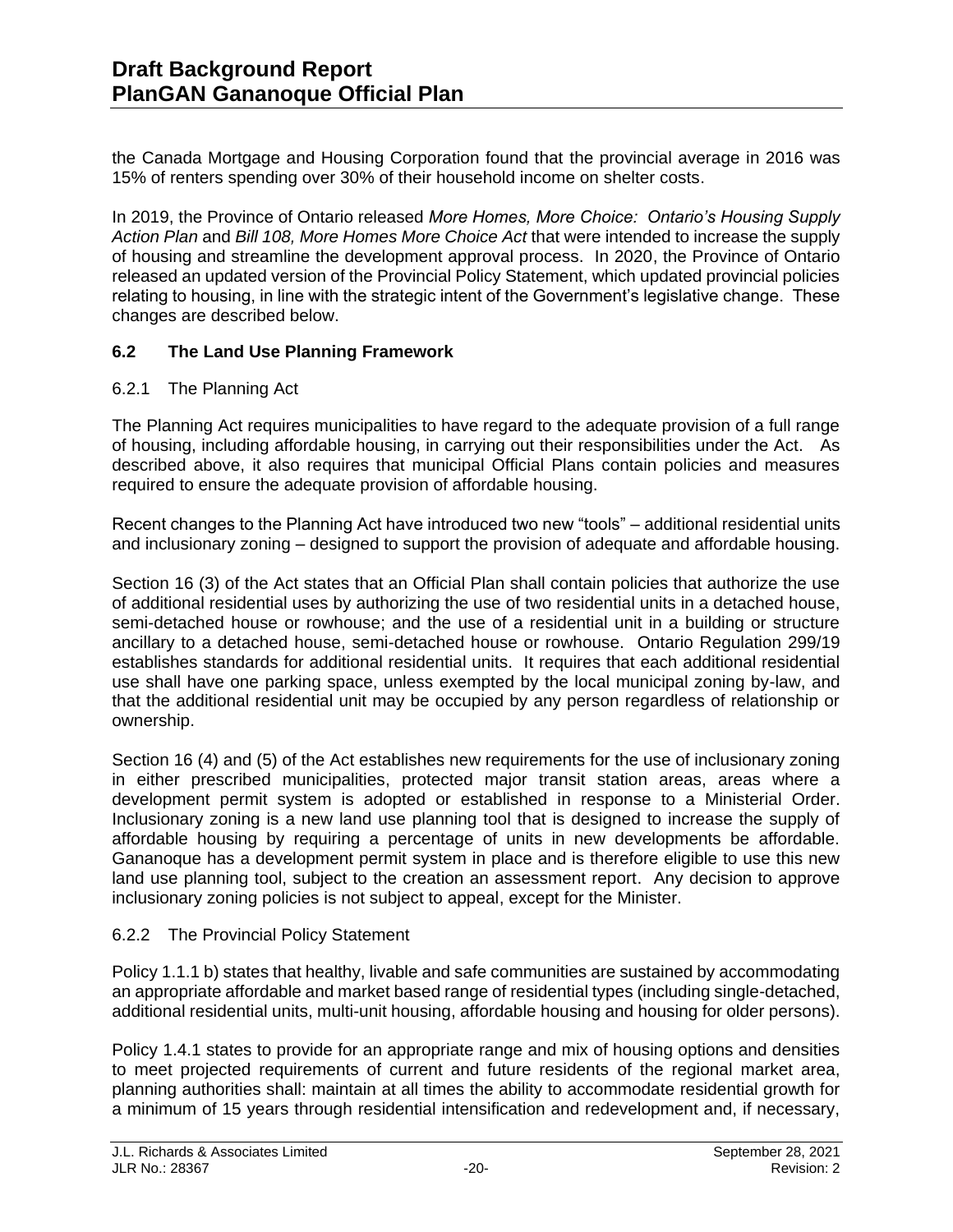lands which are designated and available for residential development; and maintain at all times where new development is to occur, land with servicing capacity sufficient to provide at least a three-year supply of residential units.

Policy 1.4.3 states that planning authorities shall provide for a mix of housing options and densities to meet project market-based and affordable housing needs of current and future residents of the regional market area by:

- a) establishing and implementing minimum targets for the provision of housing which is affordable to low and moderate income households and which aligns with applicable housing and homelessness plans;
- b) permitting and facilitating:
	- 1. all housing options required to meet the social, health, economic and well-being requirements of current and future residents, including special needs requirements and needs arising from demographic changes and employment opportunities; and
	- 2. all types of residential intensification, including additional residential units, and redevelopment in accordance with policy 1.1.3.3;
- c) directing the development of new housing towards locations where appropriate levels of infrastructure and public service facilities are or will be available to support current and projected needs;
- d) promoting densities for new housing which efficiently use land, resources, infrastructure and public service facilities, and support the use of active transportation and transit in areas where it exists or is to be developed; …
- f) establishing development standards for residential intensification, redevelopment and new residential development which minimizes the cost of housing and facilitate compact form, while maintaining appropriate levels of public health and safety.

#### 6.2.3 The Official Plan

The Official Plan contains a comprehensive set of policies that are designed to promote an adequate and affordable range of housing opportunities. The Official Plan's Lowertown policies allow for low, medium and high density residential uses. The Official Plan's sustainable residential neighbourhood policies are intended to preserve and consolidate existing residential neighbourhoods and to provide for new residential opportunities through intensification and redevelopment of vacant buildings to allow a mix of commercial and residential uses. The sustainable residential policies permit a full range of dwelling types and provide direction on compatibility, infill, servicing, energy efficiency, residential densities, development criteria for higher density residential development, access and housing supply and affordability.

# **6.3 Conclusion**

The Official Plan includes a comprehensive set of policies to guide the delivery of adequate and affordable housing. The Official Plan should be reviewed in light of the changing economic and demographic trends within the community (e.g. aging population, declining household sizes, housing market price increases) and changes in provincial legislation and policy which require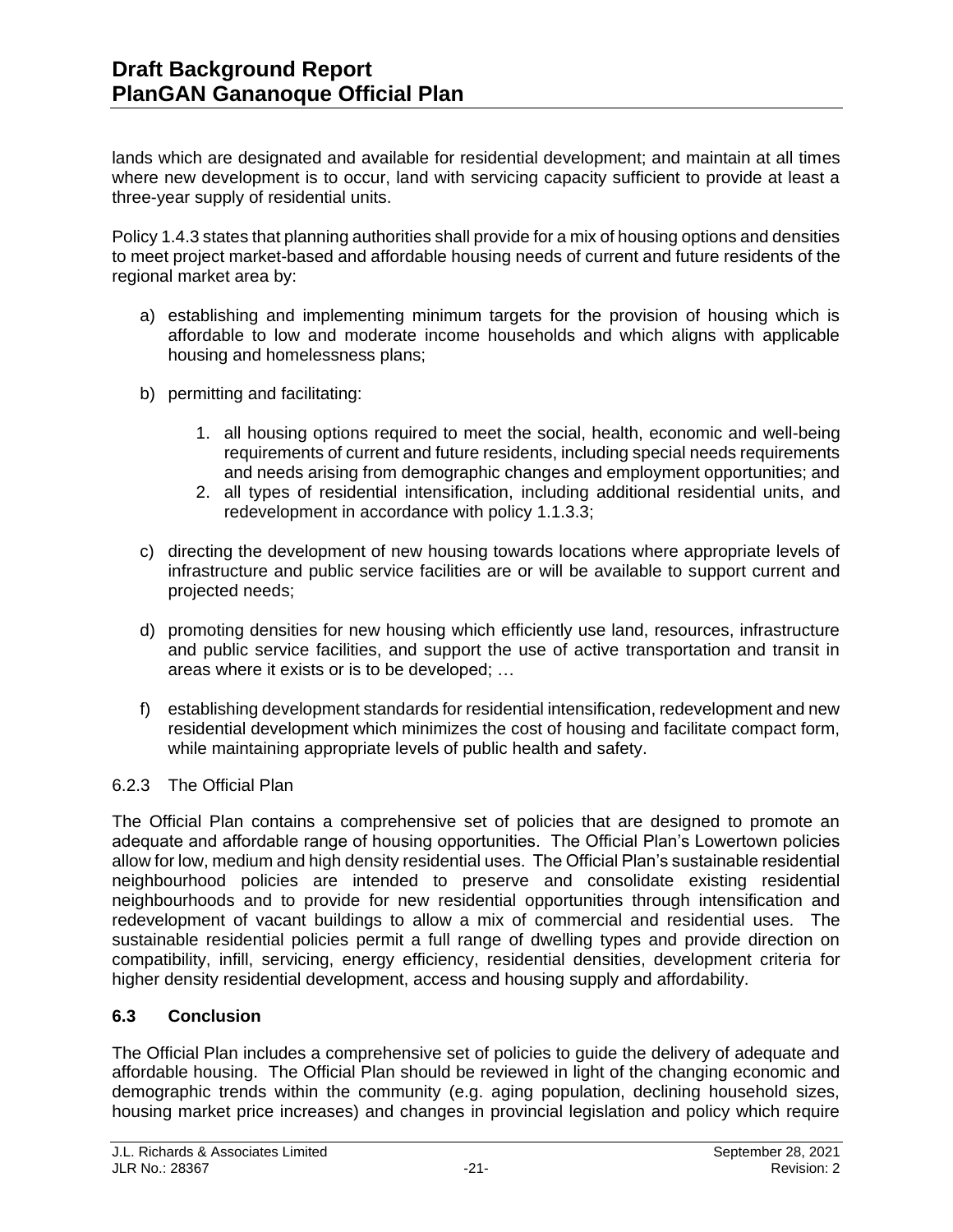consideration of an appropriate affordable and market based range of residential types, establishing and implementing minimum targets for the provision of housing which is affordable to low to moderate income households and which aligns with Leed and Grenville's Housing and Homelessness Plan, reviewing existing residential density targets and introducing new policies that speak to additional residential units and set the stage for the use of inclusionary zoning.

# **7.0 Parks and Open Spaces**

# **7.1 Background:**

Parks and open spaces are a key component of healthy, liveable and safe communities. For the purposes of this initiative parks and open spaces include municipally, provincially and federallyowned parks, natural areas and waterfronts, outdoor recreational and institutional spaces, like school and recreation centre yards, sports fields and golf courses.

Parks and open spaces provide a range of benefits. On an environmental level, parks and open space mitigate flood risks and impacts of climate change by offering permeable, high-absorbing lands that offset the impacts of potential flood events and trees and vegetation that absorb carbon dioxide and provide cooling canopies. Additionally, parks and open spaces provide areas where native species can thrive within developed, built-up areas. On a human level, parks and open spaces have positive impacts on health; encouraging physical activity, community connections and positive impacts on mental health and early childhood development. Representing significant community assets and aesthetic value, parks and open space support a community's economy by raising the values of adjacent and proximate properties.

Land use planning can play a role in ensuring that these objectives are met.

- Land use planning can support the appropriate creation and renewal of parks and open space by considering modelled demand and population growth, identifying and reserving lands most suitable for the creation of new parks and open spaces and providing policies that aim to protect and enhance these community assets.
- Land use planning is concerned with residential, employment, institutional, recreational and natural spaces and how these land uses fit together to produce resilient, efficient and functional development and land use patterns. Given this integrated approach, land use planning can ensure that parks and open spaces are strategically planned in accordance with other land use patterns; maximizing their potential as community assets in terms of use and access.

Gananoque has a number of parks, open spaces and recreational pathways within its municipal boundaries. Currently, parks and open spaces make up 6% of Gananoque's total area. Given Gananoque's position in relation to the St. Lawrence and Gananoque Rivers, the town's waterfront is central to its parks and open space network. Of the total 6% parks and open spaces identified in Gananoque's current land use schedule, 11 have waterfront locations.

In 2019, the Town of Gananoque and Township of Leeds and the Thousand Islands prepared a joint Recreation Master Plan. This plan outlines a 10-year vision for recreation, parks and trails: The Recreation Master Plan is based on eight guiding principles including developing complete communities through health, wellness and physical activity, age friendly, accessible and inclusive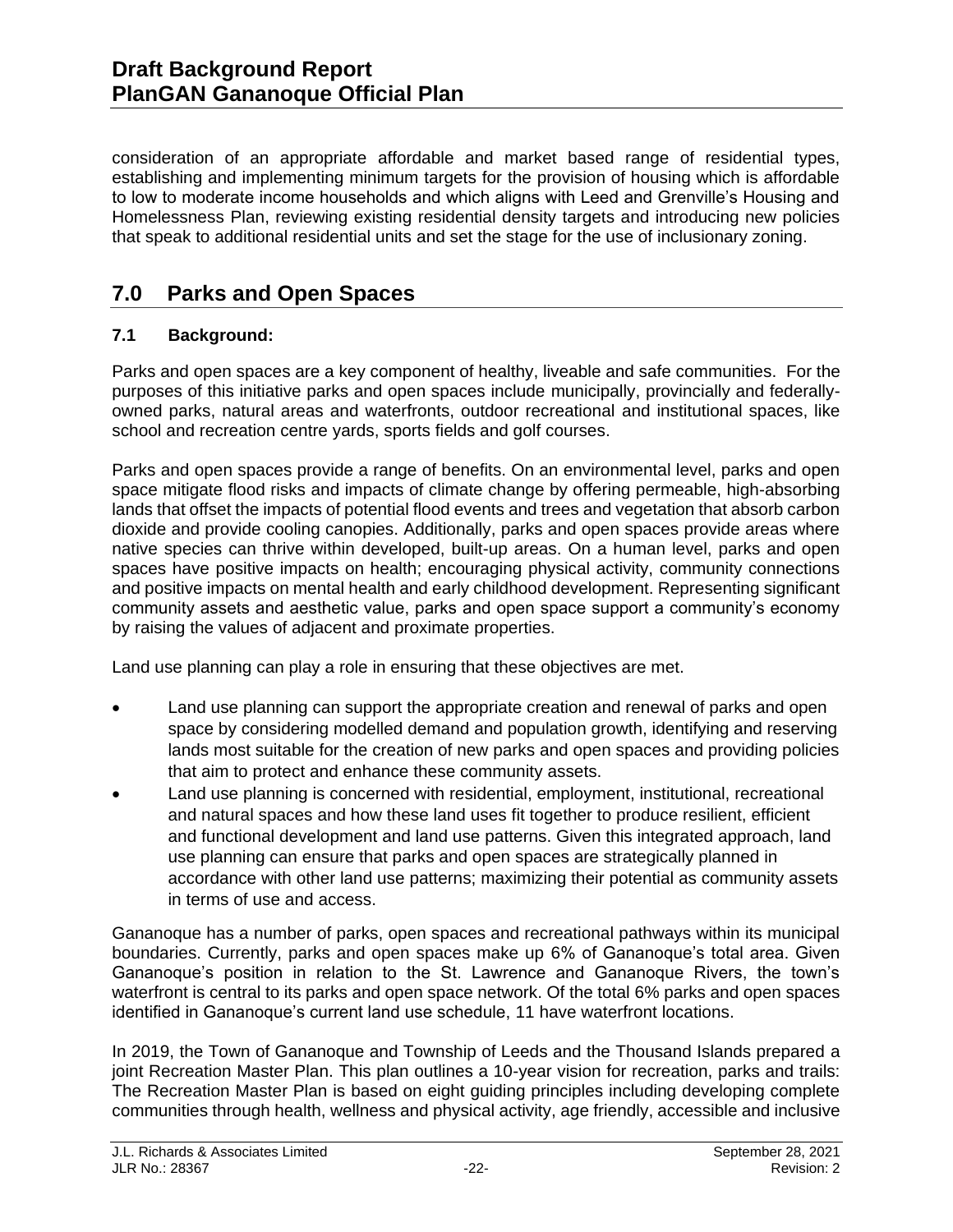recreation, investment in infrastructure based on smart growth principles, investment in multi-use for the broadest range of access to recreation and strengthening the municipalities' joint role as a tourism destination. Given its strategic waterfront location and compact form, Gananoque is identified as a primary service area for recreational facilities and amenities.

The Recreation Master Plan includes many service based recommendations for recreational infrastructure in both communities, including some that have land use planning implications. For example, the Recreation Master Plan recommends that consideration be given to expanding the Lou Jeffries Park property boundary to the north to make more effective use of the site and reinforce its role as a regional recreational hub. In terms of parkland, the report states that Gananoque's existing parkland provision standard is 2.23 hectares of parkland/1000 residents. The Plan recommends a minimum parkland provision standard of 3.0 hectares/1000 residents, moving forward. Given the difference between the existing and recommended parkland provision standard, and anticipated population growth described in Section 2, Gananoque will need to increase the amount of parkland provided by approximately 7 hectares to meet the recommended parkland provision standard.

The Recreation Master Plan makes the following observations:

- The parkland dedication policies in the Official Plan be updated as part of the review of the Official Plan.
- Gananoque should focus its efforts on obtaining cash in lieu of parkland as the preferred method of parkland dedication for new developments in order to pool resources to acquire large park parcels that can be used for a variety of active and passive recreation uses or improvement of existing facilities;
- Parkland acquisition in areas of growth and future developments must be considered based on their connectivity to existing parks, open space and trail systems, street frontage and ease of accessibility. It should also be of sufficient size and configuration to allow for the development of a variety of active and passive amenities, with priority given to larger parks.

The Recreation Master Plan makes the following relevant recommendations:

- Maximize the supply of available parkland through a range of strategies, including dedication by development, donations, accessing grants, land trusts, conversation easements, land exchange, partnerships, agreements and direct purchase.
- Consider acquisition of undevelopable open space areas through the development process and other means of securement to provide opportunities for enhanced conservation, and compatible public access and linkages to parks, trails and open spaces, per the Planning Act. This land should not be accepted as part of the parkland dedication requirement.
- Continue to consider cash-in-lieu of parkland and acquisition of additional parkland by other means where land acquired through dedication by development is insufficient in size or shape for the intended park function.
- Continue to require parkland dedication through Official Plan policy, as prescribed in the Planning Act, including alternative conveyance requirements, through physical parkland acquisition or cash-in-lieu of parkland. Update relevant policies within the Official Plan to conform with the changes to the Planning Act.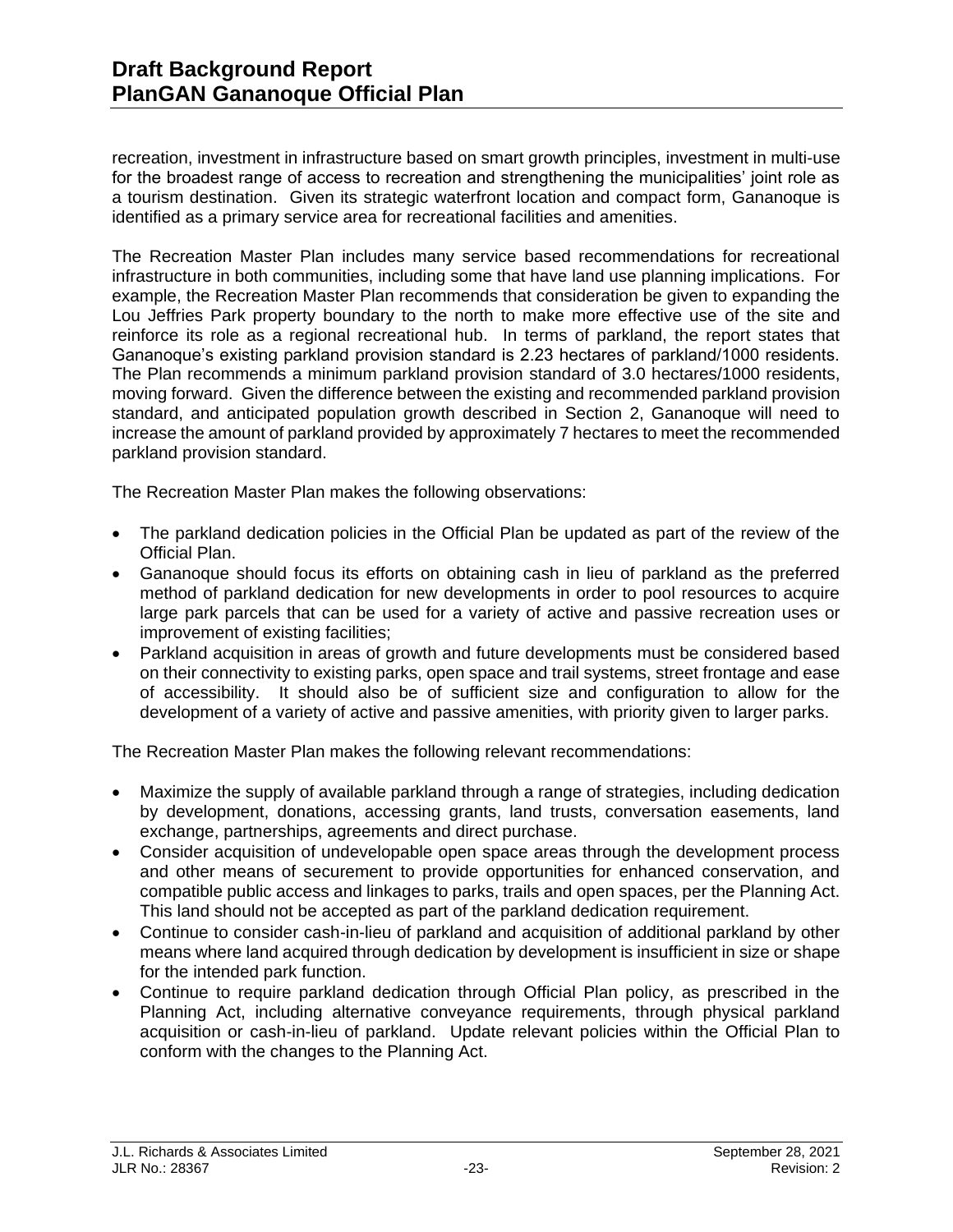Since the Official Plan came into effect, the legislative and regulatory framework governing parkland dedication was updated by the Province of Ontario through the above-described *More Homes, More Choice: Ontario's Housing Supply Action Plan, Bill 108, More Homes More Choice Act, Bill 197 COVID-19 Economic Recovery Act* and *O.Reg 509/20.* Initially, the Government proposed to integrating parkland dedication, cash-in-lieu of parkland, development charges and Section 37 benefits into a single Community Benefit Charge. The outcome of this process is that Community Benefit Charges replace Section 37 benefits, while development charges, parkland dedication and cash-in-lieu remain separate requirements.

### **7.2 The Land Use Planning Framework**

### 7.2.1 The Planning Act

The *Planning Act* requires that municipalities have regard to the adequate provision and distribution of educational, health, social, cultural and recreational facilities when making decisions that affect land use planning matters.

The *Planning Act* permits municipalities to acquire parkland or cash-in-lieu of parkland through Section 42 of the Act or Section 51.1 of the Act.

Section 42(1) of the Act states that as a condition of the development or redevelopment of land, the council of a local municipality may, by by-law applicable to the whole municipality or to any defined area or areas thereof, require that land in an amount not exceeding, in the case of land proposed for development or redevelopment for commercial or industrial purposes, 2 percent and in all other cases 5 percent of the land be conveyed to the municipality for park or other public recreational purposes.

Section 42 (3) of the Act states that, subject to 42(4), as an alternative to requiring the conveyance provided for in subsection (1), in the case of land proposed for development or development for residential purposes, the by-law may require that land be conveyed to the municipality for a park or other public recreational purposes at a rate of 1.0 hectare for each 300 dwelling units proposed or at such lesser rate as may be specified in the by-law.

Section 42(4) of the Act states that this alternative requirement may not be provided for in a bylaw passed under this section unless there is an official plan in effect in the local municipality that contains specific policies dealing with the provision of lands for park or other public recreational purposes and the use of the alternate requirement. The creation of these policies is contingent upon the creation of a parks plan that examines the need for parkland in the municipality (subsection 42(4.1)) that was meets the consultation standards established in subsection 42(4.2)).

Section 42(6) of the Act states that if a rate established by subsection (1) applies, the council may require a payment in lieu, to the value of the land otherwise required to be conveyed.

Section 42(6.0.1) of the Act states that if a rate established by subsection (3) applies, the council may require a payment in lieu, calculated by using a rate of one hectare for each 500 dwelling units proposed or such lesser rate that may be specified in the by-law.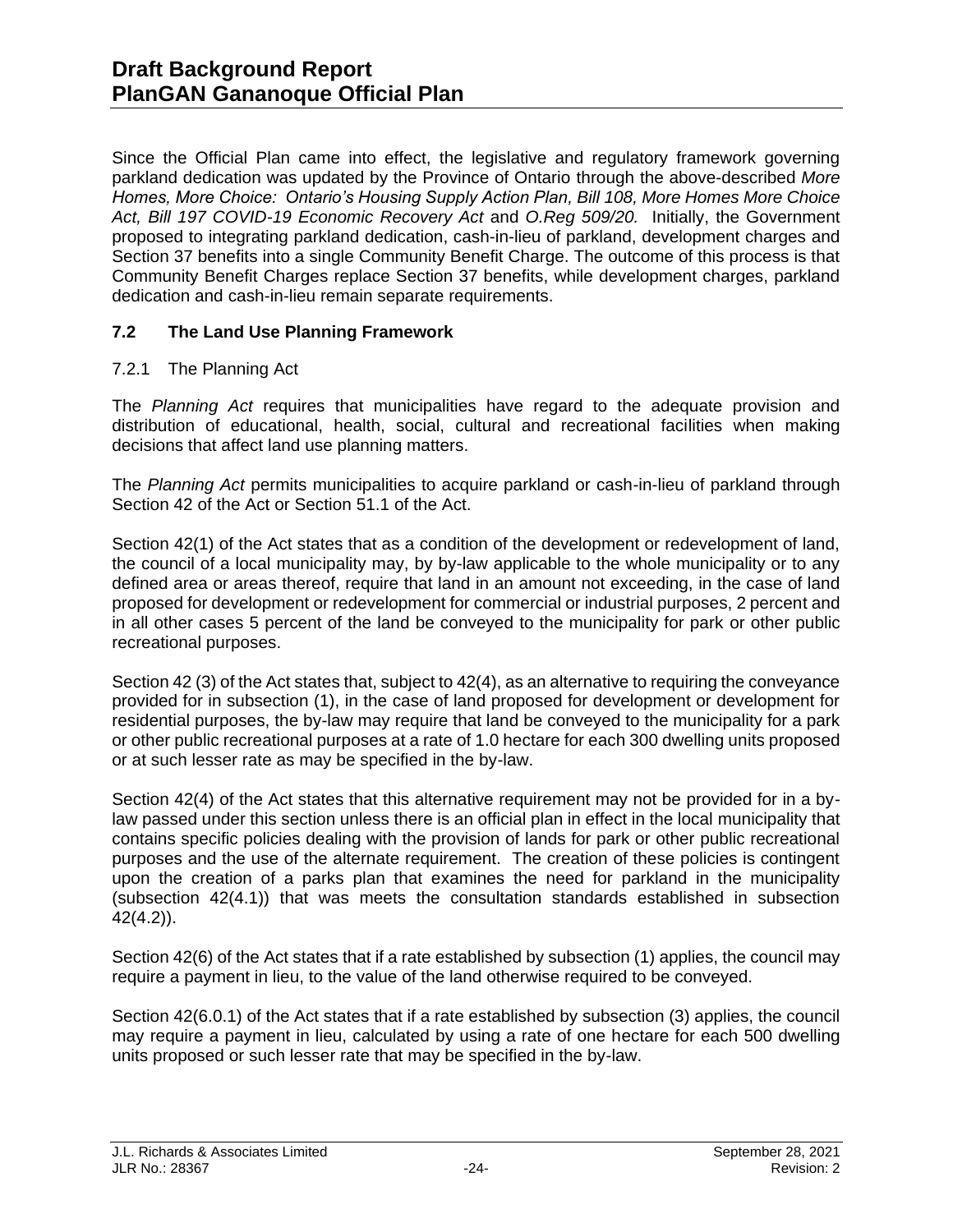Section 42(6.2)(6.3) allows a municipality to establish a reduction in the cash in lieu payment for proposed redevelopment projects, should the municipality choose to.

Section 42(6.4) states that the value of the land shall be determined as of the day before the day the building permit is issued.

Section 42(7) states that if land has or is required to be conveyed for parkland through this section or the land division provisions of the Act, no additional conveyance or payment may be required from subsequent development or redevelopment unless there is an increase in density or land originally proposed for industrial or commercial purposes, is now being proposed for another purpose.

The provisions in Section 51.1 of the Act are similar to the above requirements, except that they are enabled as conditions in the context of land division (i.e. subdivision, condominium and consent) and the valuation of the land occurs on the day before draft approval is received. In addition, if a municipality has imposed a standard 2 or 5 percent parkland dedication, it may require payment in lieu.

### 7.2.2 The Provincial Policy Statement

Policy 1.1.1 b) states that healthy, liveable and safe communities are sustained by accommodating … recreation, park and open space, and other uses to meet long-term needs.

Policy 1.5.1 states that healthy, active communities should be promoted by: planning public streets, spaces and facilities to be safe, meet the needs of pedestrians, foster social interaction and facilitate active transportation and community connectivity; planning and providing for a full range and equitable distribution of publicly-accessible built and natural settings for recreation, including facilities, parklands, public spaces, open space areas, trails and linkages, and, where practical, water-based resources; providing opportunities for public access to shorelines; and recognizing provincial parks, conservation reserves, and other protected areas, and minimizing negative impacts on these areas.

#### 7.2.3 The Official Plan

The Official Plan has a number of policies that directly relate to parks and open spaces. The Official Plan's Lowertown's Natural Heritage Features identifies waterfront parks and open spaces as essential for the preservation of natural and biological features, through their integration in Gananoque's open space and parks plans.

Parks and open spaces are identified on Schedule E, including a number of recreational pathways linking these spaces. Notably, the existing recreational pathways provide many access points to both the St. Lawrence River and Gananoque River waterfronts. Recreational pathways and the connections they provide represent a key aspect and strength of Gananoque's park and open space network.

The Official Plan identifies public access and public use of shoreline parks and open spaces as a priority. Additional efforts will be made to preserve natural features along the waterfront, acquire additional waterfront lands and pathways, enhance existing spaces and facilities and improve general access (i.e. pedestrian, cyclist and motorist access).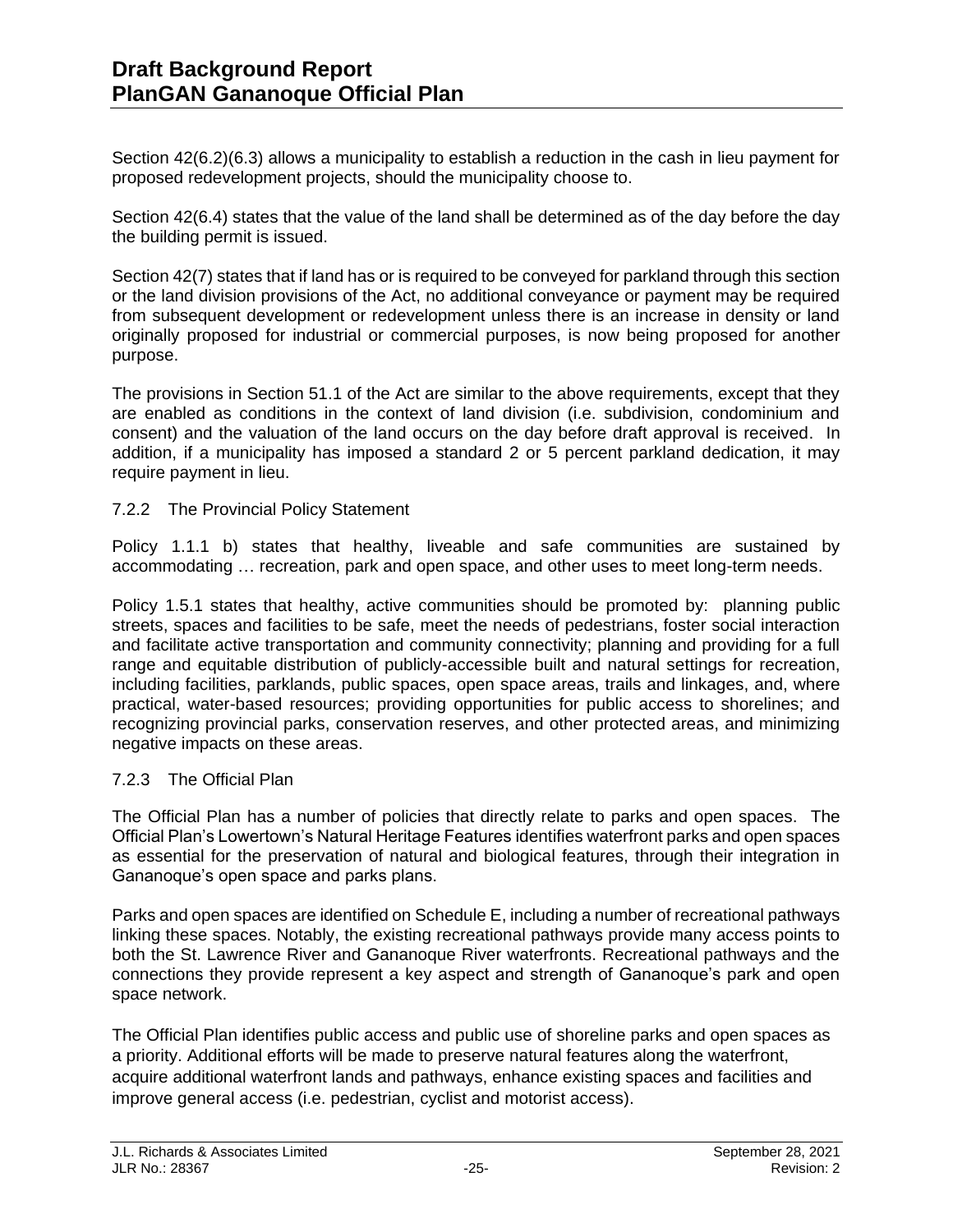The Official Plan states that existing parks provide diverse recreational opportunities (active and passive) and are outfitted with different facilities and infrastructure that encourages recreation. A key priority of the Town of Gananoque is to maintain and enhance the existing inventory of parks.

The Official Plan also includes cash in lieu of parkland policies that enable cash in lieu of the standard 2 or 5 percent parkland dedication requirements in the land division process.

# **7.3 Conclusion**

The Official Plan contains policies on parks and open space, their connectivity and importance as access points to Gananoque's waterfront. The Official Plan should be updated to reflect the recommendations outlined in the Recreation Master Plan and new Planning Act requirements relating to parkland dedication and cash in lieu of parkland.

# **8.0 Mobility**

# **8.1 Background**

Since the Official Plan came into effect, the practice of land use planning has evolved to place an increasing emphasis on the need to integrate land use and transportation decisions and to provide individuals with additional non-automobile modes of transportation including walking and cycling with the goal of improving health and climate outcomes.

Creating communities that support a variety of transportation methods helps to create healthier, more active communities. Enhanced sidewalk and trail networks provide venues for active transportation methods which allow for physical activity, increased social exchanges, and reduced road congestion and greenhouse gas emissions. These forms of transportation are also more accessible to a larger population.

The Provincial Policy Statement defines a transportation system as a system comprised of facilities, corridors and rights-of-way for the movement of people and goods and may take the form of transit stops and stations, sidewalks, bicycle lanes, bus lanes, HOV lanes, rail facilities and parking facilities. These transportation systems move individuals from their point of origin to their destination.

Gananoque's transportation system includes the Highway 401 Corridor, portions of the Thousand Island Parkway, arterial roads (e.g. King Street East), collector roads (e.g. Charles Street North) local roads, sidewalks, on and off street recreational pathways, public parking facilities (e.g. Pine Street Parking Lot).

Gananoque, given its relatively small land area of 7 square kilometres, high population density of 733 residents per square kilometre, largely urban grid and moderate topography, make it an ideal location to promote non-automobile modes of transportation. Gananoque recently partnered with the Township of Leeds and the Thousand Islands on a Transit Feasibility Study that explored the possibility of connected Gananoque to Kingston via public transit. The study recommended an initial express bus service model and subsequently an on-demand model.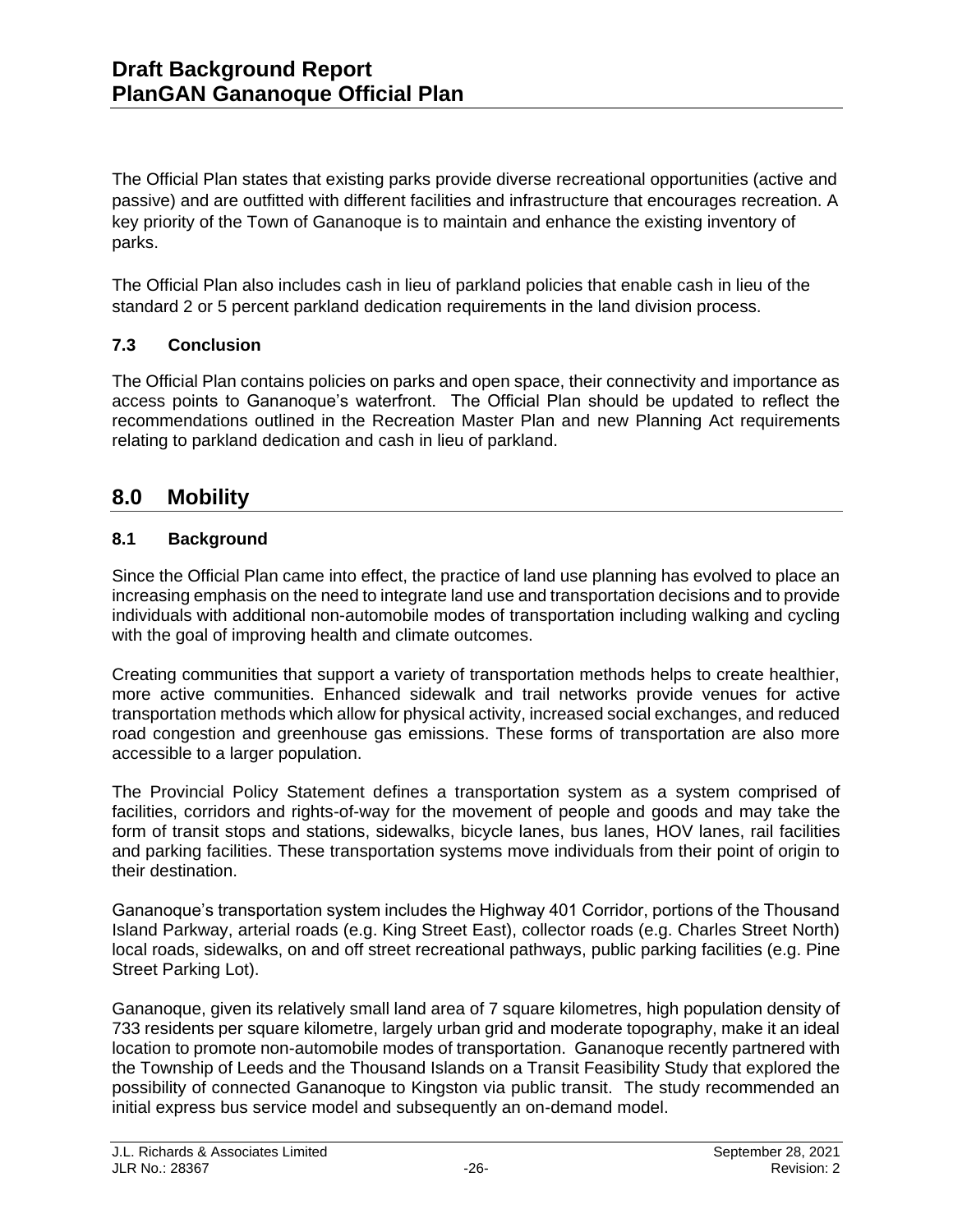The Lowertown Master Plan has outlined a full network of interconnected streetscapes using vehicle and pedestrian networks and parks and open spaces. While this plan was finalized in 2005, the pedestrian and vehicle networks proposed would still provide a benefit to the community. In particular, the pedestrian networks would create more recreational opportunities both within the Town and along the Great Lakes Waterfront Trail.

Gananoque has not yet developed a transportation master plan, active transportation plan, or transportation demand management strategy.

#### **8.2 The Land Use Planning Framework**

#### 8.2.1 The Planning Act

The *Planning Act* requires that municipalities have regard to the adequate provision and efficient use of transportation systems in carrying out their responsibilities under the Act. As well as, promoting development that is designed to be sustainable, supports public transportation and is oriented towards pedestrians.

#### 8.2.2 The Provincial Policy Statement

Policy 1.1.1 e) states that healthy, liveable and safe communities are sustained by promoting the integration of land use planning, growth management, transit supportive development, intensification and infrastructure planning to achieve cost effective development standards, optimization of transit investments and standards to minimize land consumption and servicing costs.

Policy 1.1.3.2 states that land use patterns within settlement areas shall be based on densities and a mix of land uses which support active transportation, are transit supportive where transit is planned, exists or may be developed and are freight supportive.

Policy 1.4.3. e) requires planning authorities to prioritize transit-supportive development and intensification in proximity to transit, including corridors and stations.

Policy 1.6.7.1 states that transportation systems should be provided with care safe, energy efficient, facilitate the movement of people and goods, and are appropriate to address projected uses.

Policy 1.6.7.2 states that efficient use should be made of existing and planned infrastructure including through the use of transportation demand management strategies, where feasible.

Policy 1.6.7.3. states that as part of a multimodal transportation system, connectivity within and among transportation systems and modes should be maintained and, where possible, improved including connections which cross jurisdictional boundaries.

Policy 1.6.7.4. states that a land use pattern, density and mix of uses should be promoted that minimize the length and number of vehicle trips and support current and future use of transit and active transportation.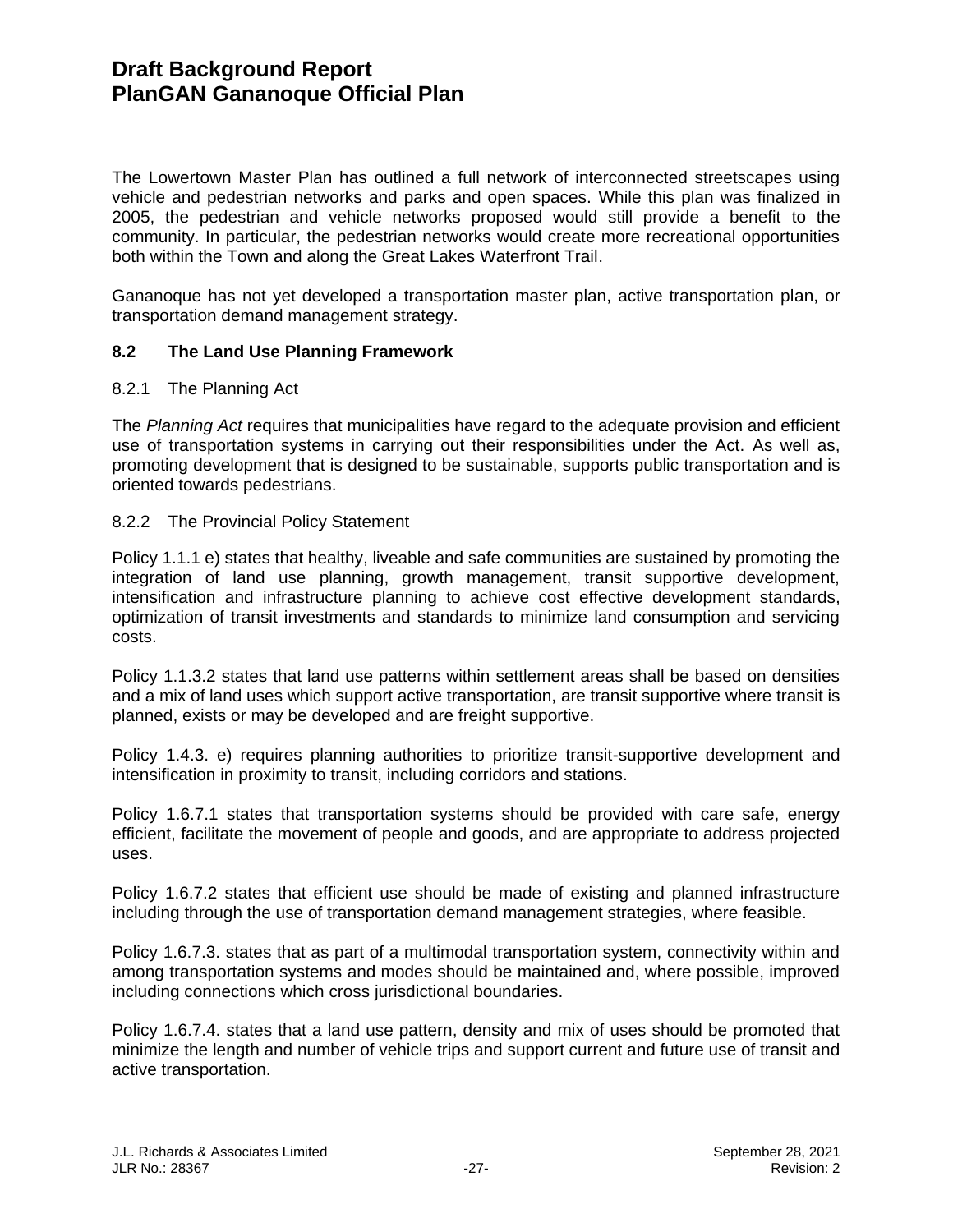Policy 1.6.8.1 states that planning authorities shall plan for an protect corridors and rights of way for infrastructure, including transportation, transit and electricity generation facilities and transmission systems to meet current and projected needs.

Policy 1.6.8.2 states that major goods movement facilities and corridors shall be protected for the long term.

Policy 1.6.8.3 prohibits planning authorities from permitting development in planned corridors that could preclude or negatively affect the use of the corridor for the purpose(s) for which was identified. New development proposed on adjacent lands to existing or planned corridors and transportation facilities should be compatible with, and supportive of, the long-term purposes of the corridor and should be designed to avoid, mitigate or minimize negative impacts on and from the corridor and transportation facilities.

#### 8.2.3 The Official Plan

The Official Plan identifies and provides policies for a road classification that includes provincial highways, the Thousand Island Parkway, arterials, collectors, local streets, private roads, lanes or alleyways. The Official Plan also speaks to land acquisition, extension or improvements to existing roads, additions to roads and conversion of roads.

The Official Plan states that the provision of transportation is a crucial element in ensuring that Gananoque can continue to accommodate growth in a manner which is environmentally, socially, and economically sustainable.

The Official Plan states that a balanced transportation network for pedestrians, cyclists, and motorists will be implemented in association with development and redevelopment, and as Town resources permit. Any network improvements within the Lowertown area shall be consistent with the Master Plan.

The Official Plan also states that a pedestrian network consistent with the Lowertown Master Plan will be implemented through development and re-development. The proposed pedestrian and vehicular gateways, signage, and wayfinding outlined in the Master Plan will be a priority for development.

#### **8.3 Conclusion**

The Official Plan includes policies that speak to mobility including walking, cycling and driving. The Official Plan should be reviewed to ensure that the existing mobility policies continue to be consistent with the Provincial Policy Statement and anticipate and support the proposed provision of public transit services in the community.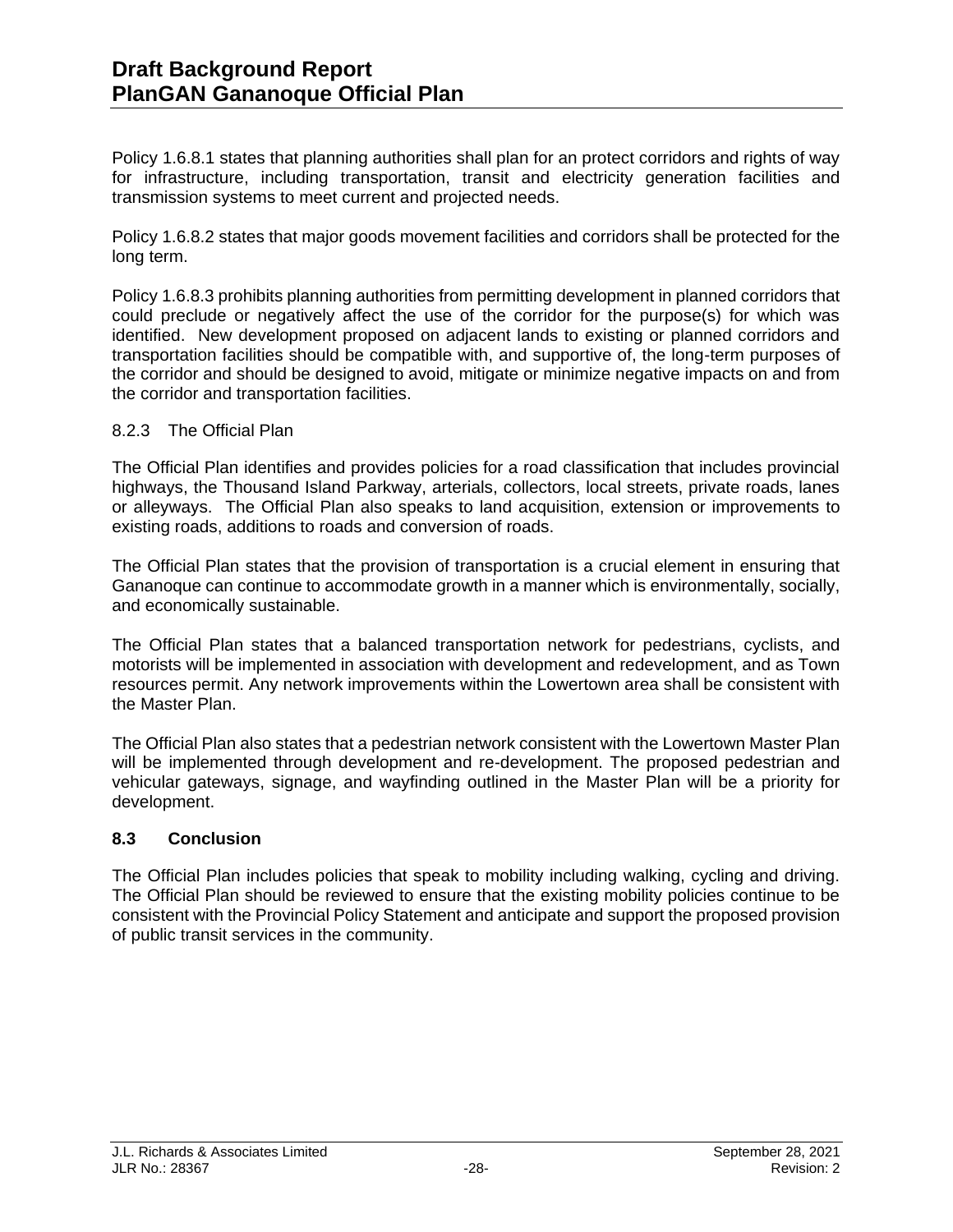# **9.0 Servicing**

### **9.1 Background**

Since the Official Plan came into effect, land use planning for stormwater management has also evolved to emphasize the need for more naturalized stormwater management practices to help reduce capital and maintenance cost and encourage more sustainable practices.

Gananoque is serviced by municipal water services, municipal sewage services and stormwater management facilities. Gananoque's municipal water system includes the water treatment plant located on and drawing water from the St. Lawrence River and a distribution system that consist of approximately 48 kilometres of underground pipes.

Gananoque has not yet developed a water wastewater master plan or stormwater management plan/guide/

#### **9.2 The Land Use Planning Framework**

#### 9.2.1 The Planning Act

The Planning Act required that planning authorities have regard to the adequate provision and efficient use of communication, transportation, sewage and water services and waste management systems in carrying out their responsibilities under the Act.

#### 9.2.2 The Provincial Policy Statement

Policy 1.1.1 g) states that healthy, liveable and safe communities are sustained by ensuring that necessary infrastructure and public service facilities are or will be available to meet current and projected needs.

Policy 1.6.1. states that infrastructure and public service facilities shall be provided in an efficient manner that prepares for the impacts of a changing climate while accommodating projected needs. Planning for infrastructure and public service facilities shall be coordinated and integrated with land use planning and growth management so that they are financially viable of their life cycle and available to meet current and projected needs.

Policy 1.6.2 states that planning authorities should promote green infrastructure to complement infrastructure.

Policy 1.6.6.1 states that planning for sewage and water services shall:

- a) accommodate forecasted growth in a manner that promotes the efficient use and optimization of existing municipal sewage services and municipal water services …
- b) ensure that these systems are provided in a manner that can be sustained by the water resources upon which such services rely, prepares for the impact of a changing climate, is feasible and financially viable over their lifecycle, and protects human health and safety and the natural environment.
- c) promote water conservation and water use efficiency;
- d) integrate servicing and land use considerations at all stages of the planning process; and
- e) be in accordance with the servicing hierarchy outlined through the PPS.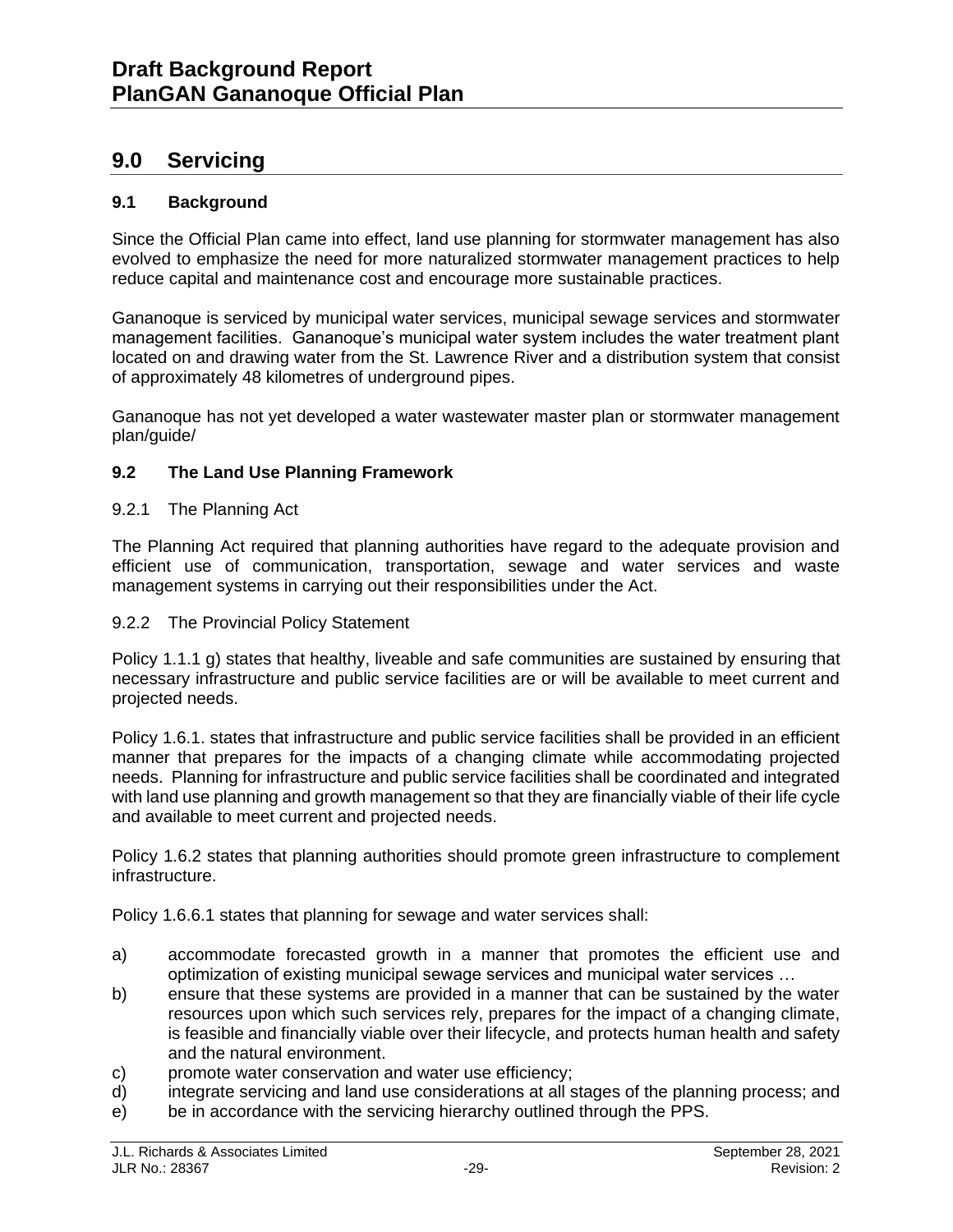Policy 1.6.6.2 states that municipal sewage services and municipal water services are the preferred form of servicing for settlement areas to support protection of the environment and minimize potential risks to human health and safety. Within settlement areas with existing municipal sewage services and municipal water services, intensification and redevelopment shall be promoted wherever feasible to optimize the use of the services.

Policy 1.6.6.3 and 1.6.6.4 states that where municipal sewage services and municipal water services are not available planned or feasible, private communal or private individual services are permitted, in that order, and subject to certain criteria.

Policy 1.6.6.7 states the planning for stormwater management shall:

- a) be integrated with planning for sewage and water services and ensure that systems are optimized, feasible and financially viable over the long term;
- b) minimize, or, where possible, prevent increases in contaminant loads;
- c) minimize erosion and changes in water balance, and prepare for the impacts of a changing climate through effective management of stormwater, including the use of green infrastructure;
- d) mitigate risks to human health, safety, property and the environment;
- e) maximize the extent and function of vegetative and pervious surfaces; and,
- f) promote stormwater management best practices, including stormwater attenuation and re-use, water conservation and efficiency and low impact development.

#### 9.2.3 The Official Plan

The Official Plan includes policies on water, wastewater and stormwater management. These policies generally direct development to areas where services can be reasonably extended and does not result in unplanned extensions. The policies encourage capacity allocation for economic development purposes, require stormwater management in accordance with provincial, conservation authority and local requirements, and permit consideration of partial, private communal or partial services, subject to certain criteria.

#### **9.3 Conclusion**

The Official Plan includes policies that speak to water, wastewater and stormwater services. These policies should be reviewed in the context of the updated Provincial Policy Statement policies that place a greater emphasis on the use of green infrastructure.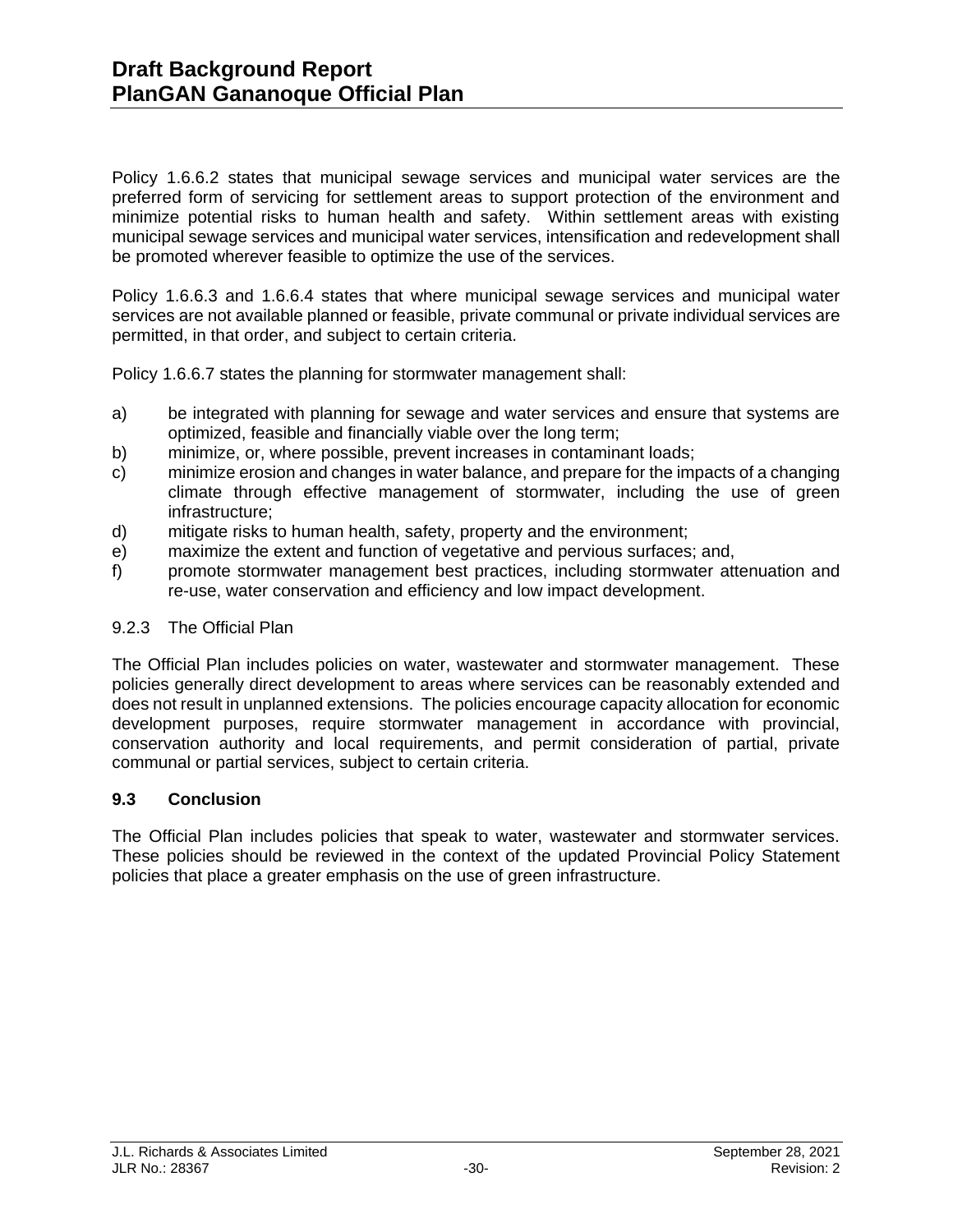# **10.0 Minerals and Mineral Aggregates**

# **10.1 Background**

As part of the Official Plan process to date, the provincial Ministry of Development, Mines, Natural Resources and Forestry (MDMNRF) provided the Town with information on aggregate resources, mineral deposit sites, abandoned mines information system inventory sites, mining land status and mineral potential.

This information indicates that there aren't any primary, secondary or tertiary sand or gravel deposits in Gananoque. There are three documented mineral deposit sites (clay, quartzite building stone and granite building stone) and two abandoned mine information system points (former and abandoned granite quarries) in Gananoque. Granite is a commodity designated under the *Aggregate Resource Act*.

MDMNRF identified an area of significant mineral potential for wollastonite in the northwestern edge of Gananoque. Wallastonite is an industrial mineral comprised of calcium, silicon and oxygen. Wallastonite is used to improve the performance of plastics, paints and coatings, construction materials, ceramic and metallurgical applications.

# **10.2 The Land Use Planning Framework**

10.2.1 The Planning Act

The *Planning Act* requires that planning authorities have regard to the conservation and management of natural resources and the mineral resource base when exercising their authority under the Act.

10.2.2 The Provincial Policy Statement

Policy 2.4.1 states that minerals and petroleum resources shall be protected for long term use.

Policy 2.4.2.2 sates that known mineral deposits, known petroleum resources and significant areas of mineral potential shall be identified and development and activities in these resources or on adjacent lands which would preclude or hinder the establishment of new operations or access to the resources shall only be permitted if the resource use would not be feasible, or the proposed land use or development serves a greater long-term public interest and issues of public health, public safety and environmental impact are addressed.

# 10.2.3 The Official Plan

The Official Plan does not currently include any designations or policies that recognize the identified area of significant mineral potential or known mineral deposits.

# **10.3 Conclusion**

The Official Plan should be revised to identify the mineral deposit occurrences and area of significant mineral potential and incorporate policies that protect the resources and guide development on, abutting and adjacent to these resources.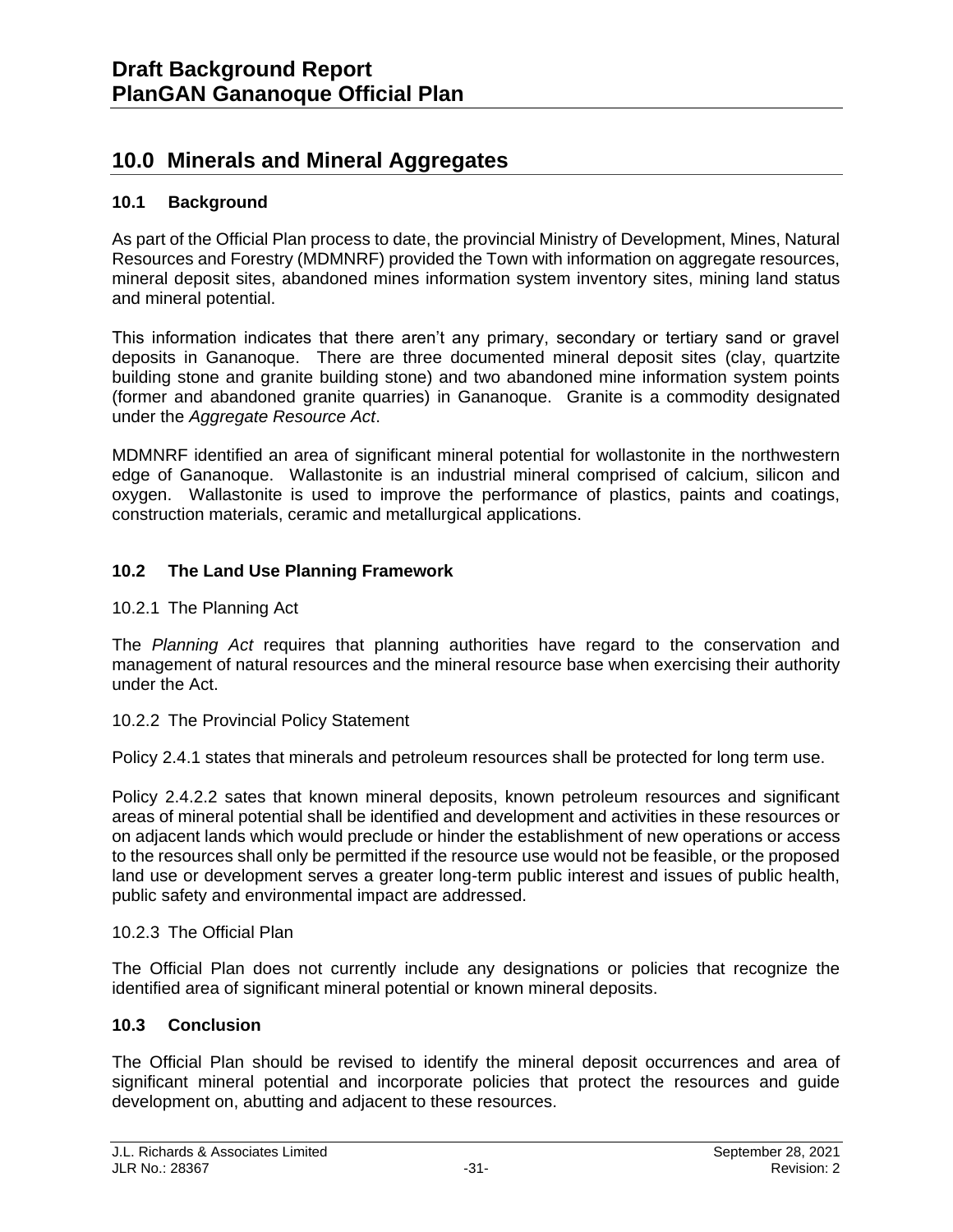# **11.0 Cultural Heritage**

# **11.1 Background**

The PPS defines cultural heritage landscapes as geographic areas that may have been modified by human activity, and that has cultural heritage value or interest to a community. These areas may include features such as buildings, structures, spaces, views, or archaeological sites or natural features valued together for their interrelationship, meaning or association. These landscapes may have been deemed to have cultural heritage value under the *Ontario Heritage Act* or included on a federal and/or international register, and/or are protected through an official plan, zoning by-law, or other land use planning mechanism.

Built heritage also falls under the realm of cultural heritage and is an important definition for land use planning. The PPS defines built heritage as a building, structure, monument, installation or any manufactured or constructed part or remnant that contributes to a property's cultural heritage value or interest to a community. These buildings may have been deemed of cultural heritage value under the *Ontario Heritage Act* or have been included on a local, provincial, federal and/or international register.

Gananoque identified several cultural heritage features, mainly within the Lowertown area along the Gananoque River. These features are largely linked to factories located along the river at the time the town was formed in the 1800s. Gananoque generally grew out from this middle point with residential developments on both sides of the river. The Town has 20 properties designated under the *Ontario Heritage Act* and an additional 8 properties identified as properties of interest. Notable designations include Town Hall, the former factories along the river, mansions, hotels, and 19<sup>th</sup> and 20<sup>th</sup> century buildings on the main street. Heritage designations are led by the Gananoque Municipal Heritage Committee comprised of one member of Council and Town residents. There are five known archaeological sites in Gananoque.

Since the Official Plan came into effect, the Provincial Government has updated the framework for cultural heritage planning. As part of this process, the Ontario Heritage Act was updated to modify the process for designating heritage properties, and the PPS was updated to require municipalities to consult with indigenous communities when identifying and managing a cultural heritage or archaeological resource.

# **11.2 The Land Use Planning Framework**

# 11.2.1 The Planning Act

The Planning Act requires that municipalities have regard to the conservation of features of significant cultural interest, as well as the adequate provision and distribution of cultural facilities in carrying out their responsibilities under the Act.

# 11.2.2 Ontario Heritage Act

Amendments to the Ontario Heritage Act went into on July 1, 2021 and apply to all heritage applications from that day onward. Key changes to the Act include:

• New applications have the benefit of appeals to and binding decisions from the Ontario Land Tribunal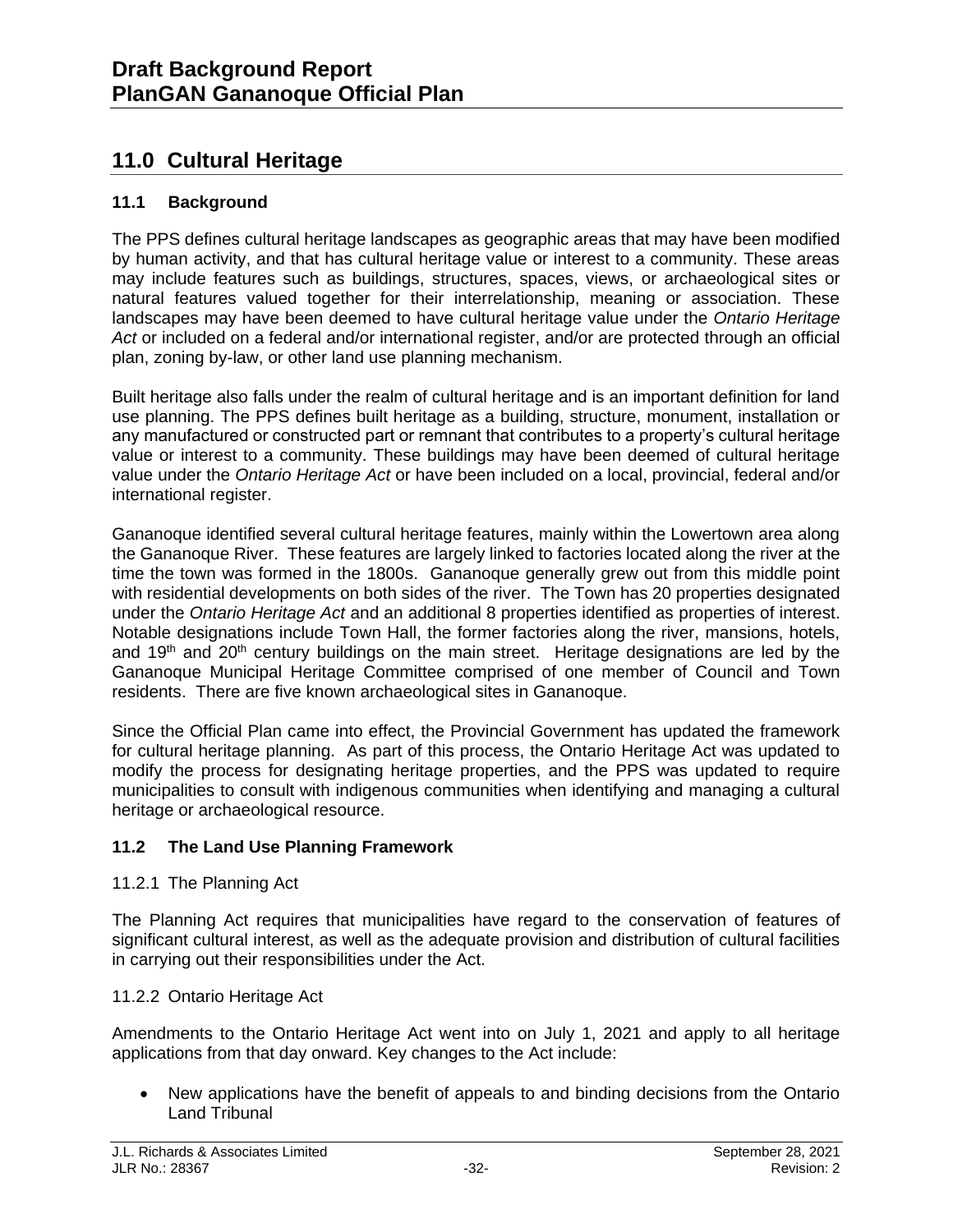- Owners whose properties are designated will be notified and may object to the designation wherein council must consider the objection in moving forward with the designation
- New applications for alteration or demolition are considered approved if council does not decide within a specified time
- Municipalities have 90 days to issue a designation notice upon notice of an official plan amendment, zoning by-law amendment, or plan of subdivision application
- Designations must occur within 120 days after the issuance of a notice to designate

The Ministry of Heritage, Sport, Tourism and Culture Industries also updated the toolkits used for implementing the Heritage Act. These toolkits explain step-by-step how municipal councils and planning authorities will implement the new policies laid out in the Act. These toolkits explain how to designate a heritage property, evaluate a potential property, designate a heritage conservation district, create, and maintain a heritage committee, and utilize places of worship while maintaining their heritage value.

Existing policies within Part 4 of the Heritage Act allow for municipalities to designate properties to be of cultural heritage value or interest given they meet the prescribed criteria for heritage designation and the designation is made through the process outlined in the Act. Further, municipalities may appoint heritage committees to advise and assist the council on matters of heritage designation.

Part 5 of the Act allows municipalities to designate heritage conservation districts. These are areas whose cultural heritage value extends beyond that of a single building, structure, or landscape. These districts require permit approval from the municipality for any alternation not considered minor, as well as demolition and any new construction. New developments must go through a review and approval process to ensure they fit in with the existing characteristics of the district.

#### 11.2.3 The Provincial Policy Statement

Policy 2.6.1 states that significant built heritage resources and significant cultural heritage landscapes shall be conserved.

Policy 2.6.2 states that development and site alteration shall not be permitted on lands containing archaeological resources or areas of archaeological potential unless significant archaeological resources have been conserved.

Policy 2.6.3 states that planning authorities shall not permit development and site alternation on adjacent lands to protected heritage property except where the proposed development and site alteration has been evaluated and it has been demonstrated that the heritage attributes of the protected property will be conserved.

Policy 2.6.4 states that planning authorities should consider and promote archaeological management plans and cultural plans in conserving cultural heritage and archaeological resources.

Policy 2.6.5 states that planning authorities shall engage with Indigenous communities and consider their interests when identifying, protecting, and managing cultural heritage and archaeological resources.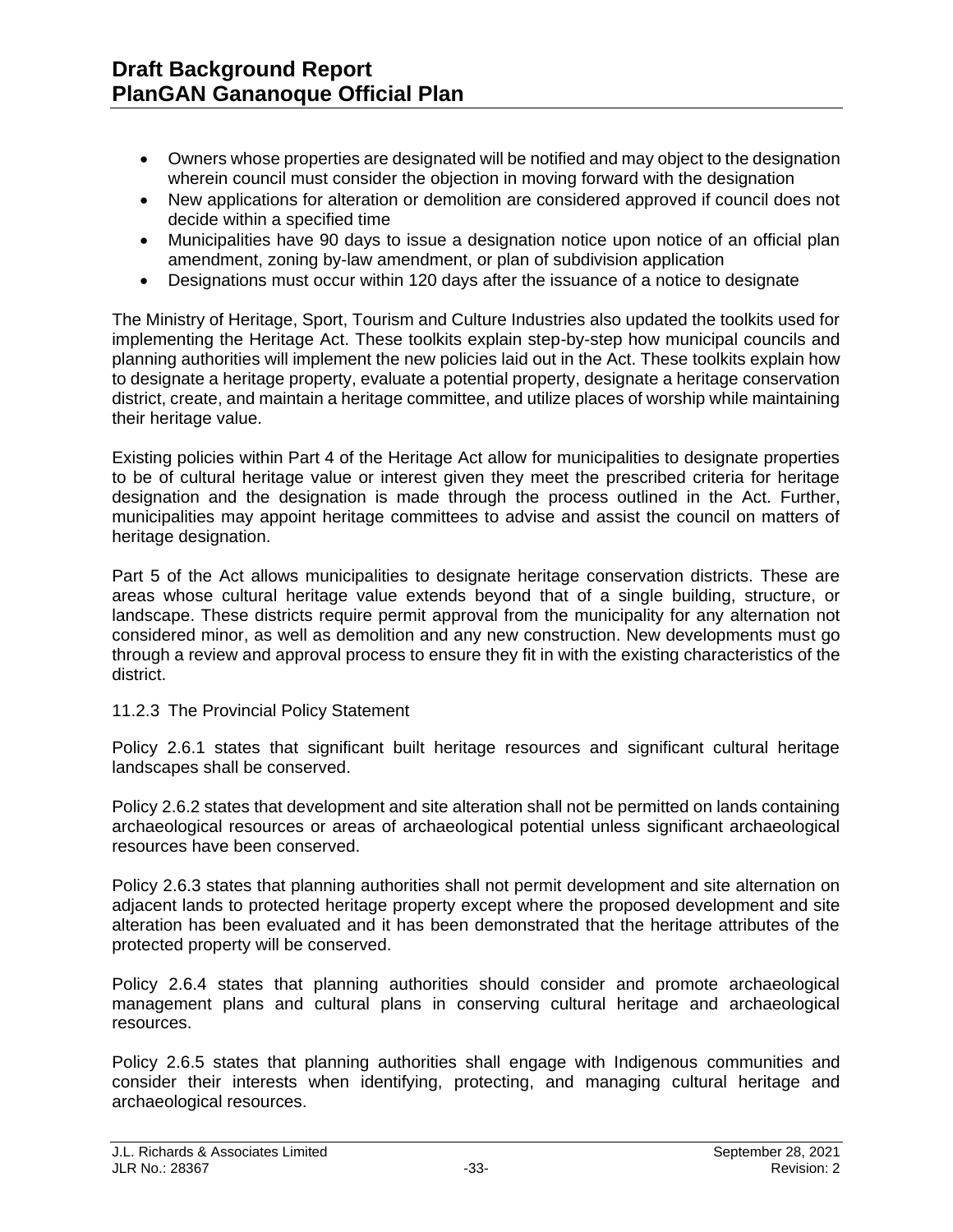### 11.2.4 The Official Plan

The Official Plan contains policies to guide cultural heritage and archaeological planning in the community generally, as well as Lowertown. Lowertown policies outline policies for redevelopment of the lands within Lowertown, a built heritage area. The policies promote the development of a mixed-use community within Lowertown while protecting and enhancing existing residential and cultural uses in the area.

When reviewing development proposals, Section 5.4.4. of the OP states that planning authorities and councils should consider the compatibility and appropriateness of development and redevelopment with conserving natural heritage resources. Further, Section 5.10.3. states that the municipality will maintain a heritage resource database and that heritage resource polices will apply when:

- 1. conserving heritage buildings, cultural heritage landscapes and archaeological resources that are under municipal ownership and/or stewardship
- 2. conserving and mitigating impacts to all significant cultural heritage resources, when undertaking public works
- 3. respecting the heritage resources identified, recognized or designated by federal and provincial agencies

Development and site alteration may be allowed on sites adjacent to heritage properties given a Heritage Impact Assessment has been undertaken and it is demonstrated that the heritage property will be conserved.

### **11.3 Conclusion**

Gananoque's cultural heritage features, coupled with its natural environment, are key features of the community and support the tourism economy. Gananoque also has a number of know archaeological sites. The Official Plan should be reviewed and updated to ensure that it can provide a strong policy basis for cultural heritage and archaeological planning in the community.

# **12.0 Protecting Public Health and Safety**

# **12.1 Background**

A key element of land use planning is to ensure that development does not occur in locations that is not appropriate due to the risk of public health and safety and property damage/loss. These areas fall within two categories – natural hazards and human made hazards.

Natural hazards include hazardous lands, hazardous sites and hazardous forest types for wildland fire. These hazard types are influenced by climate change.

• The PPS defines hazardous lands as property or lands that could be unsafe for development due to naturally occurring processes. Along the shorelines of the Great Lakes – St. Lawrence River System this means the land, including that covered by water, between the international boundary, where applicable, and the furthest landward limit of the flooding hazard, erosion hazard or dynamic beach limits. Along river systems, this means the land, including that covered by water, to the furthest landward limit of the flooding hazard or erosion hazard.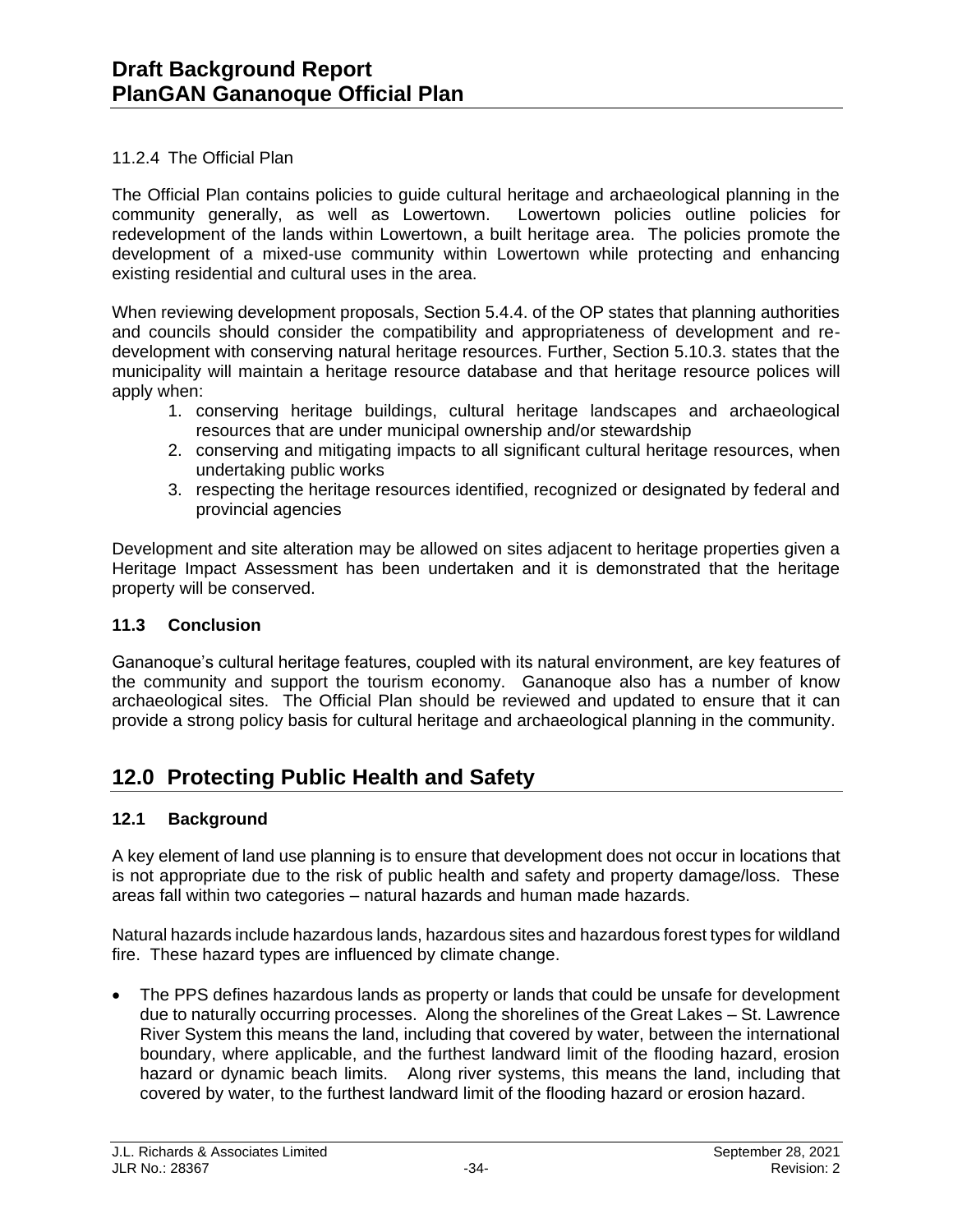- The PPS defines a hazardous site as property or lands that could be unsafe for development and site alteration due to naturally occurring hazards. These may include unstable soils or unstable bedrock.
- The PPS defines hazardous forest types for wildland fire as forest types assessed as being associated with the risk of high to extreme wildland fire using risk assessment tools established by the province and amended from time to time.

Human made hazards are those places where human activity on the landscape has occurred and the activity has created a risk to further development. Human made hazards include mine hazards, oil, gas and salt hazards, or former mineral mining operations, mineral aggregate operations or petroleum resource operations.

- The PPS defines a mine hazard as any feature of a mine defined under the Mining Act, or any related disturbance of the ground that has not been rehabilitated.
- The PPS defines a mineral aggregate operation as lands under license or permit, other than wayside pits and quarries, issued in accordance with the Aggregate Resources Act, and associated facilities used in extraction, transport, beneficiation, processing or recycling of mineral aggregate resources and derived products or the production of secondary related projects.

Given is location along the St. Lawrence and Gananoque Rivers, its geology and geomorphology and past land uses, several natural and human hazards have been identified in Gananoque. This includes hazardous lands along the St. Lawrence and Gananoque Rivers, hazardous sites associated with organic soils, and as described above, two former mineral aggregate operations that have been identified through the provincial abandoned mine information system database.

# **12.2 The Planning Framework**

# 12.2.1 Planning Act

The Planning Act requires that planning authorities have regard to the protection of public health and safety when exercising their authority under the Act.

# 12.2.2 Provincial Policy Statement

Policy 1.1.1 e) recognizes that healthy, liveable and safe communities are sustained by avoiding development and land use patterns which may cause environmental or public health and safety concerns.

Policy 3.1.1 states that development shall generally be directed, in accordance with guidance developed by the Province (as amended from time to time) to areas outside of hazardous lands adjacent to the shoreline of the Great Lakes – St. Lawrence River System which area impacted by flooding hazards, erosion hazards and/or dynamic beach hazards; hazardous lands adjacent to river systems which are impacted by flooding and/or erosion hazards; and hazardous sites.

The PPS defines a flooding hazard as the inundation, under the conditions specified below, of areas adjacent to a shoreline of a river or stream system not ordinarily covered by water: along the shorelines of the Great Lakes-St. Lawrence River System, the flooding hazard is based on the one hundred year flood level plus an allowance for wave uprush and other water related hazards; along river systems, the flooding hazard is the greater of the flood resulting form a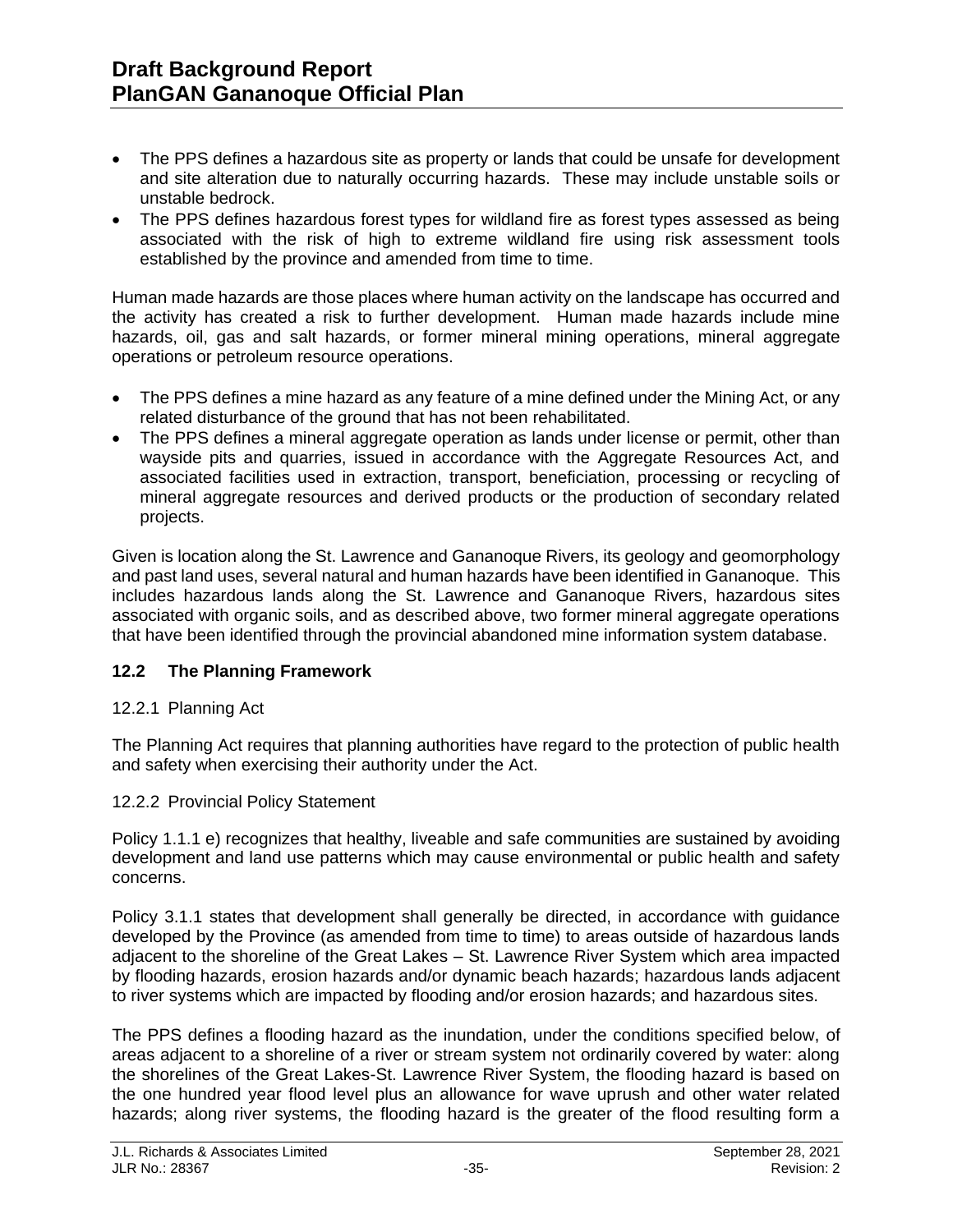regional storm event (e.g. Hurricane Hazel), the one hundred year flood or a flood that is greater than the regional storm or one-hundred year flood that occurred as a result of ice jams and has been approved by the province.

The PPS defines erosion hazard as the loss of land, due to human or natural processes, that poses a threat to life and property. The erosion hazard limit is determined using considerations that include the 100 year erosion rate, an allowance for slope stability, and an erosion/erosion access allowance.

The PPS defines a dynamic beach hazard as areas of inherently unstable accumulations of shoreline sediments along the Great Lakes-St. Lawrence River System, as identified by provincial standards as amended from time to time. The dynamic beach hazard limit consists of the flooding hazard limit plus a dynamic beach allowance.

Policy 3.1.2 states that development and site alteration shall not be permitted within the dynamic beach hazard, defined portions of the flooding hazard along connection channels such as the St. Lawrence River System, areas that would be rendered inaccessible to people and vehicles during times of flooding hazards, erosion hazards and/or dynamic beach hazards (unless it has been demonstrated that the site has safe access appropriate for the nature of the development and the natural hazard) and a floodway.

Policy 3.1.3 states that planning authorities shall prepare for the impacts of a changing climate that may increase the risk associated with natural hazards.

Policy 3.1.4 states that despite policy 3.1.2, development and site alteration may be permitted in certain areas associated with the flooding hazard along a river system in those exception situations where a Special Policy Area has been approved or where development is limited to uses, which by their nature, must locate within the floodway, including flood and/or erosion control works or minor additions or passive non-structural uses which do not affect flood flows.

Policy 3.1.5 states that development shall not be permitted to locate in hazardous lands and hazardous sites where the use is an institutional use, an essential emergency service or use associated with the disposal, manufacture, treatment or storage of hazardous substances.

Policy 3.1.7 states that except as prohibited by policies 3.1.2 and 3.1.5, development and site alteration may be permitted in those portions of hazardous lands and hazardous sites where the effects and risk to public health and safety are minor, could be mitigated in accordance with provincial standards, and where all of the following area demonstrated and achieved: development and site alteration is carried out in accordance with floodproofing standards, protection works standards and access standards; vehicles and people have a way of safely entering and exiting the area during times of flooding, erosion and other emergencies; new hazards are not created and existing hazards are not aggravated; and no adverse environmental impact will result.

Policy 3.18 states that development shall generally be directed to areas outside of lands that are unsafe for development due to the presence of hazardous forest types for wildland fire. Development may be permitted with there risk is mitigated in accordance with wildland fire assessment and mitigation standards.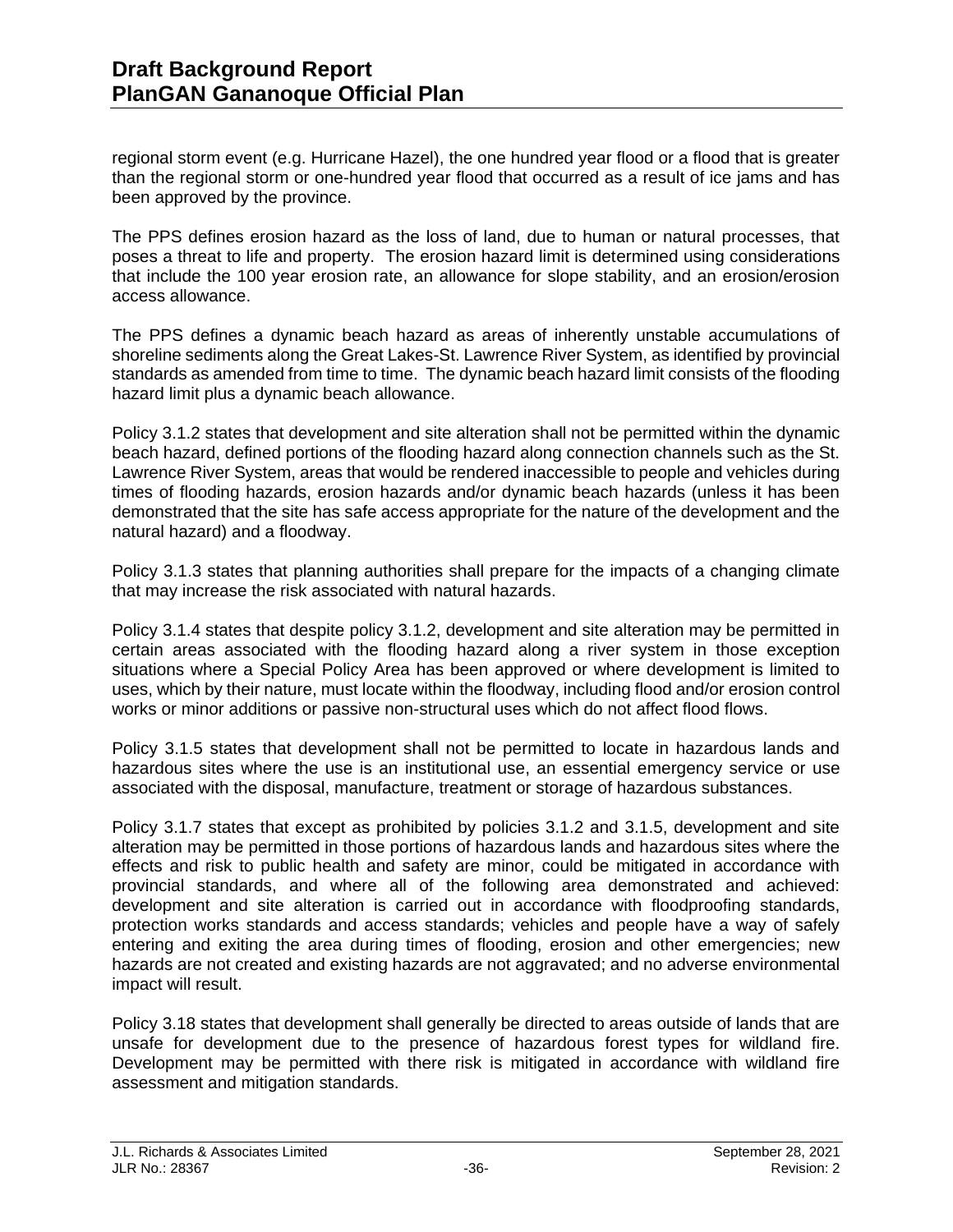Policy 3.2.1 states that development on, abutting or adjacent to lands affected by mine hazards or former mineral aggregate operations may be permitted only if rehabilitation or other measures to address and mitigate known or suspected hazards are under way or have been completed.

Policy 3.2.2 states that sites with contaminants in land or water shall be assessed and remediated as necessary prior to any activity occurring on the site associated with the proposed use such that there will be no adverse effects.

# **12.3 Official Plan**

The Official Plan defines and includes policies for hazardous lands, hazardous sites and human made hazards, including flooding and/or unstable slopes along the St. Lawrence and Gananoque Rivers and organic soils. The Official Plan recognizes that there may be additional hazardous land or hazardous sites that have not been identified in the community. The Plan also includes policies that speak to contaminated sites and site decommissioning and clean up.

### **12.4 Conclusion**

The Official Plan policies relating to public health and safety should be reviewed and expanded to include the full range of hazards identified in the PPS (e.g. allowances for wave uprush or other water related hazards along the St. Lawrence River) and to reflect the requirements for brownfield redevelopment that came into effect after the Official Plan came into effect. Consideration should also be given to how to address climate change related considerations and their influence on natural hazards, as well as new provincial requirements relating to wildland fire.

# **13.0 Lowertown**

# **13.1 Background**

In 2005, Gananoque initiated the Gananoque Lowertown Study, which was finalized in the same year. The study was initiated as an economic development initiative and strategy to guide future development in the Lowertown Area and to inform a review of the Official Plan that was about to get underway at that time.

The Lowertown study featured and extensive consultation program that involved interviews, questionnaires, information displays, various Council and Steering Committee Workshops and Meetings and several Public Workshops and Meetings.

The study establishes the following vision and principles for Lowertown:

Vision: Create a vibrant, year-round, mixed use Lowertown neighbourhood on an active waterfront where people live work and play.

Principles:

• Live: Protect and enhance existing residential uses; encourage new medium-density residential uses.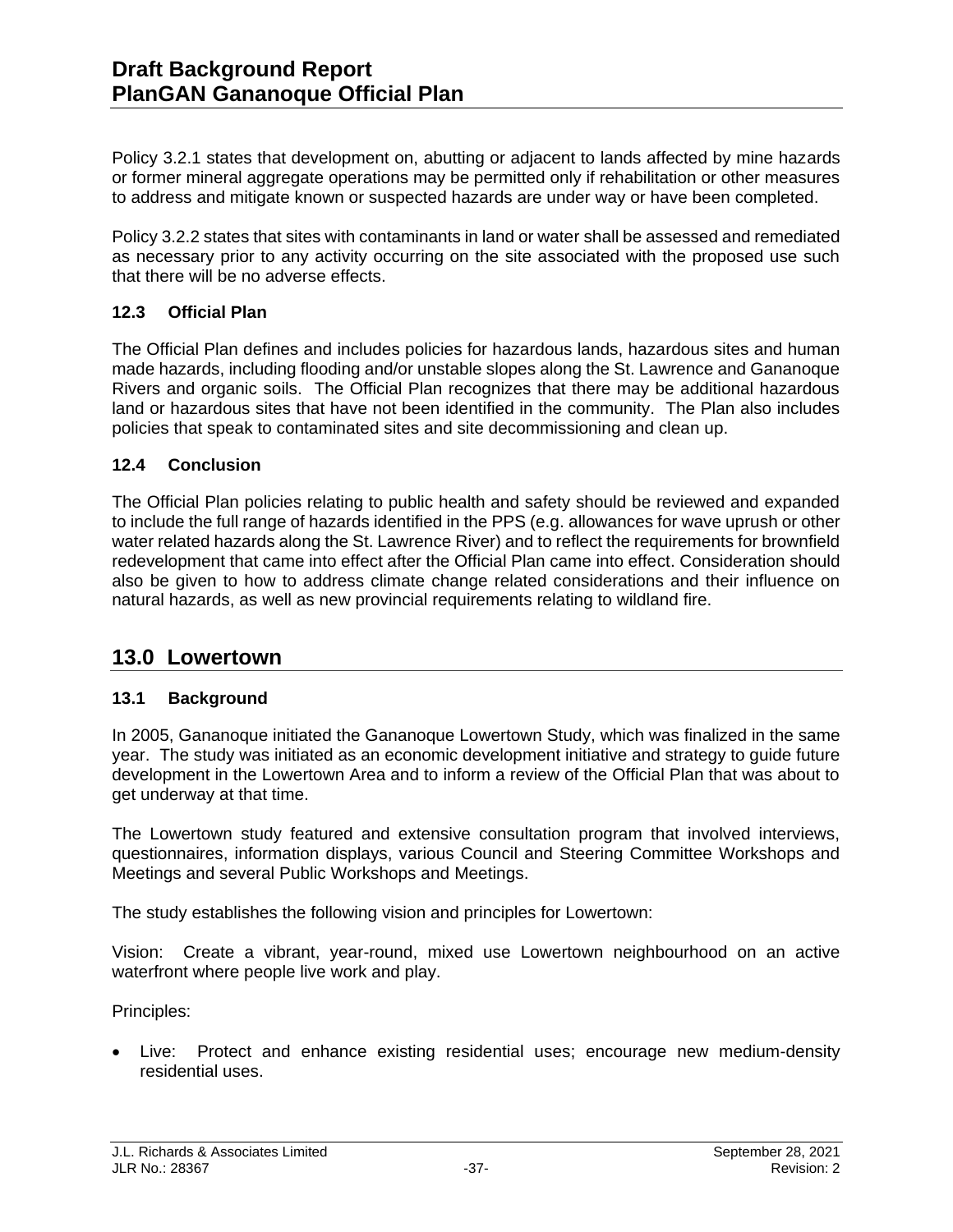- Work: Protect and enhance existing viable businesses; encourage appropriate new, streetrelated retail and commercial uses.
- Play: Protect and enhance existing recreation, tourism and cultural uses; provide opportunities for new water-related recreation activities; encourage appropriate cultural activities and facilities.

The study identifies several issues, opportunities and constraints associated with Lowertown at that time:

- Redevelopment potential
- Parking issues
- Poor linkages to King Street
- Signage/information
- All season use
- Access to the waterfront
- Environmental issues land base and water base

The study speaks to a series of matters including:

- Pedestrian circulation
- Vehicular circulation
- Parking strategy
- Streetscape design
- Wayfinding and signage
- Open space and parks
- Design guidelines

In 2015, Gananoque commissioned the Parking in Lowertown Study which provided a more indepth analysis of existing and future parking and traffic conditions. This study found that the parking supply was adequate to meet existing and future demand, including peak period demand, with the exception of holiday weekends. Based on this analysis, the study made various recommendations to improve parking operations in the short and long term.

#### **13.2 Official Plan**

The Official Plan includes various policies that speak to Lowertown. The first guiding principle of the Official Plan states "we will be dedicated to maintaining and improving Lowertown through the long term implementation of the Lowertown Master Plan." The Official Plan includes a section on Lowertown, including goals and objectives, policies for natural heritage features, public access and use, development and redevelopment and implementation. These policies are consistent with the Lowertown Study recommendations.

#### **13.3 Conclusion**

The Official Plan policies relating to the Lowertown should be reviewed in the context of the external and local changes described in previous sections and progress made on the Lowertown Study to date.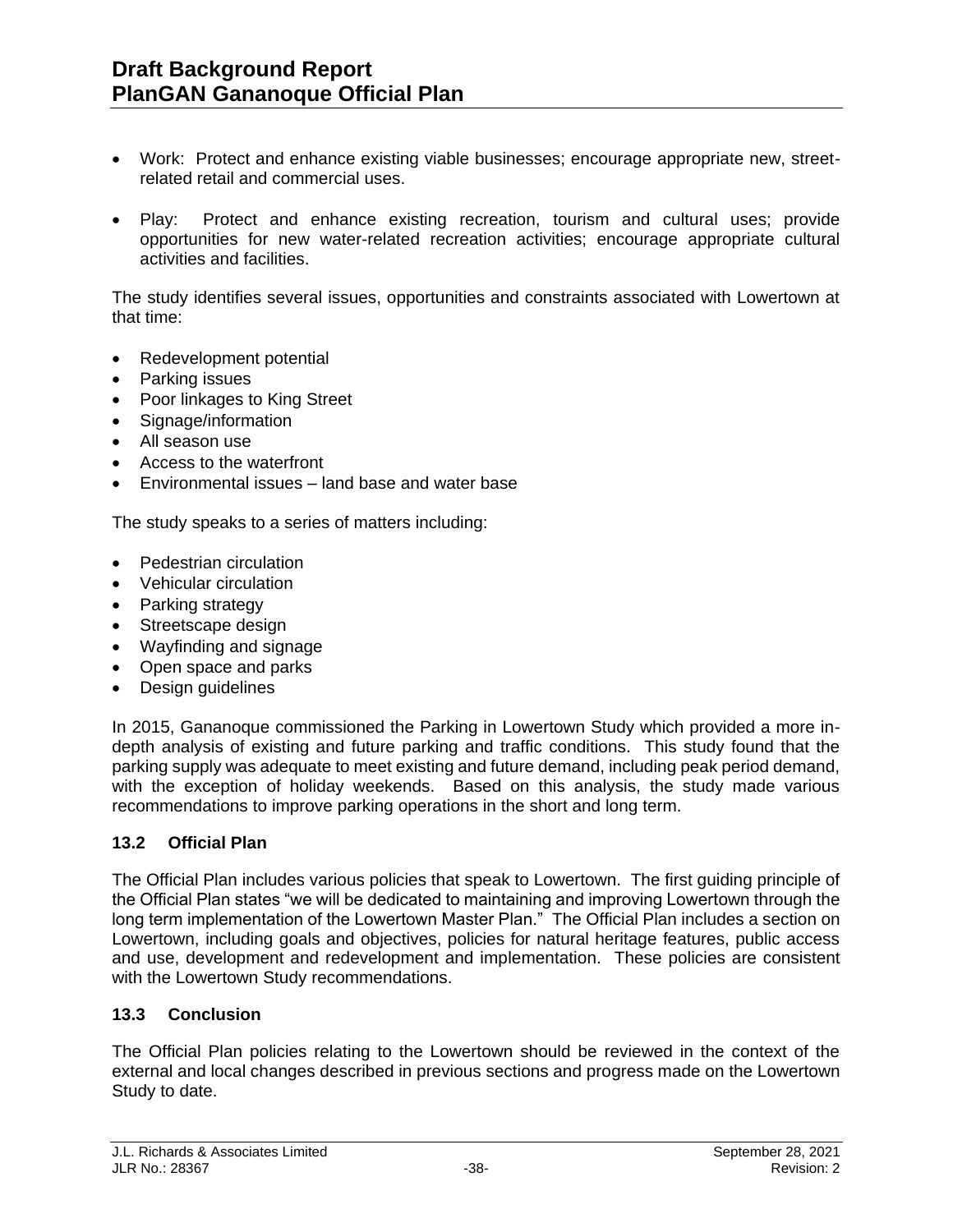# **14.0 Implementation**

The Official Plan contains sections devoted to plan implementation and administration. These sections speak to various matters including permitted uses, development control tools, community improvement areas, maintenance and occupancy standards, building permits, zoning, economic development, social and cultural matters.

These policies should generally be reviewed to ensure that they are consistent with the in effect legislation and policy, including

J.L. RICHARDS & ASSOCIATES LIMITED

Prepared by: Reviewed by:

**DRAFT DRAFT**

Tori Ruck, M.P.L. Planner

Jason Ferrigan, RPP, MCIP, MSc.Pl Senior Planner

This report has been prepared for the exclusive use of Town of Gananoque, for the stated purpose, for the named facility. Its discussions and conclusions are summary in nature and cannot be properly used, interpreted or extended to other purposes without a detailed understanding and discussions with the client as to its mandated purpose, scope and limitations. This report was prepared for the sole benefit and use of Town of Gananoque and may not be used or relied on by any other party without the express written consent of J.L. Richards & Associates Limited.

This report is copyright protected and may not be reproduced or used, other than by Town of Gananoque for the stated purpose, without the express written consent of J.L. Richards & Associates Limited.